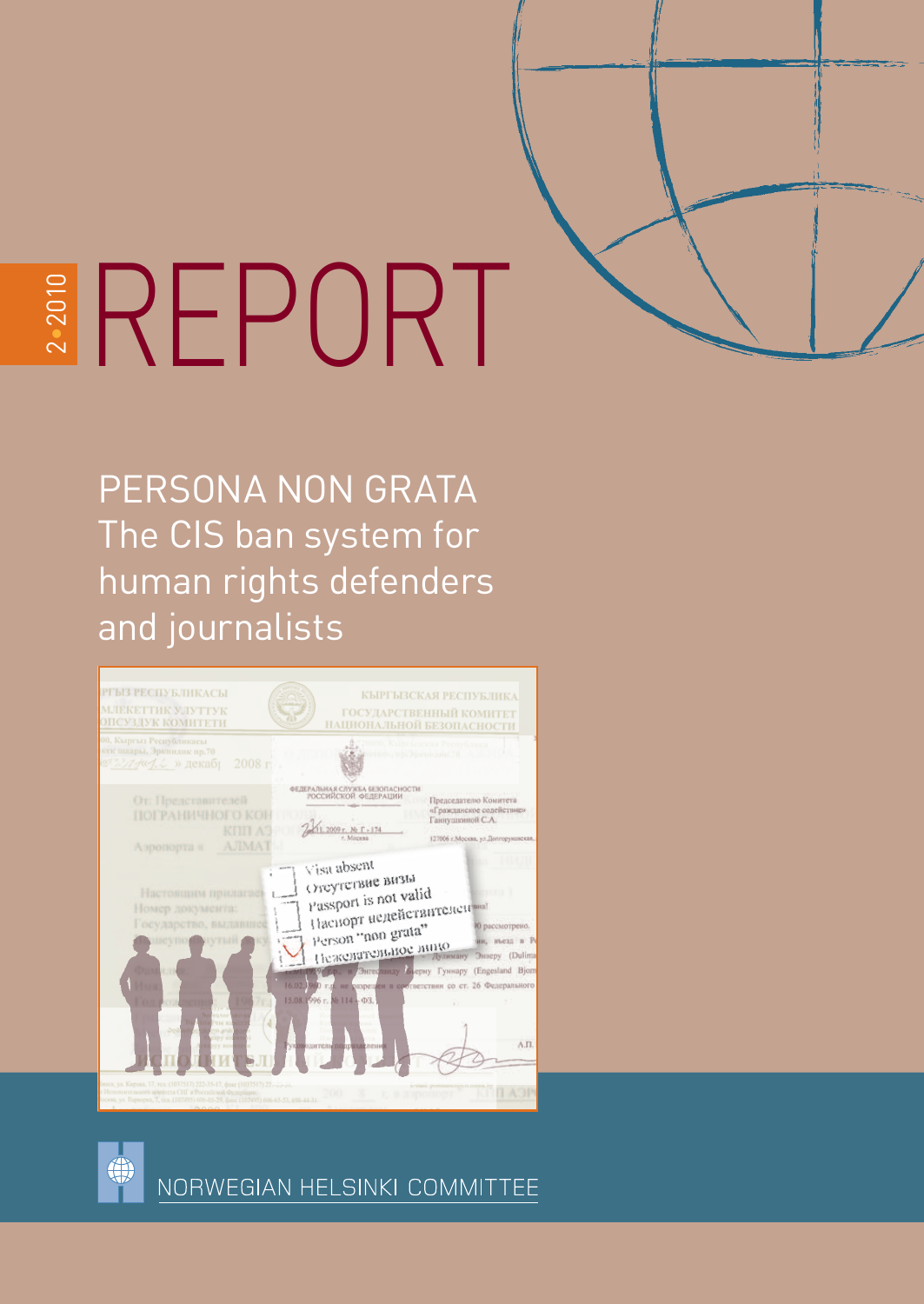# **Contents**

| <b>B.</b> |                                                               |  |
|-----------|---------------------------------------------------------------|--|
|           |                                                               |  |
|           |                                                               |  |
|           |                                                               |  |
|           |                                                               |  |
| E.        |                                                               |  |
|           |                                                               |  |
|           |                                                               |  |
|           |                                                               |  |
|           |                                                               |  |
|           |                                                               |  |
|           |                                                               |  |
| F.        |                                                               |  |
|           |                                                               |  |
|           |                                                               |  |
|           |                                                               |  |
|           |                                                               |  |
|           |                                                               |  |
|           |                                                               |  |
|           |                                                               |  |
|           |                                                               |  |
|           | 1. The 1988 UN Declaration on Human Rights Defenders58        |  |
|           | 2. The European Union Guidelines on Human Rights Defenders 59 |  |
|           |                                                               |  |
|           |                                                               |  |

The Norwegian Helsinki Committee is grateful to all those who shared information.

The report was researched and written by Ivar Dale, Advisor on Central Asian issues at the Norwegian Helsinki Committee. Anne Marit Austbø, Advisor at the Norwegian Helsinki Committee, gave important input and drafted the chapter on international standards (Chapter H). The report was edited by Gunnar M. Ekeløve-Slydal, Deputy Secretary General of the Norwegian Helsinki Committee.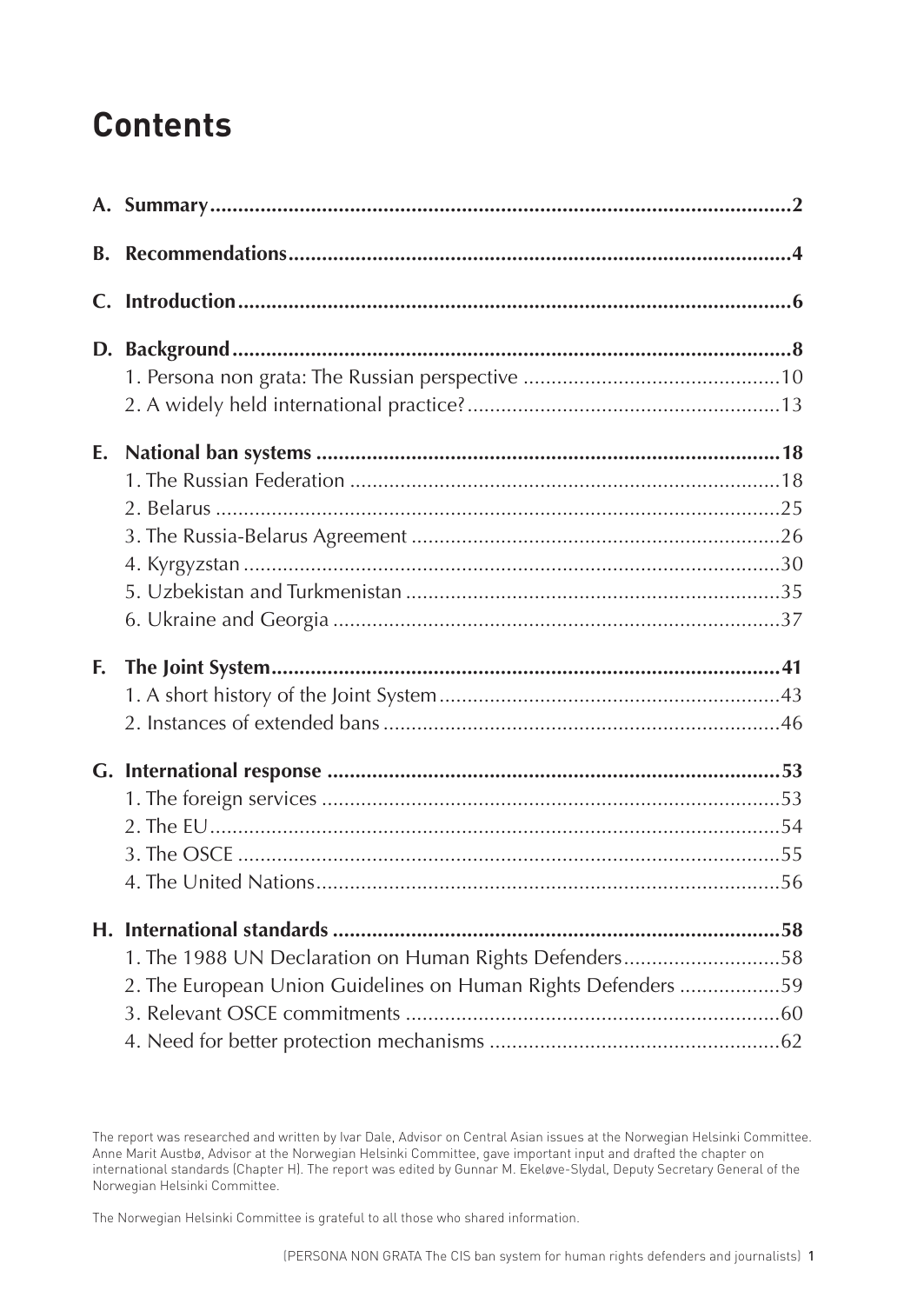# <span id="page-2-0"></span>**A. Summary**

Over the past several years, six members of the Commonwealth of Independent States (CIS) have developed a common system reminiscent of the Schengen system in Europe, where individuals who are denied entry to one of the six member states automatically are denied entry to the others. The countries currently part of the agreement are Russia, Belarus, Armenia, Kazakhstan, Kyrgyzstan and Tajikistan.

Parallel with the development of this Joint System, many CIS countries have also increased the practice of "blacklisting" certain foreign nationals involved in human rights work and journalism. Such decisions are usually made by the security services of the country in question, and those who are barred in this manner are neither provided with a reason for the ban, nor given any means of appeal.

With the Joint System in place, such decisions are multiplied six-fold. Usually, bans are imposed for periods as long as 5 or 10 years, and have proven difficult or impossible to remove once in place, even when requests are made through diplomatic channels and international organizations.

In addition, most CIS countries also administer national lists of journalists and representatives of non-governmental organizations who are barred from entering the country. These lists also include citizens of other CIS countries.

These practices must be seen as attempts of the states to limit contact between human rights activists at home with their colleagues abroad, as well as to limit unwanted scrutiny and investigation of potential human rights violations.

Such actions are contrary to article 2 of the UN Declaration on Human Rights Defenders according to which states are committed to take all necessary steps to ensure that the rights of human rights defenders are effectively guaranteed. There also exist very clear OSCE provisions committing participating States to respect and facilitate the work of human rights defenders.

For journalists and representatives of international non-governmental organizations working in the sphere of human rights and democracy this system represents a potentially dramatic curb on their ability to carry out their work.

The CIS ban system has been granted limited attention by international organizations such as the UN, the Organization for Security and Cooperation in Europe (OSCE) and the EU.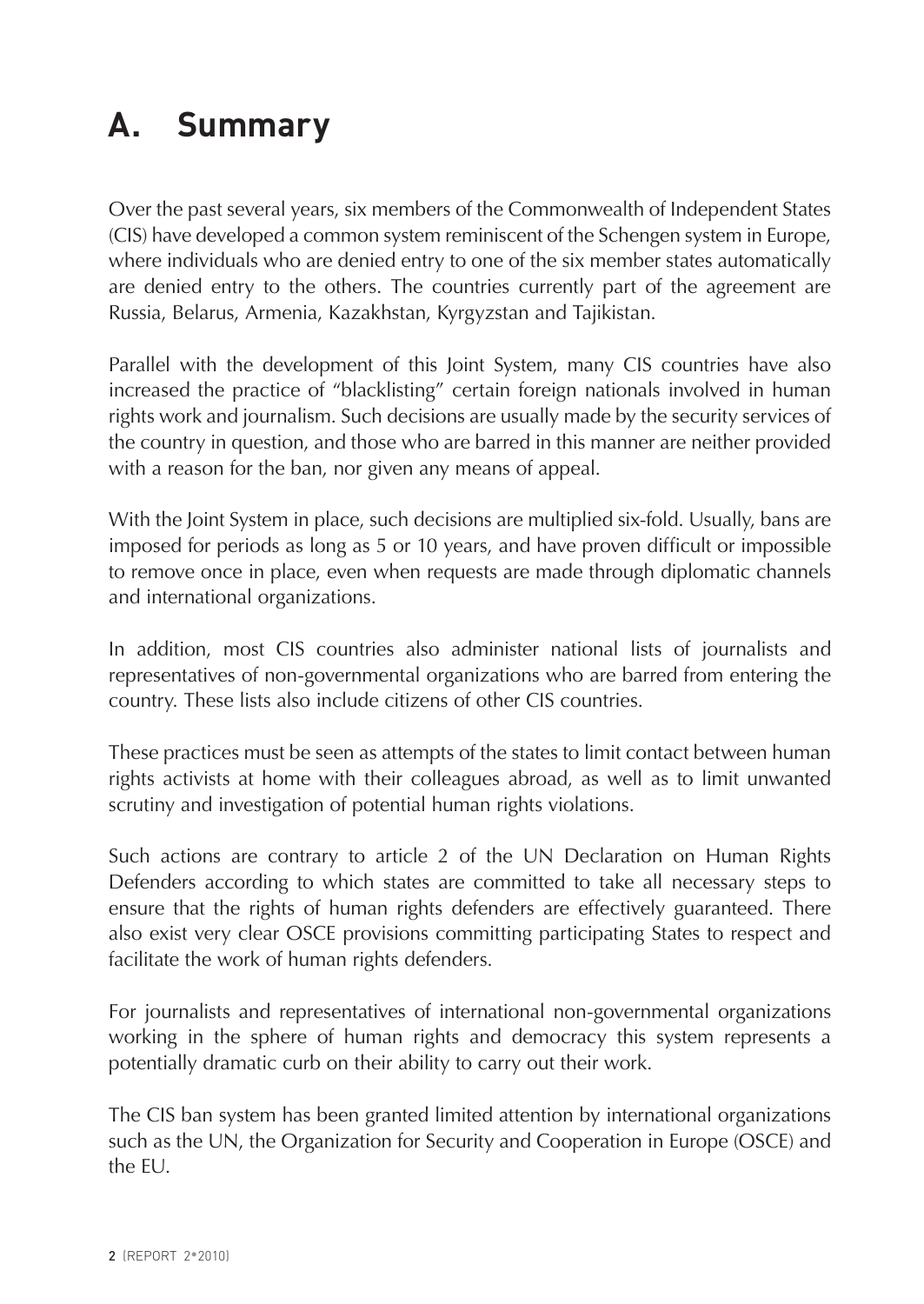Even though these organizations and individual states occasionally respond to restrictive practices of banning entry of human rights defenders and journalists, there is clearly a need for a more systematic approach to the problem. As it is today, too much depend on the efforts of the individual banned or deported to have his or her case raised.

The EU, the US as well as the OSCE and the UN clearly need to develop effective procedures and mechanisms which can respond more forcefully to these threats against international human rights activism.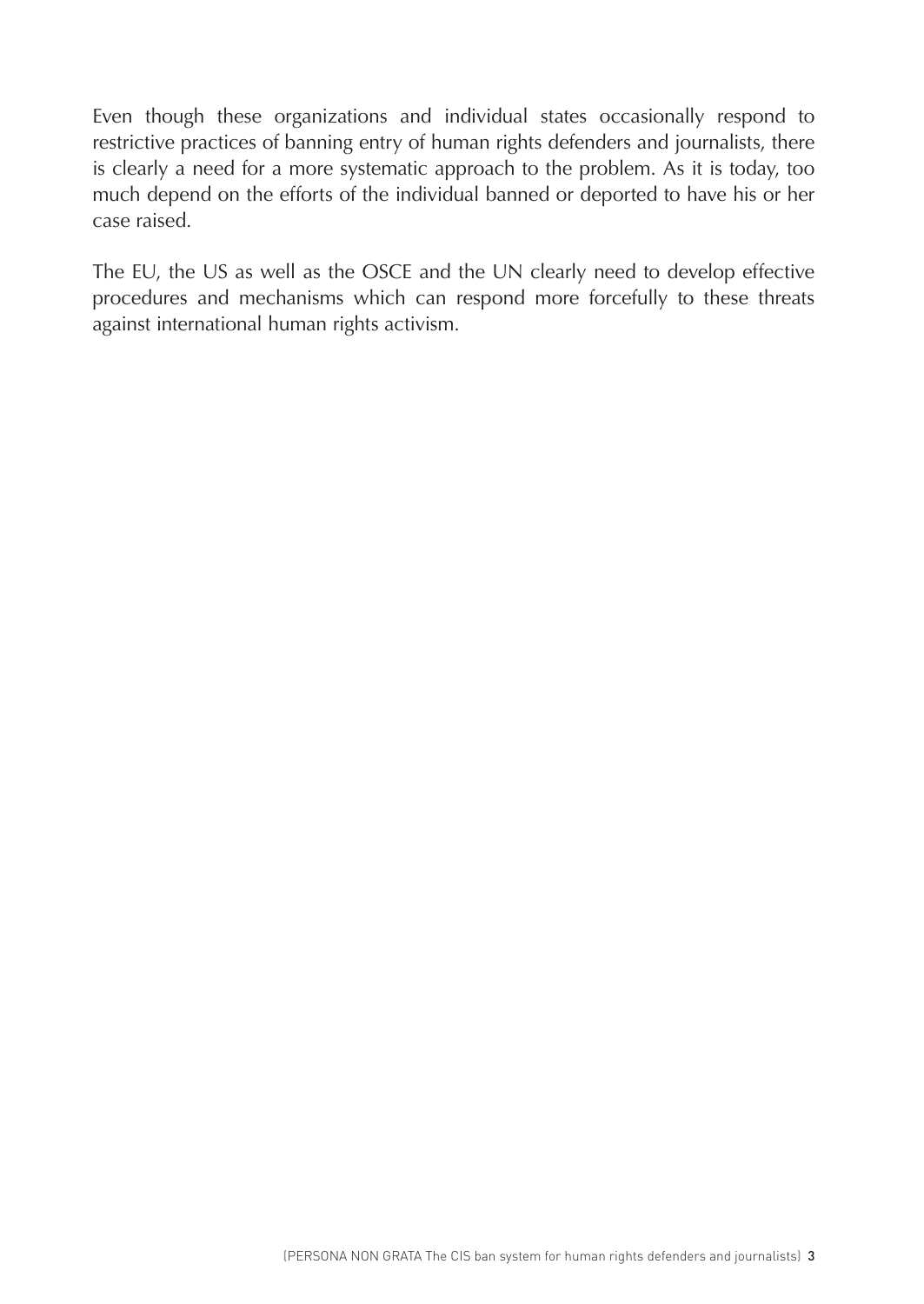# <span id="page-4-0"></span>**B. Recommendations**

The following are but a few of the steps that should be taken by different actors in order to support the work of human rights defenders and fight against restrictive policies aiming at undermining and weakening scrutiny of human rights violations. Such policies should be brought up at the highest level, bilaterally and multilaterally, in order to make clear that they run counter to international commitments and obligations in the sphere of human rights.

The 1-2 December 2010 OSCE Summit should adopt provisions reiterating in clear language that the participating States should respect the rights of human rights defenders and journalists to carry out their activities, to be protected against violence and harassment, and to be in contact with and cooperate with organisations in other participating States.

CIS countries should:

- honour their commitments as OSCE participating States to "endeavour to facilitate visits to their countries by non-governmental organizations from within any of the participating States in order to observe human dimension conditions";<sup>1</sup>
- stop the practice of denying entry to human rights defenders and journalists without providing a reason as to why;
- inform persons who have been banned in the manner described in this report why they were barred from entry, beyond referral to general laws on national security;
- let persons who have been banned have their case re-examined to establish whether the decision was in compliance with national and international laws. Banned persons should be provided with an option to try their case in a domestic court and court rulings should be implemented.

The OSCE institutions and meetings should:

- strengthen focus on the situation of both domestic and international human rights defenders;
- pay attention to instances of human rights defenders and journalists being denied entry into any of the participating States, and take measures to ensure that information on ongoing cases are collected and made available, for instance through the Office of Democratic Institutions and Human Rights (ODIHR) Focal Point for Human Rights Defenders;
- make the evolving practice of bans a special topic for human dimension meetings and seminars.

<sup>1</sup> The 1991 Moscow Document, Paragraph. 4.2.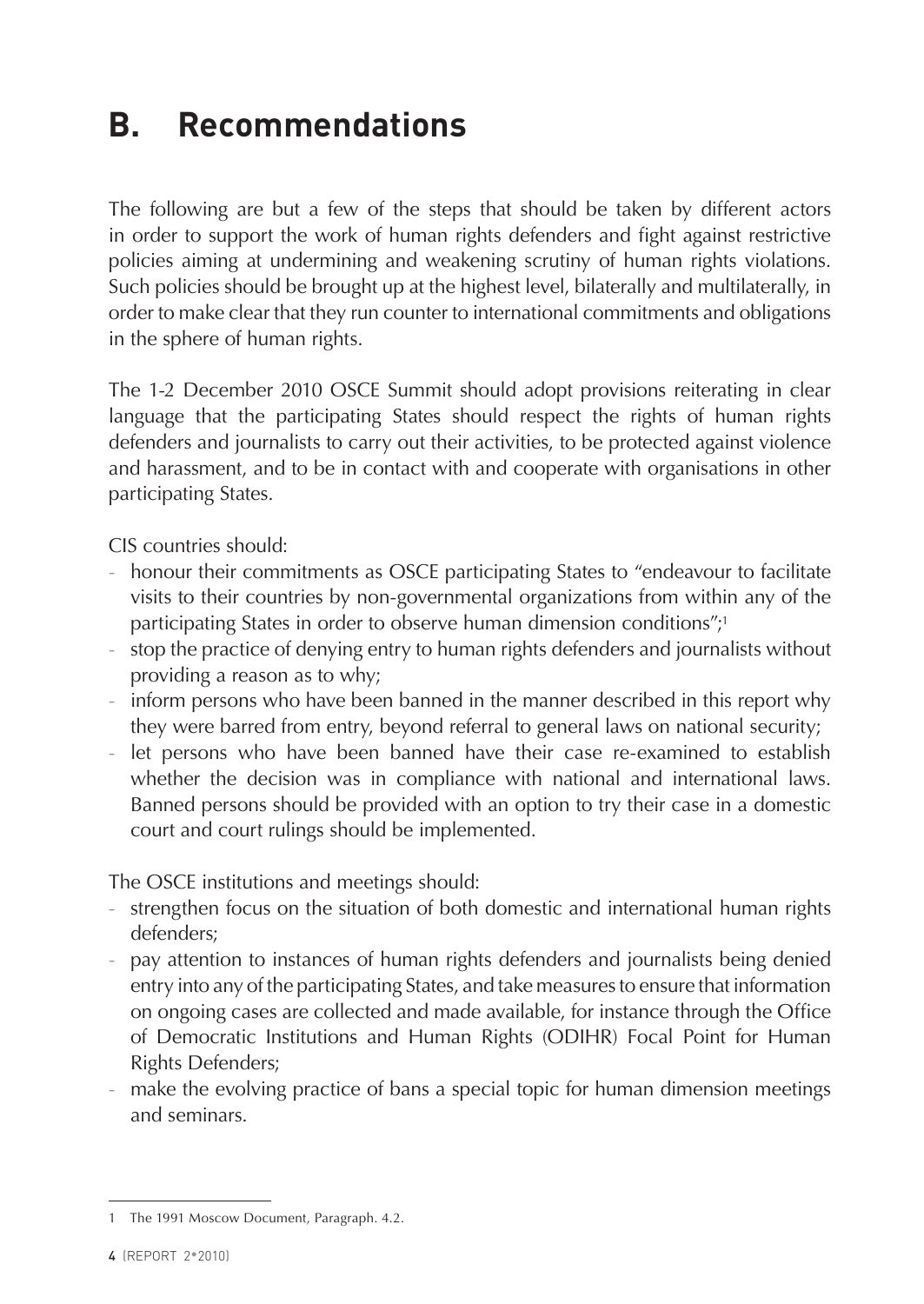The EU and the US should:

- improve implementation of the EU Guidelines on Human Rights Defenders;
- develop a systematic approach to cases of human rights defenders and journalists being denied entry to countries where they are working;
- always raise such cases in meetings with authorities in the respective countries, as well as to raise individual cases in the OSCE Permanent Council;
- continue to raise the cases until the country in question provides an explanation as to the reason why a particular individual was barred;
- ensure that EU heads of Mission and US Embassies include in their periodic human rights reporting information about human rights defenders being barred to their countries of accreditation;
- support the work of the UN Special Rapporteur on the Situation of Human Rights Defenders and demand that CIS countries cooperate with the Rapporteur and provide requested information in specific cases.

The UN Special Rapporteur for Human Rights Defenders should:

- actively invite non-governmental organisations to present their cases and raise them as forcefully as possible with relevant authorities;
- continue to make use of Communications to governments denying entry to human rights activists and journalists, and follow up on these when not responded to in an adequate manner.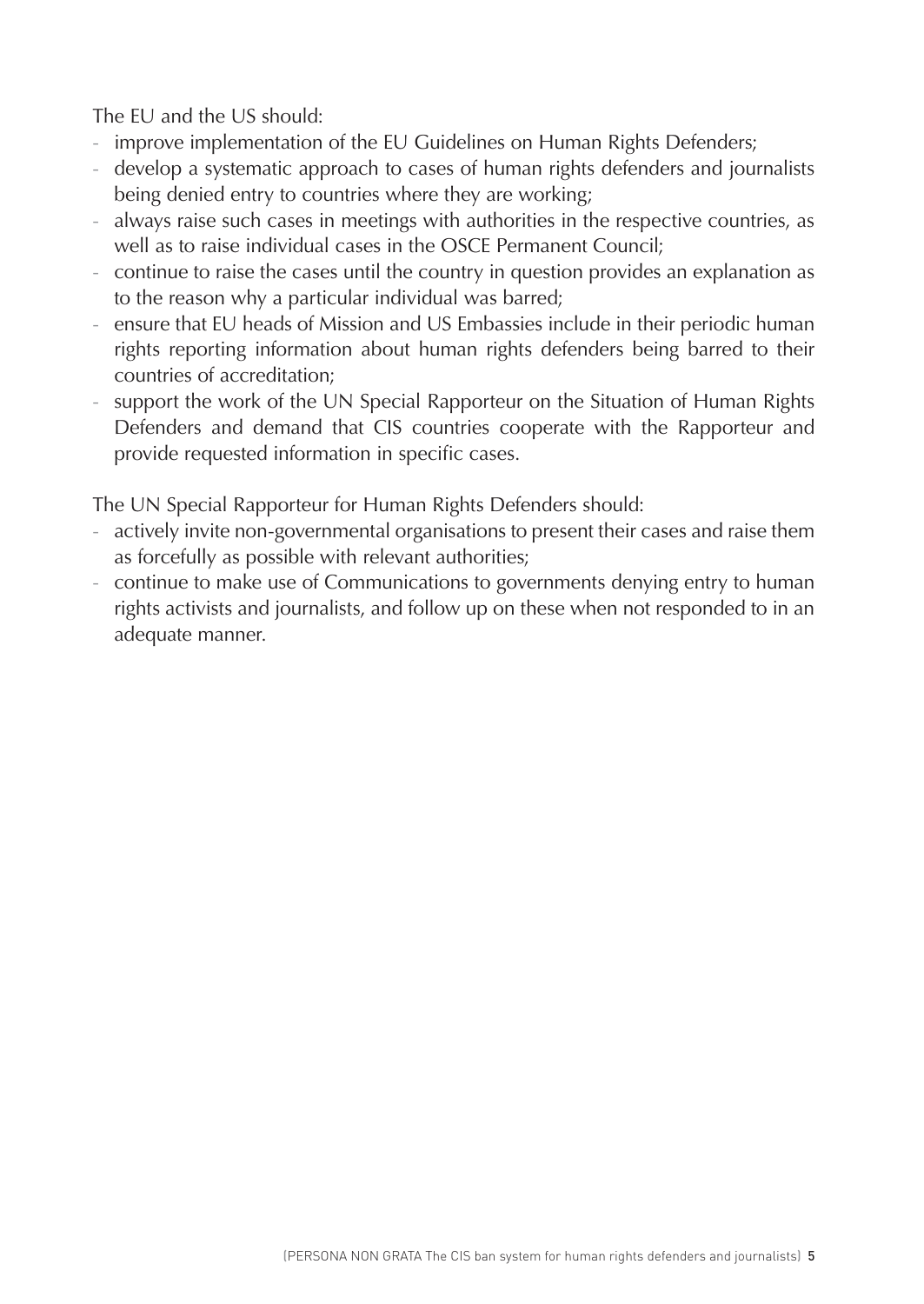# <span id="page-6-0"></span>**C. Introduction**

Over the past several years, an increasing number of human rights activists as well as journalists have been included on "blacklists" of people unable to travel to certain countries in the Commonwealth of Independent States (CIS) for no apparent reason other than their professional activities. Some are denied entry upon arrival, whereas others are denied visas with reference to national security concerns.

Particularly striking is the lack of available information on how this ban system actually works, how common or uncommon such cases are, in what way authorities in CIS countries seek to justify relatively extreme reactions such as deportations and travel bans imposed on human rights defenders and journalists – and what means of appeal are actually available. The reluctance of CIS countries to provide coherent information on their policy lends confusion to media reports on the subject, where terms such as "blacklisting" and "persona non grata" are sometimes used in the wrong context.

The subject is complicated by the fact that while most CIS countries to varying degrees deny entry to human rights defenders and journalists, not all are party to the so-called Joint System, which is reminiscent of the Schengen system in Europe, and which causes a ban in one country to automatically extend to other CIS countries.

The report presents some of the key issues relating to entry bans/deportation of human rights defenders in the CIS, and includes a number of examples from the past several years. It presents an overview of a system currently being developed, which may have serious consequences in terms of the numbers of human rights defenders unable to visit the region in the future.

It is important to underline that the mere inconvenience and frustration experienced by foreign representatives of non-governmental organizations who find themselves blacklisted can in no way be compared to the very real dangers that local human rights defenders are facing in several CIS countries today. Foreign human rights defenders have enjoyed excellent working conditions compared to the mortal danger many activists in the CIS live under. However, this practice may have consequences for Western activists' abilities to cooperate with their friends and colleagues in the CIS, and must also be seen as an attempt to isolate local human rights defenders.

It is in the nature of the topic that such a report cannot be complete. Surely, there are many instances we are not aware of, and unfortunately, more instances are likely to come. Many persons also prefer their cases not to be publicly known, as they are concerned that it could cause problems for them in other countries. Also, the way in which the ban system works can only be rudimentarily pieced together, as the CIS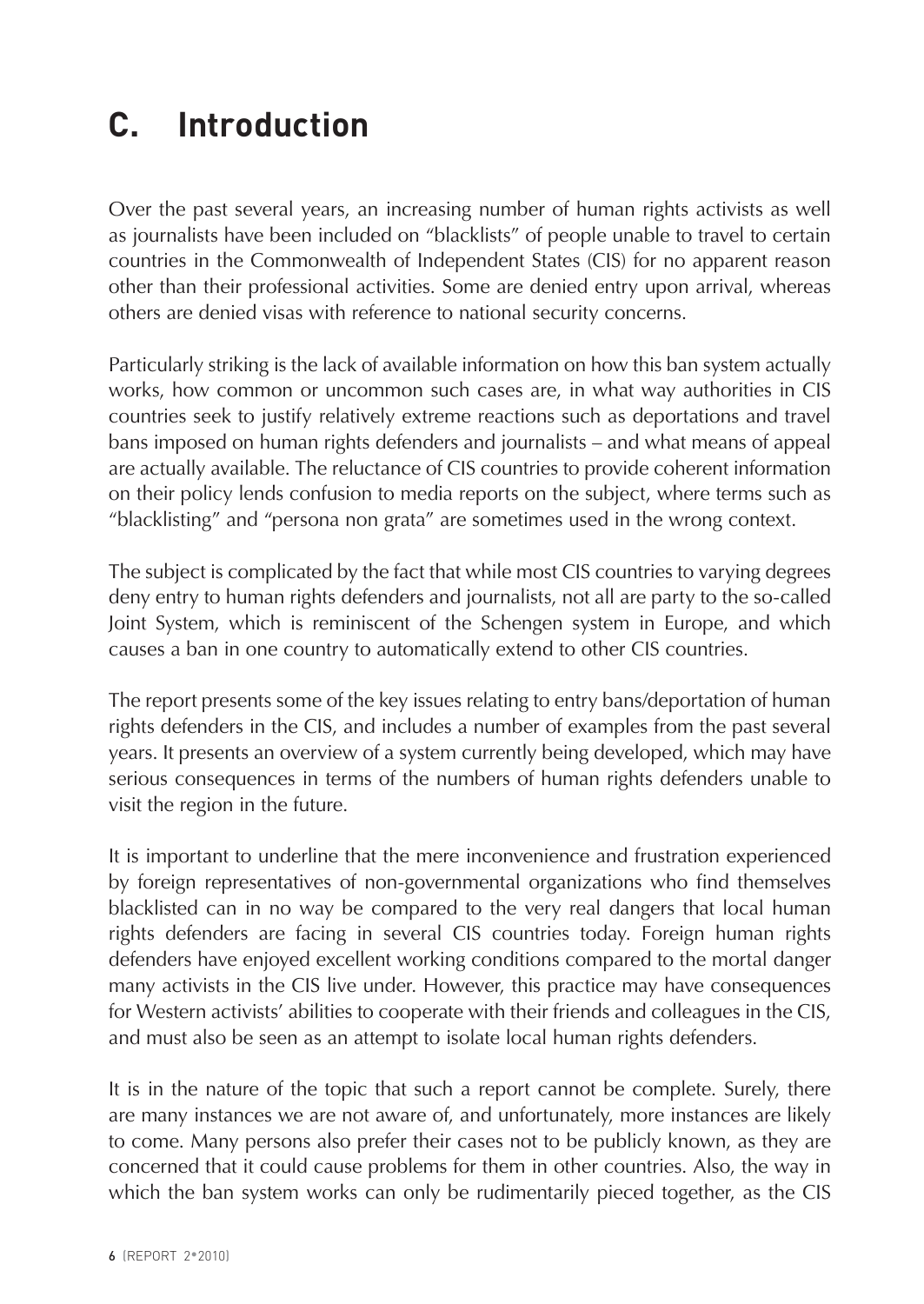secretariat and authorities in CIS countries are very reluctant to provide information upon request.

The problems described in this report affect not only human rights defenders and journalists. The perhaps largest group of individuals frequently denied entry to CIS countries or deported are religious believers and missionaries. A reliable source of information on this aspect of the matter is Forum 18 News Service ([www.forum18.org](http://www.forum18.org)).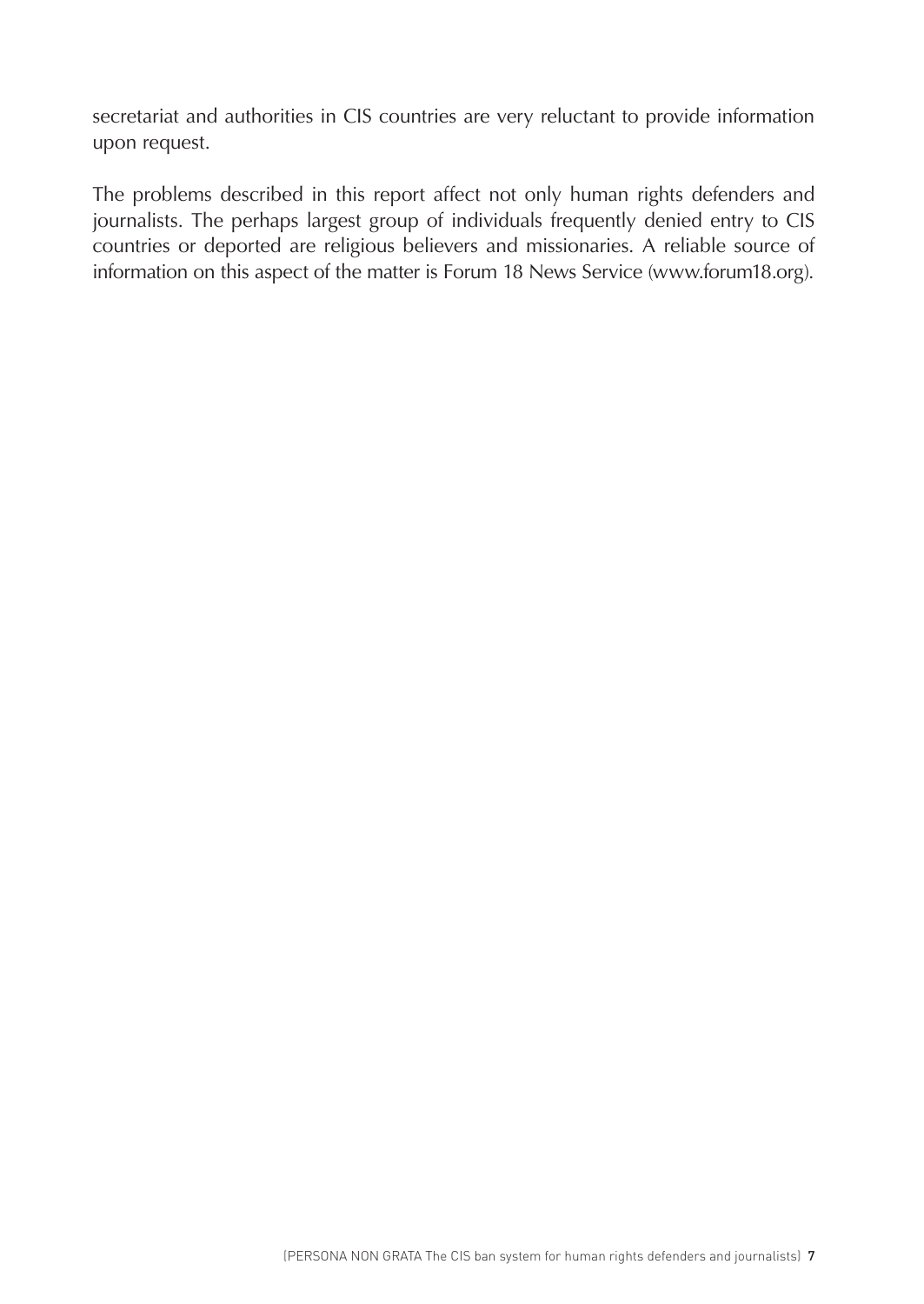# <span id="page-8-0"></span>**D. Background**

States may reserve the right to expel or deny entry to certain individuals to their territory without explaining why. This is, in a sense, a time-honoured tradition.

Traditionally, the term *persona non grata* has been used in diplomatic relations in instances where one state expels the diplomats of another state.2 The concept became part of international treaty law when it was is set out in the *1961 Vienna Convention on Diplomatic Relations* and the *1963 Vienna Convention on Consular Relations*. While no official reason needs to be given when declaring a diplomat *persona non grata*, a number of different reasons may lie behind such a move, ranging from offences committed by the individual diplomat, such as interference in internal affairs through subversive activities, espionage or terrorism, or for attitudes that are not illegal per se, but that are perceived as an affront or an irritation. More commonly, diplomats can be declared *persona non grata* in situations that are not related to their own conduct, but as a reaction to worsening relations between two states.<sup>3</sup>

Today, the term is frequently used in situations where it technically does not belong – sometimes causing heated and colourful top-level exchanges. The comments of the Georgian Minister of Foreign Affairs after President Mikheil Saakashvili was announced *persona non grata* in Russia in February 2010 illustrate the controversy and confusion that seems to surround the term in modern-day politics:

"Today's leaders in the Kremlin cannot have completed their five years of study at the Faculty of Law in St. Petersburg. They do not know the meaning of this term, and so there is little point in entering into a serious discussion about it. I advise them to return to university and finish learning now what they should have learned there 20 years ago, as well as to re-read the Vienna Convention".<sup>4</sup>

Top-level officials and diplomats aside, in recent years the term has come into use outside the realm of diplomacy, especially in relation to journalists and representatives of international human rights organizations working in the former Soviet Union. Indeed, many of the individuals interviewed for this report were presented with official documents upon their deportation indicating clearly the reason for their denial as being their status as *persona non grata.5*

<sup>2</sup> See for instance *Belarus' Foreign Ministry gives persona non grata list to Jonathan Moore*, http://www.belta.by/en/news/politics?id=216903

<sup>3</sup> See: J. d'Aspremont, *Persona non grata* in R. Wolfrum (ed.), Heidelberg Encyclopedia of International Law, (Oxford University Press, 2008); Denza, Eileen, Diplomatic *Law: Commentary on the Vienna Convention on Diplomatic Relations*, (Oxford, 2008).

<sup>4</sup> *Georgian MFA: The Kremlin doesn't understand the meaning of the term 'persona non grata'* (rus), http://www.georgiatimes.info/?area=newsItem&id=31014

<sup>5</sup> See examples of Deportation Acts in the following chapters.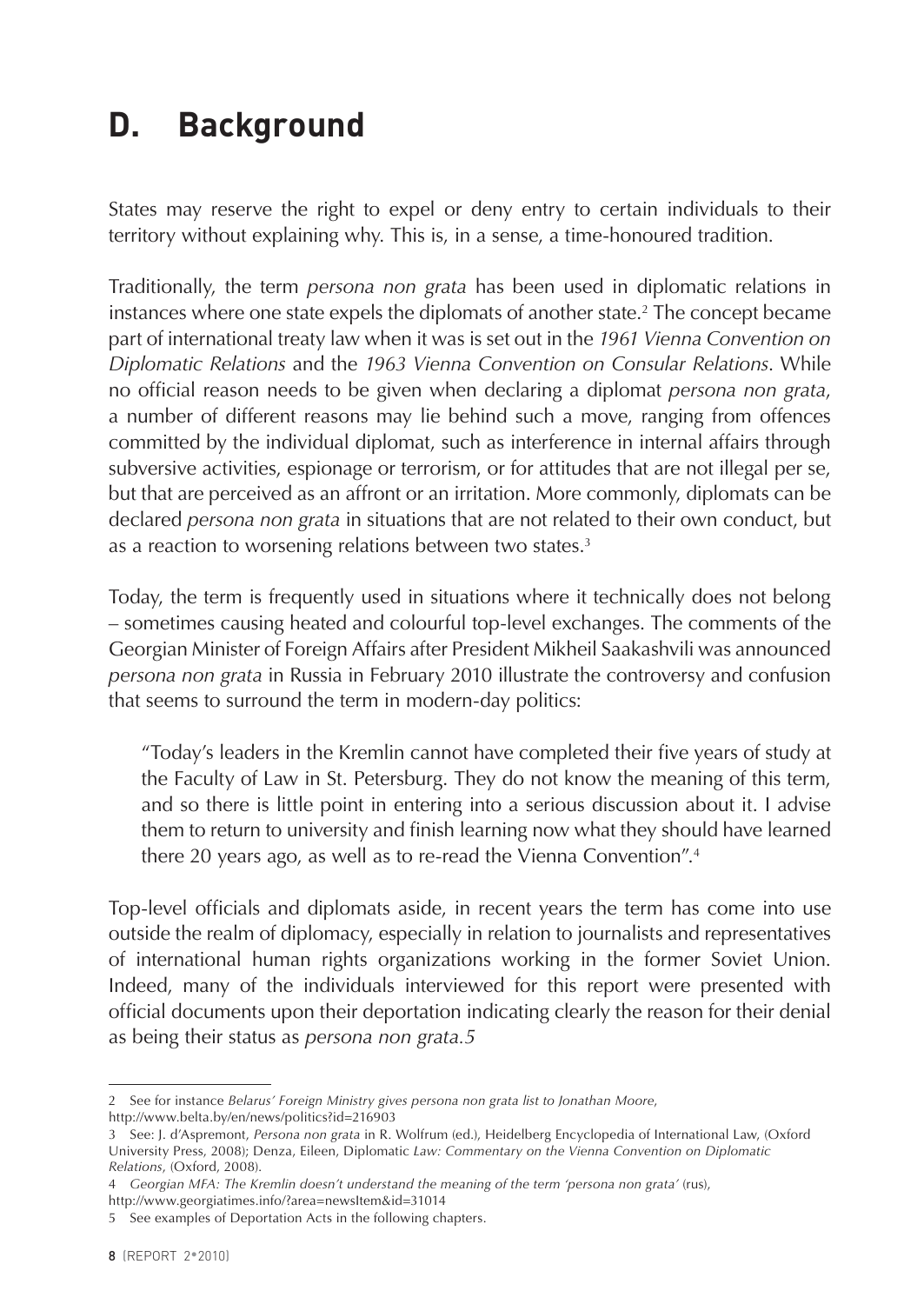While explicit reference is not made to the Vienna Convention in writing, such reference is frequently made by CIS authorities in informal discussions. More importantly, confusing the practice in the diplomatic community with international practices towards ordinary citizens of foreign states, CIS authorities also claim that they do not need to provide any reason as to why a particular representative of a nongovernmental organization is declared *non grata*, or for how long such a ban will be imposed upon him or her:

"I inform you that you have been denied a visa because entry to the territory of the Russian Federation is closed to you. In accordance with widely held international practice, a state that refuses a foreign citizen entry to its territory is not in such instances required to inform about the basis for the decision, or how long it is valid for "<sup>6</sup>

The refusal to cite a reason applies not only to visa rejections, but also when human rights defenders are deported outright. Deportations taking place outside the realm of international norms are by no means exclusive to the CIS. Indeed, the Norwegian Helsinki Committee in 2009 published a report detailing the practice of illegal deportations of asylum-seekers from the Schengen Area, and has been vocal about raising this issue with Norwegian and European authorities.<sup>7</sup>

However, in instances where representatives of non-governmental organizations are expelled from the CIS, authorities do not state the reason why, or provide any information on the rights of that individual. While already Kafkaesque in its application, this extended use of the *persona non grata* concept is made more unreasonable still by seemingly conscious efforts to ensure that any attempts to dispute such a decision are met with rejection.

It is should be underlined that this report does not cover persons who are expelled or denied entry after clear-cut violations of domestic laws. Anyone visiting a foreign country is subject to the laws that apply there, and may be expelled when violating these. Such rules apply in the EU, the CIS and most other parts of the world. A visitor who commits a crime or fails to respect visa regulations can be barred from entering that country again for years. While visa regulations can be bothersome to the individual traveller and sometimes fraught with bureaucratic mishap, they do not represent violations of international human rights obligations as such.

<sup>6</sup> Ambassador of Russia to Norway, Sergey Andreev, letter to Norwegian Helsinki Committee staff member, 14.10.2009 7 *NHC: Out the Back Door: The Dublin II Regulation and illegal deportations from Greece*, http://www.nhc.no/php/ files/documents/Publikasjoner/Rapporter/Landogtema/2009/44836\_Rapport\_out\_the\_backdoor.pdf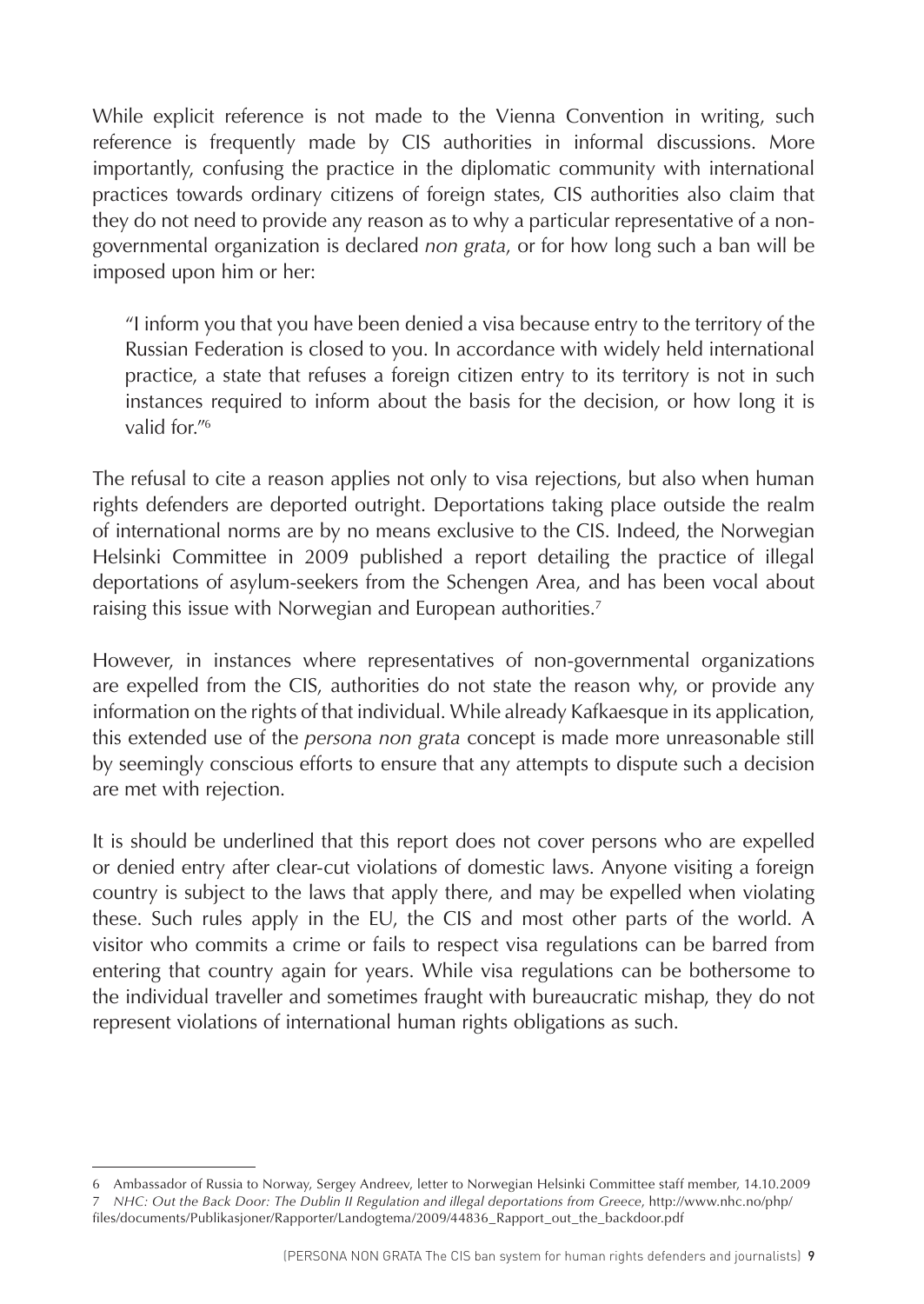# <span id="page-10-0"></span>1. Persona non grata: The Russian perspective

Before considering the position of some CIS authorities, that states have the right to expel representatives of non-governmental organizations without citing a reason, we should briefly consider the current attitude towards human rights organizations in some CIS countries.

At the core of the matter, most likely, lies the inherent scepticism of authoritarian states towards the work of such organizations – not only towards international organizations, but also towards domestic human rights organizations, which are frequently perceived as instruments of Western foreign policy.<sup>8</sup> While human rights are recognized by the international community as universal and inalienable, some still tend to confuse the promotion of human rights with the promotion of Western agendas. Foreign representatives of non-governmental organizations are suspected of being agents of foreign states or as people who seek to destabilize CIS countries for some unclear global political purpose. Vladimir Putin's remarks during a 2007 speech in Munich left little doubt as to how organizations promoting human rights in the Russian Federation are viewed by the authorities:

"People are trying to transform the OSCE into a vulgar instrument designed to promote the foreign policy interests of one or a group of countries. (…) Decisionmaking procedures and the involvement of so-called non-governmental organizations are tailored for this task. These organizations are formally independent but they are purposefully financed and therefore under control. (The) OSCE is designed to assist country members in observing international human rights norms at their request. This is an important task. We support this. But this does not mean interfering in the internal affairs of other countries, and especially not imposing a regime that determines how these states should live and develop. (…) When these non-governmental organizations are financed, in essence, by foreign governments, then we see this as an instrument of foreign governments' involvement in the politics of our country."9

Given the top-level attitude to non-governmental organizations in the most influential CIS country, the Russian Federation, it is perhaps not surprising that an unfortunate perception of such organizations trickles down to the police organs. Some of the instances of barring entry to human rights defenders may have been intended to send a general message to the international community that CIS countries may allow or deny entry at their own discretion. However, most often the practice is clearly linked to specific instances where the authorities themselves have been subject to criticism

<sup>8</sup> See for instance *HRW: Choking on Bureaucracy: State Curbs on Independent Civil Society Activism*, http://www.hrw.org/en/node/62400/section/1

<sup>9</sup> *Speech and Discussion at the Munich Conference on Security Policy (rus)*,

http://archive.kremlin.ru/appears/2007/02/10/1737\_type63374type63376type63377type63381type82634\_118097.shtml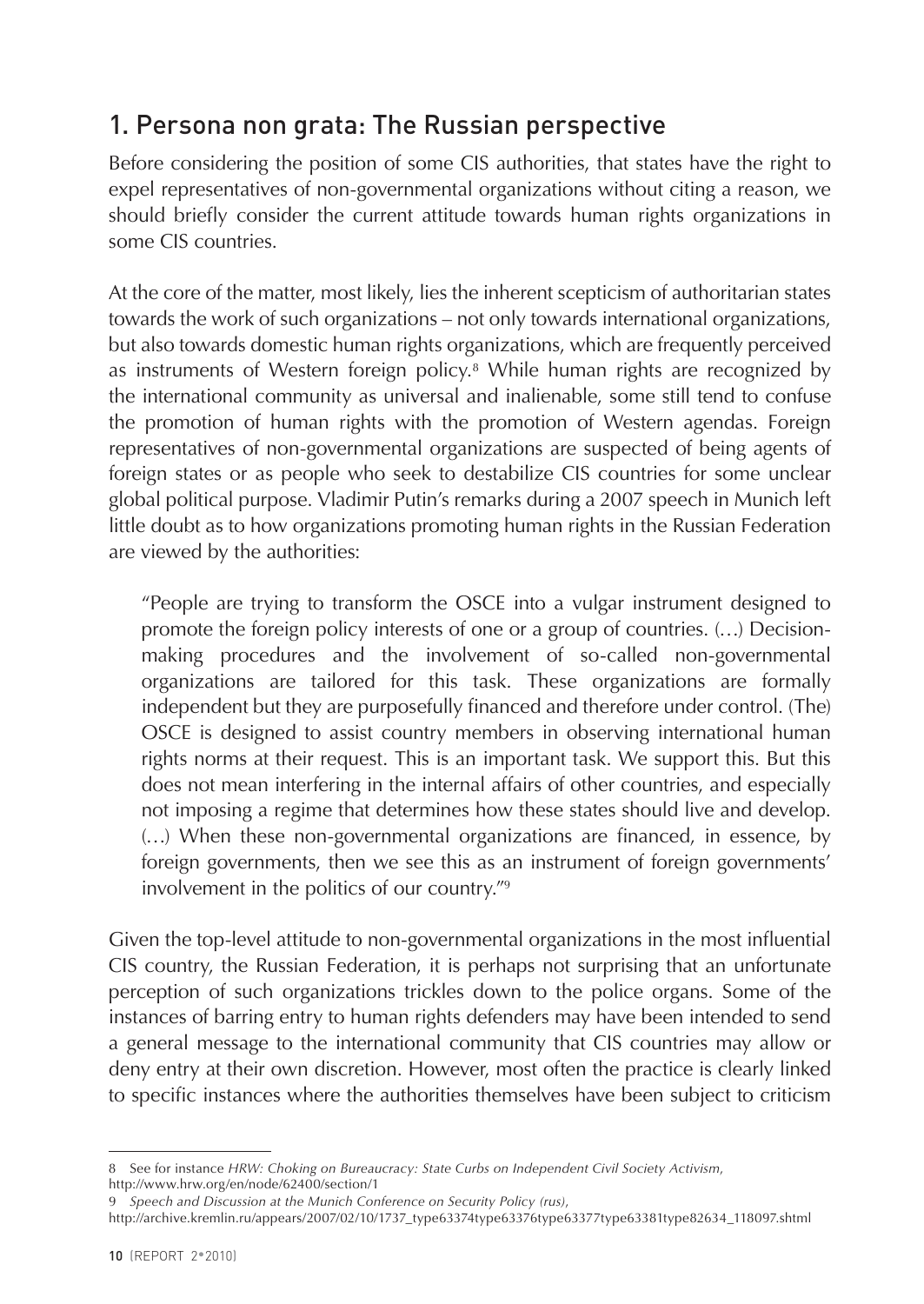from a particular person or the organization he or she represents, particularly when that criticism is directed at the actions of the security services.

Bearing in mind that it is not the courts or the migration services that make the decision to declare human rights defenders *non grata,* but the security services themselves, these incidents cannot be seen as anything but an attempt to curb the ability of human rights organizations to research and expose violations of human rights, as committed by the very same organs that deny them entry.

In reality, the concept of national security is interpreted so broadly in these cases that it undermines rule of law. Indeed, anyone familiar with the individuals mentioned in this report will find the idea of them posing a threat to national security quite ludicrous. Furthermore, security services undermine their own national courts by expelling individuals who have been found not to be in violation of any national legislation. This is made possible by the relatively high standing security services enjoy in some of the countries, their unaccountability before the law and even disregard for it, as well as their apparent indifference to the country's international obligations and image.

In most cases, however, security services will not even bother with the legal aspects, but seek to circumvent them by denying foreigners access to a legal remedy. An important case that forced Russian authorities to provide the contours of their attitude to the issue was that of a Moldovan journalist, Natalia Morar.<sup>10</sup> When an appeal was filed to a Moscow court in her case, a Federal Security Service (FSB) representative was called in as a witness. No reason was given as to why Morar had been denied entry to Russia. According to the FSB, their right not to provide an explanation was confirmed by documents so secret that they are not even available to the court or the lawyers. The following excerpt from the court hearing clarifies the position of the FSB on the issue:

"Do you claim that you are not obliged to provide any motive? asks the chairman of the court.

– Not obliged, says the FSB representative.

– Do you not deny that you did not provide a written conclusion based on normative judicial acts? asks another member of the court.

– We are not obliged to. These are internal documents. FSB, the Migration Service, the Internal Intelligence Service provide such information to the Border Service, so that they can enter the information into the appropriate database.

The court is satisfied."11

This case was submitted to the Russian Supreme Court, which in May 2009 concluded that it could not even be brought up for consideration. However, two of the judges at

<sup>10</sup> See the case of Natalia Morar, in Chapter E, Russian Federation, below.

<sup>11</sup> *Rights are nothing, FSB is everything (rus)*, http://newtimes.ru/articles/detail/4113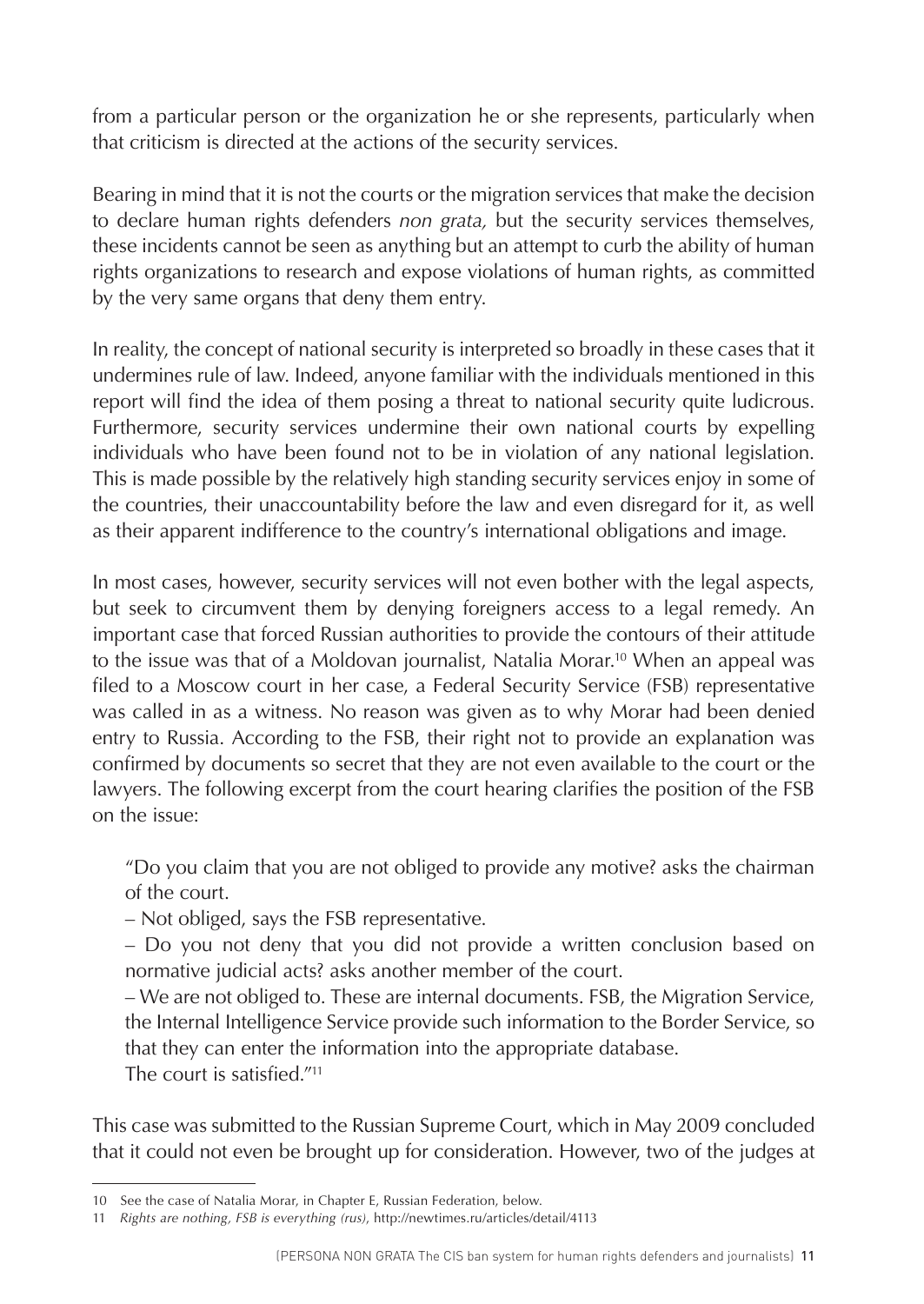the Supreme Court disagreed with the decision to reject the case. Their comments on the practice of the FSB show that opinions certainly are divided in Russia too, as to whether this can truly be considered lawful, and whether the practice is in accordance with Russia's international obligations.

Supreme Court judge Vladimir Yaroslavtsev had to resign as a result of the critical comments he gave to the Spanish newspaper El Pais on the matter:12

"The most worrisome part is that the court is giving the FSB the right not to present evidence. The security services may limit any foreigner's right to enter the country in the interest of national security, but can you truly say that Morar is a threat to Russia's security? What happened was a trampling of the rule of law. The judges are the ones who should decide whether this decision was correct or not. Morar's case is clear evidence that the security services can do anything they want and that the courts are unable to impose sanctions on their decisions. The security organs have become the organs of power, and that's a return to Soviet times. You have to ask whether we have started to forget Stalin's repression from the 1930s."<sup>13</sup>

Yaroslavtsev's colleague, Supreme Court judge Anatoliy Kononov also resigned in January 2010, officially for health reasons. However, his dissenting opinion on the decision not to consider Morar's appeal goes to the legal heart of the current practice of banning foreigners on the grounds of "national security" without providing any evidence or explanation for doing so.

"Through its arguments for rejecting the appeal of N.G. Morar, the Supreme Court of the Russian Federation actually justifies the unquestionable and uncontrolled right of the government to set up special rules and limitations for non-citizens on entering 'sovereign territory', which are in accordance neither with the Constitutional guarantees on individual rights, nor with international practice and understanding of the use of legal principles related to human rights. (…) The ban and what in fact is a forced and non-procedural deportation (…) disregards constitutionally founded principles (…) It is obvious that the accusation against this specific individual (…) should be based on clear and ascertainable motives, and not general references to the aim of guaranteeing the security of the state or its defence capabilities. However, neither the norm in question nor any other article in the Federal law demand concrete substantiation of decisions to deny entry to foreign citizens or stateless persons to the territory of Russia when these are based on national security or defence capabilities. They do not require such concerns to be brought to the attention of the interested parties, do not establish legal procedures for how such decisions are made, do not specify which are the

<sup>12</sup> *Two Supreme Court judges punished for ethics violations (rus)*, http://www.lenta.ru/news/2009/12/02/judges/

<sup>13</sup> *Russia is ruled by the security organs, like in the Soviet era (spa),* http://www.elpais.com/articulo/internacional/Rusia/ mandan/organos/seguridad/epoca/sovietica/elpepiint/20090831elpepiint\_6/Tes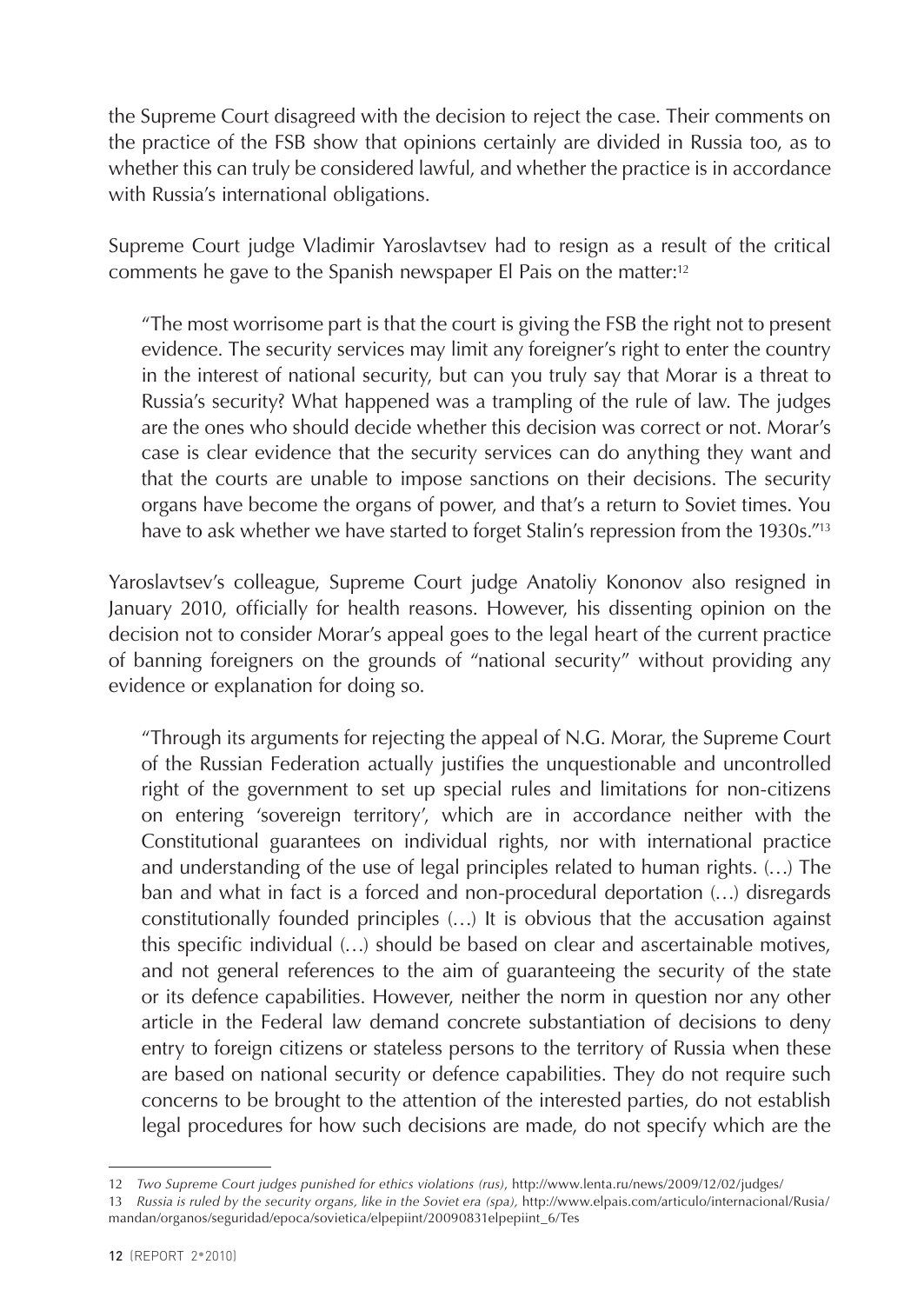<span id="page-13-0"></span>competent organs to make such decisions or even the possibility of appealing them. In fact, the right to ban foreigners and stateless persons from entry to the territory of the Russian Federation (…) is uncontrollably and unaccountably under the jurisdiction of the organs of national security and their decisions do not need to be supported by evidence, do not need to be made public and cannot actually be contended."

Kononov concludes: "As such, these legal norms allow for unprecedented and unlimited arbitrariness and are a mockery of the basic principles of law."14

# 2. A widely held international practice?

The position of authorities in Russia and other CIS countries, that the right of the security services to deny entry to foreign citizens *without explanation* is one of the basic signs of the state's sovereignty, appears to be highly debatable. This practice does not exist in Western countries, and is also questioned by Russian legal experts.

In reality, when referring to an "international practice", CIS authorities are referring to practice in other CIS countries, rather than to any practices recognized in Western countries. A look at the way visa rejections and expulsions due to "national interests" are handled in the Schengen area, for instance, shows that expelling foreign citizens without citing a reason is, contrary to the claims of CIS authorities, not normal practice.

According to the Norwegian Directorate of Immigration, the basis for rejecting a visa application is always explained in a formal rejection letter. Instances where someone is rejected or expelled for reasons of national security or national interests are very rare, <sup>15</sup> but also in such instances a detailed explanation will be given:

"The basis for any decision made by the Directorate of Immigration will be stated. In cases of expulsion on the basis of national interests or national security, the reasons for the decision will be explained, as well as the legal background for the decision. Furthermore, the Directorate will detail why it finds the conditions to have been satisfied. The decision will include what specific information and

<sup>14</sup> *Dissenting opinion of Supreme Court judge Anatoliy Kononov, 19.05.2009 (rus)*,

http://newtimes.ru/articles/detail/4746

<sup>15</sup> According to Norwegian authorities, the term "national security" is currently being replaced with the term "basic national interests", which also covers areas relevant to terrorism, such as threats and actions intended to create fear in society or directed towards the civilian population. This term is wider than the one currently in use, but is still intended to thwart crime, terrorism, or disorder. Expulsion of NGO representatives is not relevant in Norway. (Correspondence with Norwegian Directorate of Immigration, 08.03.2010)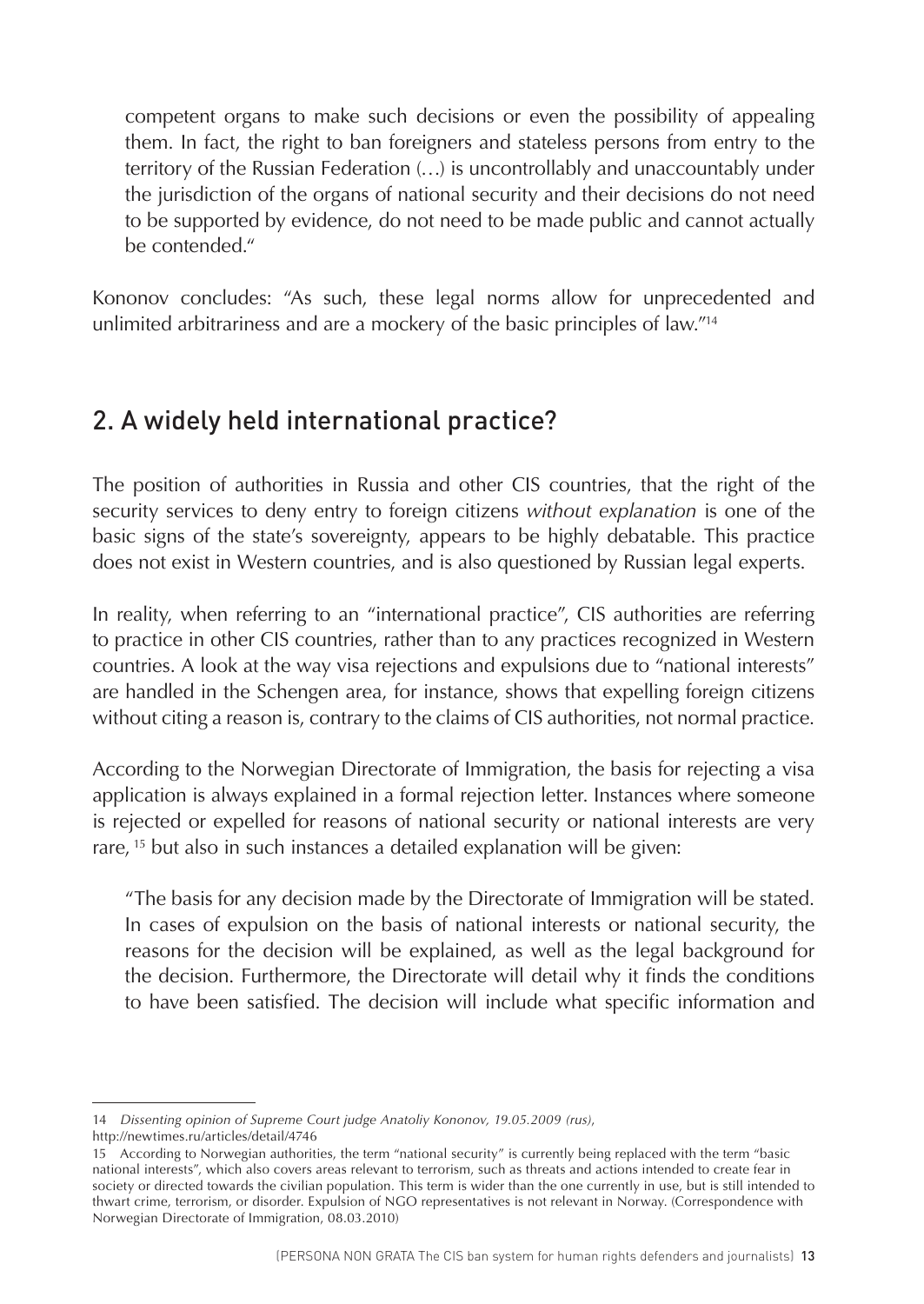which factual circumstances indicate that national interests are threatened, and hence, why the individual is to be expelled."<sup>16</sup>

Only in extraordinary circumstances does the law allow for the authorities to withhold information as to why someone has been denied entry or has been expelled, such as cases where a detailed explanation would reveal information that could further endanger the national security of Norway or other states.

In other words, as in the CIS, Schengen member states may refuse entry to a foreign citizen with reference to national interests. However, members of Schengen are obliged to give *a detailed reason as to why* someone might represent such a serious threat. Additionally, in Western countries refusals on grounds not related to national security, may attract criticism and lead to public debate on exaggerated restrictive practices related to foreigners from poor countries. The main reason for refusal in these types of cases is concerns that the applicant will not leave the country after the expiry of the visa period.17 Relevant to this report, in these cases immigration authorities are also obliged to state the reasons for their decision to the applicant.

A likely explanation why authorities in CIS countries refuse to provide any reasons as to why a representative of a human rights organization could conceivably represent a threat to national interests is that the explanation itself would reveal attitudes towards basic human rights principles that are not compatible with the obligations of the country. Also, it would enable deported individuals to contest the matter in court.

Furthermore, persons denied entry to CIS countries are upon request not allowed access to any information on which country included them in the database, when, why or at the behest of which organ. Again, this is not normal international practice, when compared to the rules that apply to such entries made in the Schengen Information System (SIS):

"Those registered in SIS have the right to know what information is registered and can demand that any erroneous or incomplete information should be corrected. Requests for access to, or correction or deletion of records can only be made by the person registered. A person has the right to compensation if he/she suffers

<sup>16</sup> Correspondence with the Norwegian Directorate of Immigration (UDI), 22.02.2010. According to Norwegian law, a foreigner who otherwise is entitled to a visa may still be denied visa if he is perceived to be a threat against "Norway's or other Schengen countries' public order, internal security, public health or their international relations". 2008 *Immigration Act (*Act concerning the entry of foreign nationals into the Kingdom and their presence in the realm), § 10 d.

<sup>17</sup> In a recent controversial Norwegian case, 25 trade unionists from Iraq, Nigeria, Kuwait, Palestine, Colombia and Bangladesh were denied visa. They were invited to participate at a September 2010 Conference in Stavanger, Norway, arranged by the International Federation of Chemical, Energy, Mine and General Workers' Unions (ICEM). According to the Immigration Service (UDI), they could not comment publicly on individual cases. However, in general they informed that 90 % of the 115 000 visa applications received annually were approved. In general the application will be handled within 15 days, while the processing of appeals may last 30 days. FriFagbevegelse ("Free Labour Movement"), 7 September 2010, <http://www.frifagbevegelse.no/internasjonalt/article5280704.ece>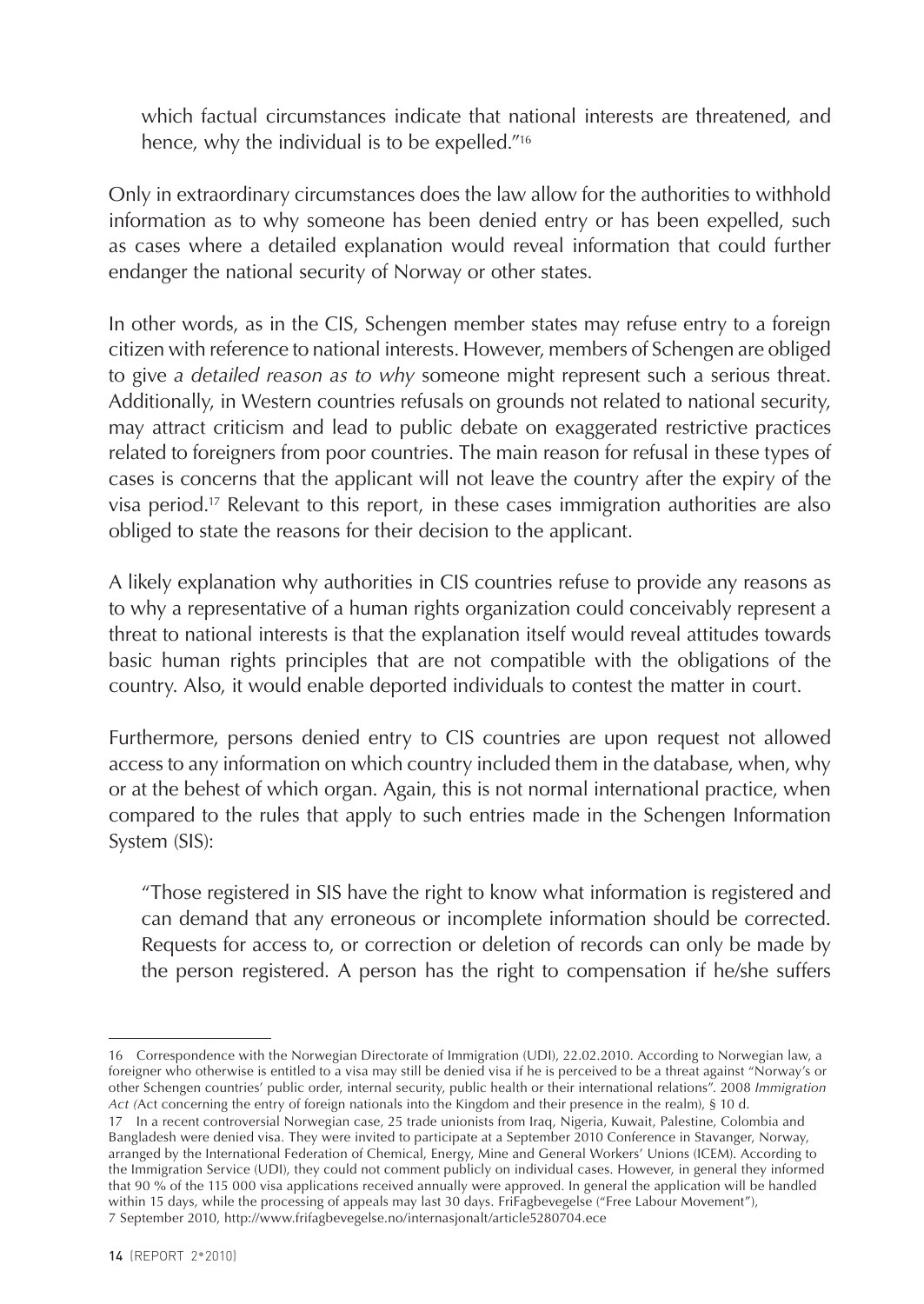a loss as a result of information registered or used in contradiction to the rules concerning handling of information in SIS."18

By way of further comparison beyond Schengen, consider the case of Swiss citizen Tariq Ramadan, a professor and author who was denied a visa to the US on what civil groups said were political grounds. A US court's 2007 decision to uphold the rejection of Ramadan's visa application on the basis of information provided by US security services to the Consulate caused considerable criticism, yet the ruling did include specific grounds as to why such a decision was made. The court claimed that Ramadan had given financial donations to a charity the Bush administration later included on a blacklist of organizations supporting Hamas.<sup>19</sup>

While the 32-page ruling itself may be subject of discussion, it would seem to counter the claim of Russian authorities that there is an "international practice" of not providing reasons when denying entry on the basis of national security.

In the document detailing the reasons for his dissenting opinion in the Morar case, Kononov also raised the question of whether this really is part of a "widely recognized international practice", as Russian authorities as well as security services in other CIS countries have repeatedly claimed:

"In justification of the right of states to make any decision related to entry and deportation of foreign migrants from the country, the Supreme Court of the Russian Federation refers to norms and principles of international law and the practice of the European Court of Human Rights. However, these references are not presented quite correctly. In fact, the decisions of the European Court of Human Rights (…) establish a whole system of guarantees of the rights of foreign citizens (and) protect the right to a fair trial and demands effective means of protection, including the possibility to present documents against deportation, demands to have the case re-examined and the right to appear before the competent organs to present one's arguments and claims."

In conclusion, denying entry to human rights defenders poses serious questions concerning attempts to override national law, and also run counter to long-established international and regional efforts to promote fundamental human rights and the right to monitor their implementation.<sup>20</sup>

Of particular relevance is a number of documents signed by the OSCE participating States that confirm the right of persons to observe and promote the implementation of

<sup>18</sup> http://www.udi.no/Norwegian-Directorate-of-Immigration/Central-topics/Rejection-and-expulsion/ Schengen-Information-System-SIS/#c

<sup>19</sup> *AAR v. Certoff,* http://www.aclu.org/files/images/exclusion/asset\_upload\_file33\_33325.pdf

<sup>20</sup> An overview of international provisions on the rights of human rights defenders is presented in Chapter H, *International standards*, of this report.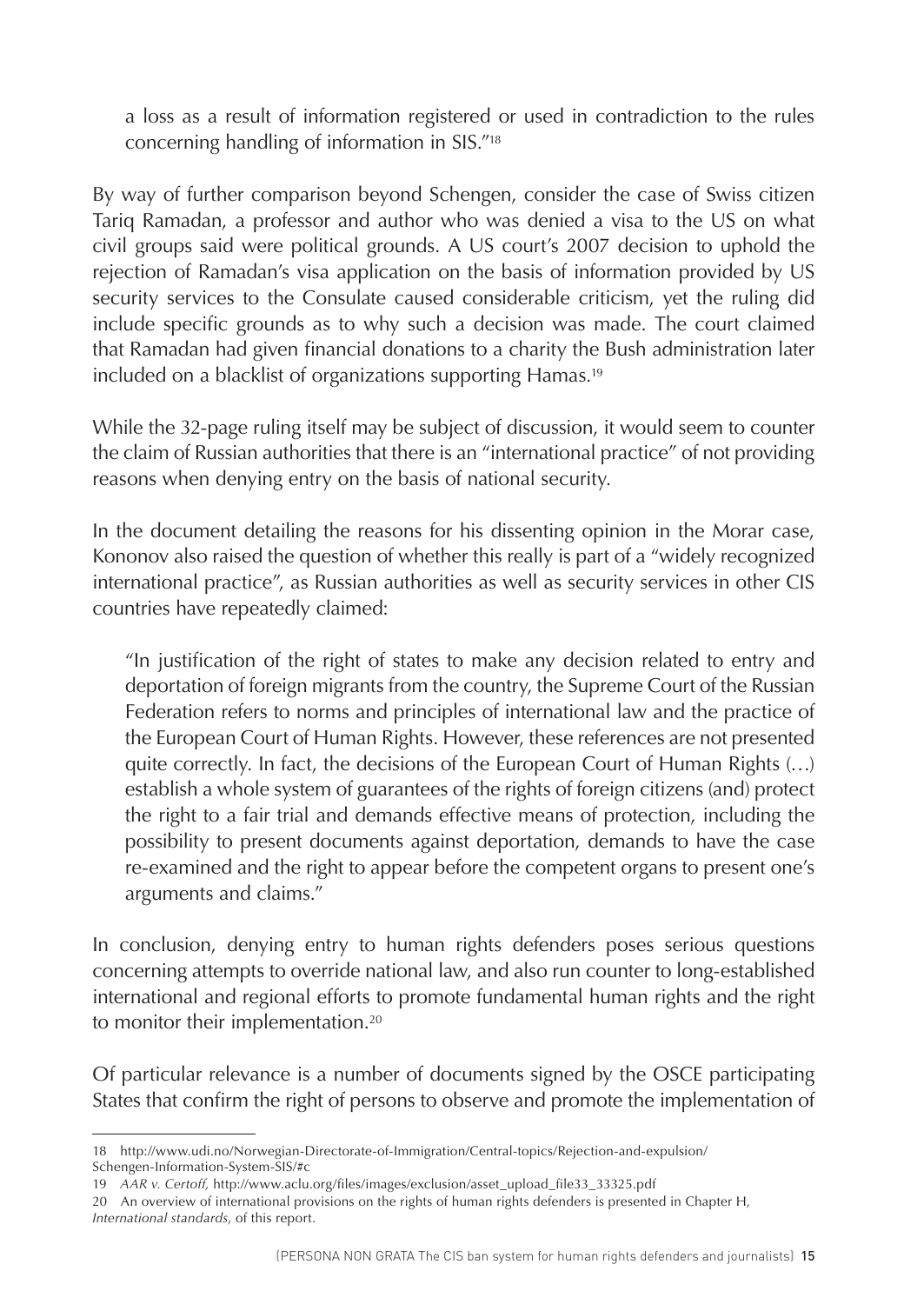OSCE provisions and to associate with others for this purpose, $2<sup>1</sup>$  referring specifically to human rights monitoring groups<sup>22</sup> and underlining the major role that nongovernmental organizations, religious and other groups and individuals have played in the achievement of the objectives of the OSCE.23

Rather than to put obstacles in their way, participating states are to welcome activities by non-governmental organizations that monitor compliance with commitments in the field of the human dimension<sup>24</sup> and enhance the ability of non-governmental organizations to make their full contribution to the further development of civil society and the respect for human rights and fundamental freedoms.25

As the Permanent Delegation of Norway to the OSCE put it in a 2008 statement to the Permanent Council in Vienna:

"[T]he right to defend human rights has been underlined in several CSCE and later OSCE documents. The 1989 Vienna document, the 1990 Copenhagen document, the 1990 Paris document, the 1991 Moscow document, as well as the 1999 Charter for European Security all contain provisions committing OSCE participating States to respect and facilitate the work of human rights defenders. The current restrictive legislation and practice with regard to NGOs in several participating States is, however, a challenge to the effectiveness of the NGOs in promoting human rights, democracy and the rule of law. Such restrictive policies run counter to the main values and commitments of the  $OSCF$ <sup> $"26$ </sup>

At the international level, the most important document is the 1998 UN Declaration on Human Rights Defenders, which establishes the rights and responsibilities of the state to ensure that human rights defenders are allowed to carry out their work unhindered.27

As detailed in this report, efforts contrary to these international and regional standards are made by security authorities in several CIS countries to normalize the concept of *persona non grata* as applicable to foreign human rights defenders. The practice has in recent years taken on a more systematic character in relation to citizens of countries outside the, intended to ensure that being "banned" in one CIS member state also carries the consequence of being "banned" in a number of other CIS countries. This

<sup>21</sup> 1989 Vienna Document, par. 26.

<sup>22</sup> 1990 Copenhagen Document, par. 10.3.

<sup>23</sup> 1990 Paris Document, section on "Non-governmental Organizations".

<sup>24</sup> 1991 Moscow Document, par. 43; 43.3; and 43.4.

<sup>25</sup> 1999 Charter for European Security, para. 27,

<sup>26</sup> http://www.norway-osce.org/NR/rdonlyres/71D8E0B817E6405DAE526DD10EBBA946/97073/

pcdel0608norwaynorwegianhelsinkicmteebishkek.pdf

<sup>27</sup> The full name of the Declaration is: "Declaration on the Right and Responsibility of Individuals, Groups and Organs of Society to Promote and Protect Internationally Recognized Human Rights and Fundamental Freedoms", see: http://www2.ohchr.org/english/issues/defenders/docs/declaration/declaration.pdf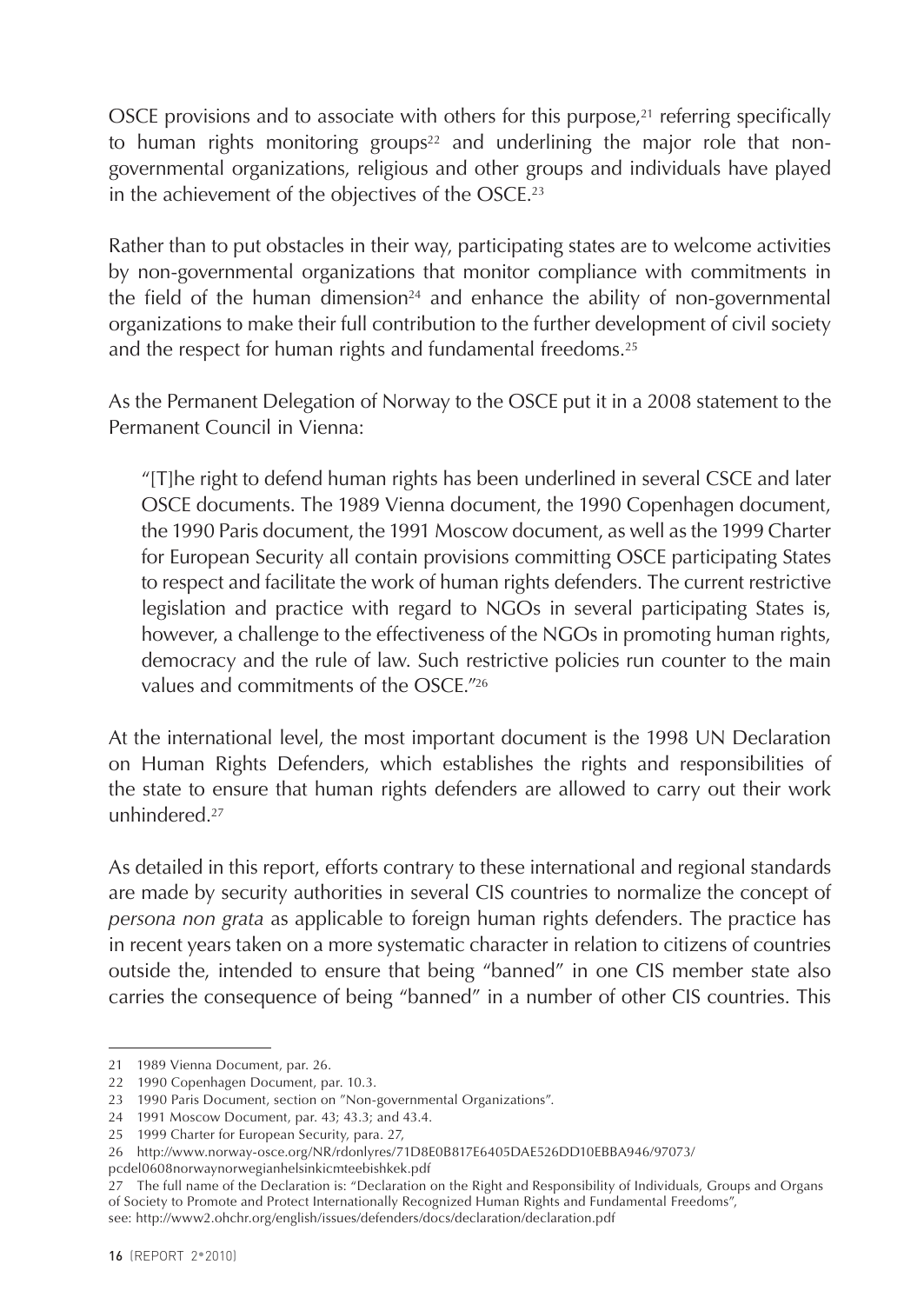happens without any effective means of appealing the decision, and regardless of personal links to the country.

As exemplified in this report, the states currently part of this system are:

- Armenia
- Belarus
- Kazakhstan
- Kyrgyzstan
- The Russian Federation
- Tajikistan

These attempts to redefine international norms ought to be a topic of serious interest by experts in the field. By not addressing this development in a systematic manner, the international community may also allow for the undermining of important principles established in recent decades, which is a far more disconcerting prospect than the personal trouble caused to the individuals mentioned in the following chapters.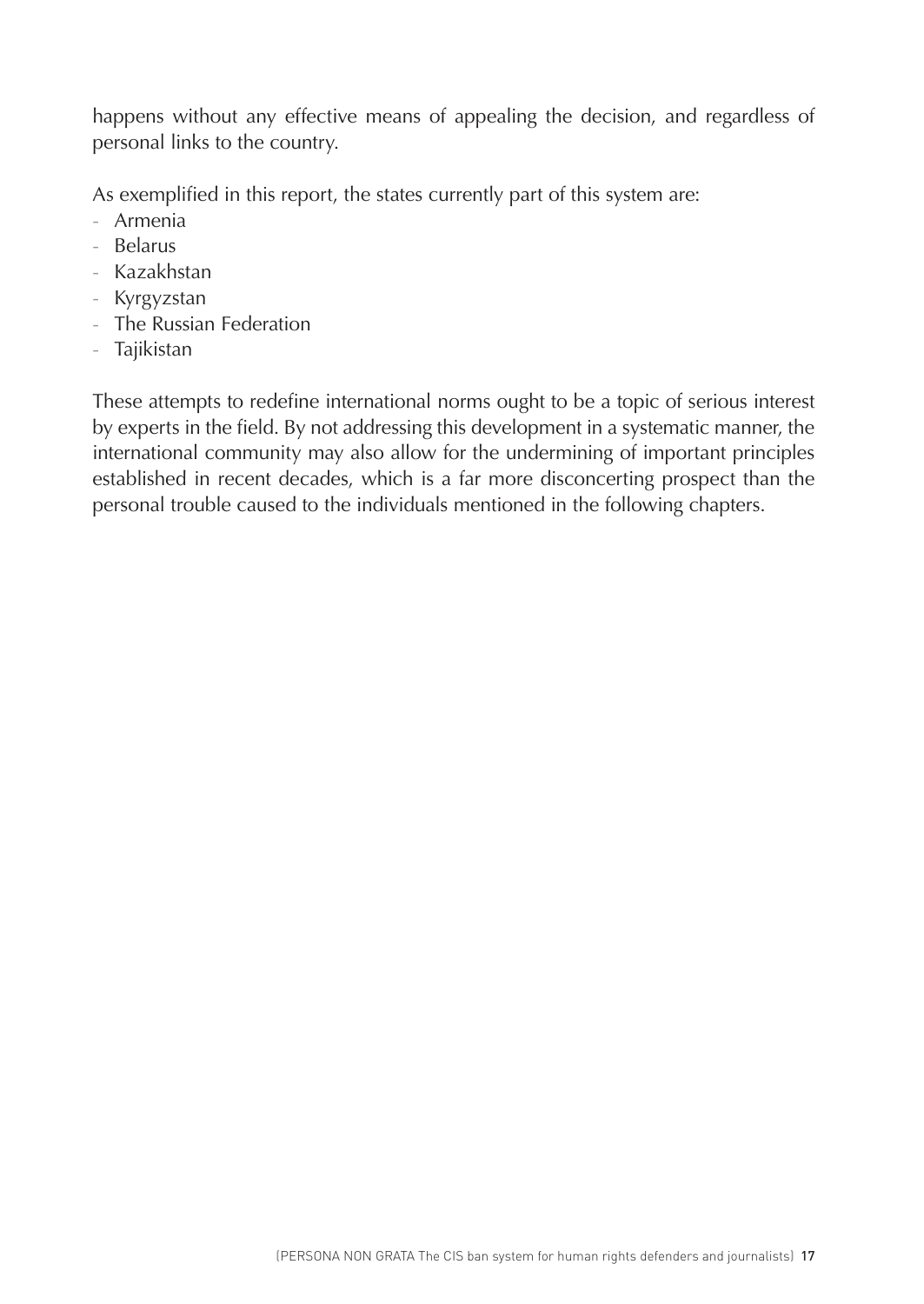# <span id="page-18-0"></span>**E. National ban systems**

Most states administer national databases where the names of persons who are unwanted on their territory can be included. In CIS countries, one may be barred from entering one specific country without it affecting one's possibility to travel to other CIS countries if this information is not entered into the common database system currently in development.

The practice of barring human rights defenders by including their name in a national database system has long been evident in Russia and Belarus, as well as in Uzbekistan. However, in recent years, attempts have been made to "normalize" this practice in states that traditionally have had a relatively liberal approach to foreign representatives of non-governmental organizations, placing a strain on their relations to foreign governments. This is reinforced by the fact that decisions to ban particular individuals from entering the country are made by the national security services, which often seem to operate completely outside of the norms the country otherwise adheres to.

This is a cause of embarrassment to representatives of other government organs, such as those serving in the foreign service or as representatives in Embassies or the OSCE, as they cannot deny the actions of the secret services, yet have no way of defending them in a way that will not cause considerable damage to the country's image abroad.

In this way, hard-liners in the security services have a very direct and negative effect on the relations between their country and the outside world.

# 1. The Russian Federation

As a key player in the CIS, Russian policies towards foreign human rights defenders and journalists potentially carry great significance across the region. Russia often takes the lead in discussions on security in the CIS, as well as in other emerging regional organizations, such as the Shanghai Cooperation Organization  $(SCO)^{28}$  and the Collective Security Treaty Organization (CSTO).29

Russian authorities admit that lists of persons who are not to be admitted to the country exist, and claim such lists "exist in most countries in the world."30 While Russian authorities do not automatically provide any legal reference when denying entry to human rights defenders, the law usually brought up when pressed to provide an answer is Article 27, point 1 of the Federal Law on Migration. This law states that

<sup>28</sup> Member states are China, Kazakhstan, Kyrgyzstan, Russia, Tajikistan and Uzbekistan.

<sup>29</sup> Member states are Armenia, Belarus, Kazakhstan, Kyrgyzstan, Russia, Tajikistan and Uzbekistan.

<sup>30</sup> *Russian MFA admits the existence of lists of denied foreigners (rus)*, http://grani.ru/Politics/Russia/m.172452.html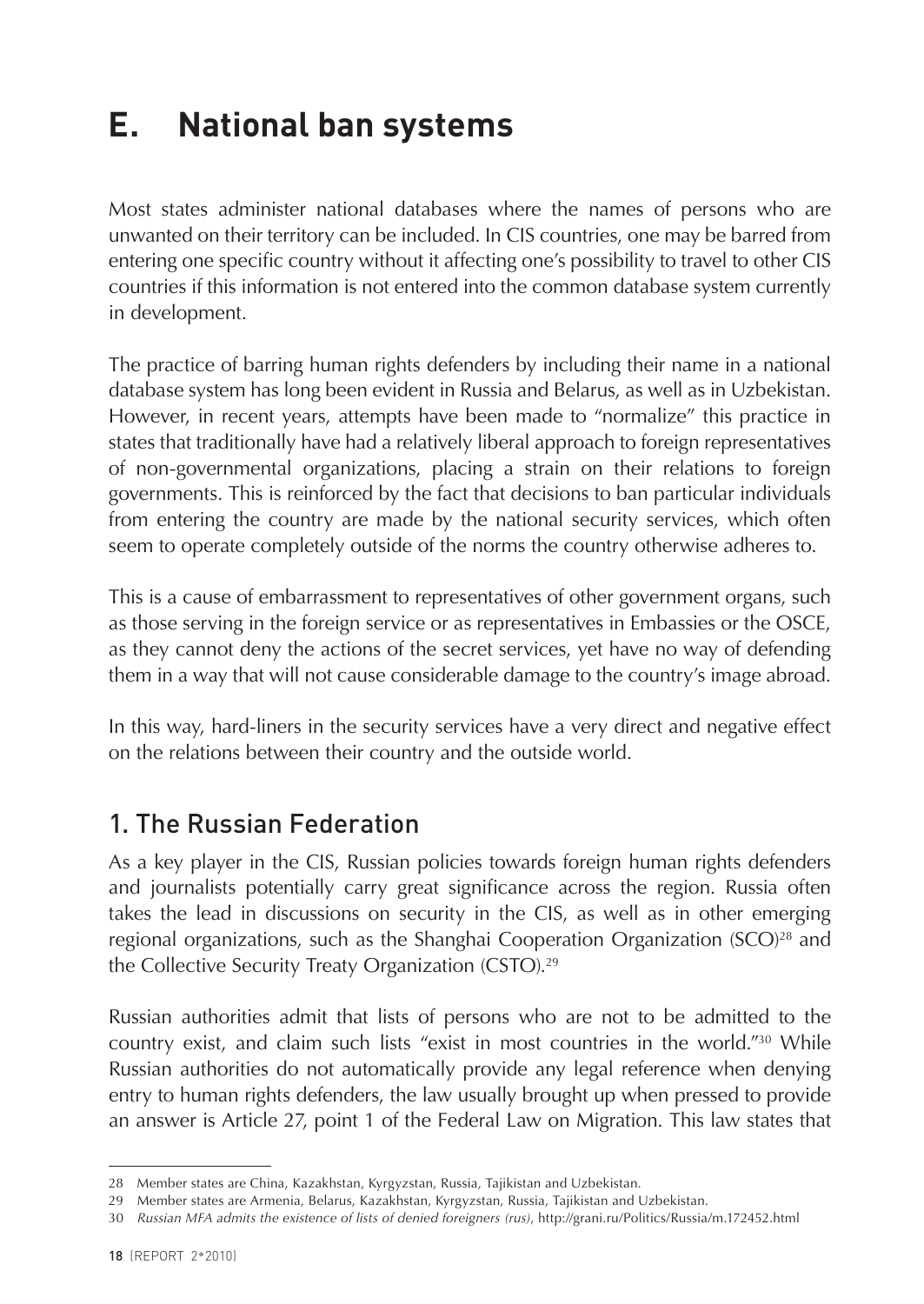foreigners can be denied entry if this is "necessary in order to secure the defence capabilities or security of the state, its social order or to protect the health of the population."31 Beyond referral to this provision, the actual reason for the ban is never disclosed. The Russian law has also become a standard on which similar laws have been based in other CIS countries.32

The Russian practice of creating obstacles to the work of human rights organizations through the visa system is also contrary to the spirit of cooperation on lessening visa restrictions and ongoing efforts to remove the visa regime between Russia and the European Union altogether.<sup>33</sup>

Examples of human rights defenders and journalists denied entry to Russia due to their professional activities are numerous. The following examples concern only those who are aware that they are banned in Russia, and who have not yet confirmed whether this travel ban also regards other countries in the CIS cooperative system or the Russia-Belarus Agreement, also described below.

#### **The case of Bill Bowring**

Bill Bowring, a British professor of law specializing on human rights, who has presented a large number of cases against Russia to the European Court of Human Rights in Strasbourg, was stopped upon arrival at Sheremetyevo Airport in Moscow in November 2005. He had intended to follow the trial of Stas Dmitrievskiy of the Russian-Chechen Friendship Society.34 While Bowring did hold a valid visa, it was stamped with the word "cancelled" by the border guards at the airport, and six hours later he was put on a plane back to London.

The border guards could not provide any reason as to why he was turned away, but referred to authorities higher than themselves.

Himself a lawyer, Bowring made his own efforts to bring clarity to the situation. He wrote to the FSB and the border service, asking for an explanation as to why he had been denied entry. The matter led to criticism against the border services, which were unable to provide any reason as to why Bowring had been put on a plane back to London. The situation was solved quietly, and Bowring was allowed to visit Russia again, something he has done on several occasions.

http://www.interfax.ru/politics/txt.asp?id=126479

<sup>31</sup> *Federal law "On the order of exit from the Russian Federation and entry to the Russian Federation" (rus)*, http://www.consultant.ru/popular/outcome/85\_5.html#p339

<sup>32</sup> Examples include Article 7, Law on Migration, Kyrgyzstan (2000); and Article 22, Law on Migration, Kazakhstan (1997). 33 *Russia is willing to meet the EU half-way on the visa question, Lavrov confirms (rus)*,

[http://www.rian.ru/politics/20100224/210632946.html,](http://www.rian.ru/politics/20100224/210632946.html) *To the EU without visas: Who is against it? (rus)*,

<sup>34</sup> *Putin's regime fears the truth (rus)*, http://www.kommersant.ru/doc.aspx?DocsID=627412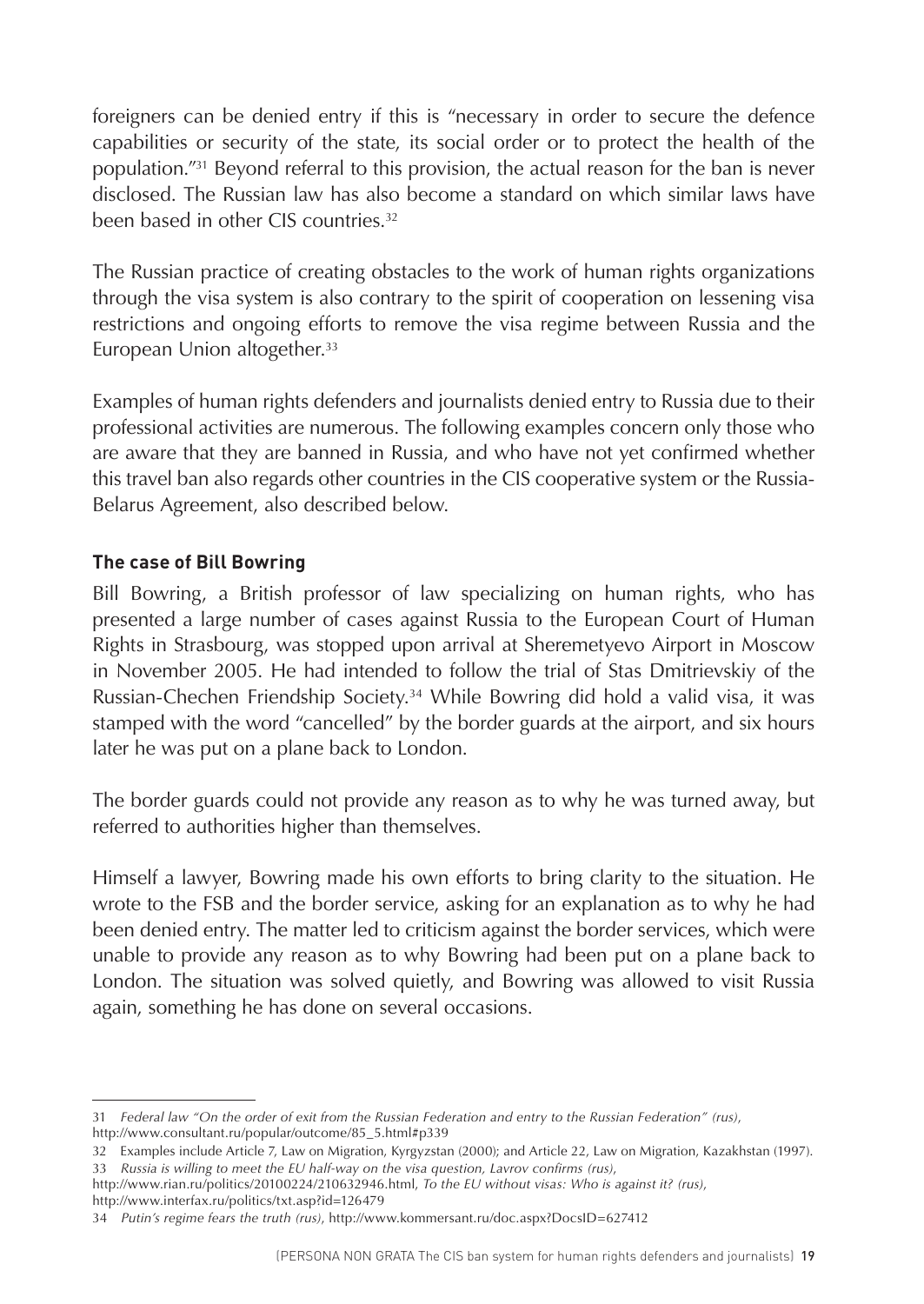As a result of his problems at Sheremetyevo, Bowring also faced problems when applying for a visa to Kazakhstan soon after. However, the Kazakh Embassy agreed to permit his visit when Bowring promised that he would not attempt to travel from Kazakhstan to Russia during his stay.35

Unfortunately, Bowring's case is the only one so far with a conclusive, positive outcome that you will hear about in this report.

#### **The case of Tom de Waal**

In June 2006, well-known author and journalist Tom de Waal, who has published books on a number of conflict zones in the Caucasus, was denied a visa to Russia. He had intended to present his book on Nagorno-Karabakh to the Russian Union of Journalists. The Embassy cited security reasons, but would not explain exactly what these security concerns were. De Waal himself believed the denial to be connected to his journalistic activities, such as his reporting on the war in Chechnya. The Committee to Protect Journalists noted what has become an issue in many similar incidents, "that Russian authorities have used a law that implies the journalists represent a threat to the country, but gives no explanation as to how."36

#### **The case of Natalia Morar**

A case more widely discussed in Russian-language media is that of a Moldovan citizen, Natalia Morar, who had been based as a journalist in Russia since 2002 when on 16 December 2007 she was turned back at passport control at Domodedovo Airport in Moscow. She was told that she was denied entry to the country on a decision by the Russian federal security services (FSB).

Morar returned to Chisinau, where she was informed by the Russian Embassy that she had been denied entry based on Article 27, Point 1 of the Federal Law on Migration. The real reason is thought to be articles she published throughout 2007 on money laundering and illegal political funds involving then President Vladimir Putin and other top-officials in Russia.37

On 28 February 2008, Morar married journalist and colleague Ilya Barabanov, a Russian citizen. Believing that the marriage would enable Morar to enter Russia again, they flew together to Moscow a few days later. However, once again she was denied entry. Morar and her husband stayed at Domodedovo airport for two days, refusing to return to Chisinau. They were not allowed to speak to their lawyer or any journalists. On 1 March, they returned to Moldova.<sup>38</sup>

<sup>35</sup> Correspondence with Bill Bowring, 29.10.2009

<sup>36</sup> *CPJ Urges Moscow to Revoke Ban on IWPR Editor*, http://www.iwpr.net/?p=crs&s=f&o=346924&apc\_state=henpcrs

<sup>37</sup> *Kremlin's Black Money Box (rus)*, [http://www.nazlobu.ru/press/article2455.htm;](http://www.nazlobu.ru/press/article2455.htm) *Diskont (rus),* Novoe Vremya,

<sup>21.05.07</sup>*,* Issue 15, p. 6.

<sup>38</sup> Correspondence with Natalia Morar, 10.01.2010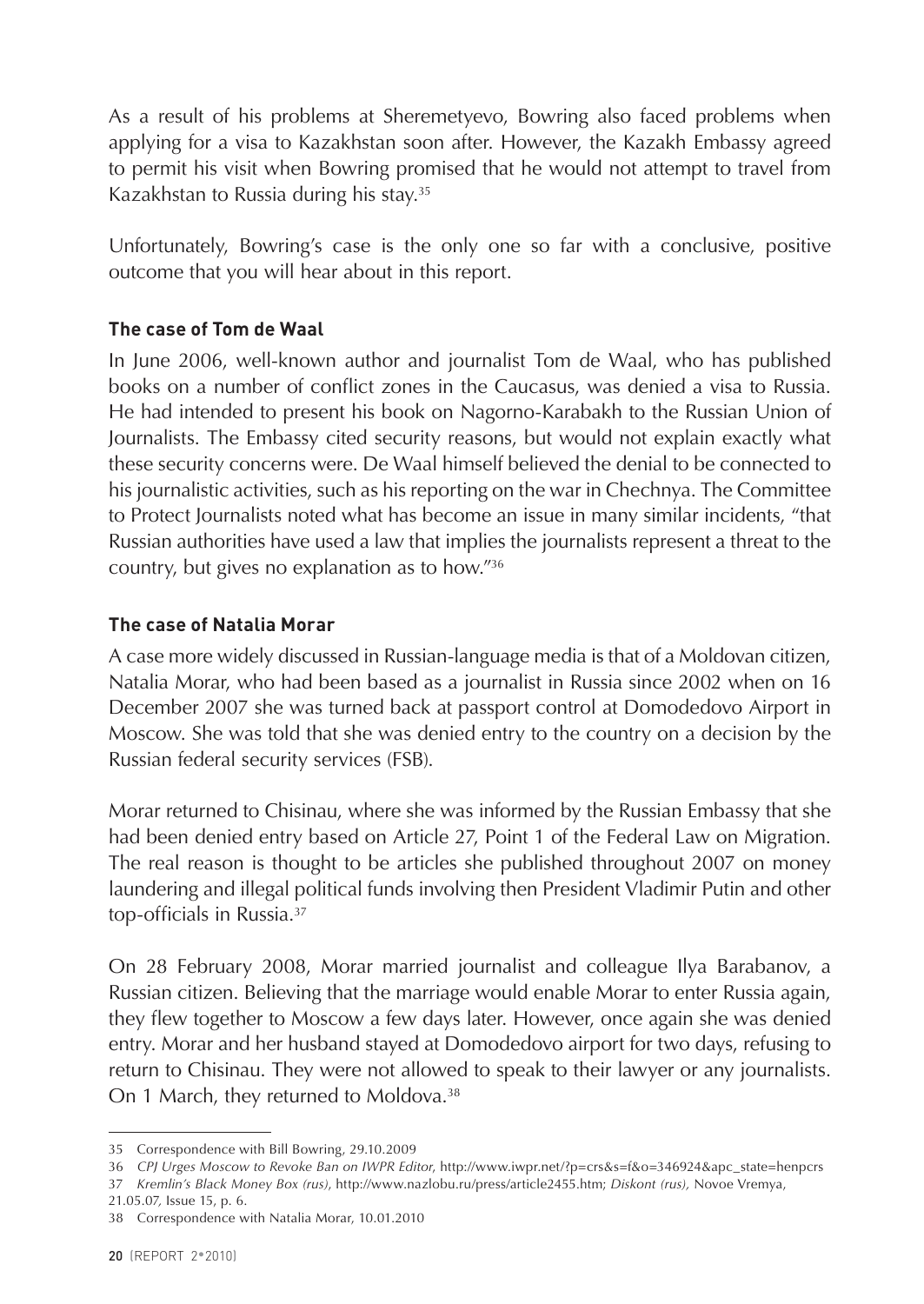The Russian Ministry of Foreign Affairs commented on the matter, saying that "according to international practice, a government is not required to explain to a foreign citizen the reason for denying entry to its sovereign territory".39

Morar's application for Russian citizenship was later declined with reference to citizenship laws, under which a person who "seeks to undermine the constitutional order of the Russian Federation" may not become a citizen.40 In March 2008, Morar said she intended to file a complaint in the matter to the European Court of Human Rights. The current status of the complaint is unclear.<sup>41</sup>

#### **The case of Simon Pirani**

On 17 June 2008, British citizen Simon Pirani, a journalist who had been covering Russia for years and who held a multi-entry visa, was turned back upon arrival at Sheremetyevo Airport in Moscow and put on a plane back to London. At the time of his deportation, he was working on a report on the development of non-governmental organizations in Russia. The Russian Embassy later confirmed that he had been denied entry to the country based on Article 27, point 1 of the Federal Law on Migration. A letter from Pirani to the Director of the Federal Security Service, Alexander Bortnikov, requesting that a reason should be given for his denial remained unanswered.42 The Committee to Protect Journalists wrote to the Russian authorities, raising Pirani's case as well as other recent examples of journalists being denied entry to Russia, but did not receive any response.43

#### **The case of Yukiko Kikuchi**

Any work related to Chechnya may cause denial of entry to Russia, as Japanese citizen Yukiko Kikuchi learned in September 2008. Kikuchi, a student at Moscow State University since 2004 researching the topic of peacekeeping missions in Chechnya, set up a fund to provide medical treatment in Japan for children from Chechnya,<sup>44</sup> as well as being involved in non-profit work to gather financial support for the Groznybased non-governmental organization *Save the Generation*.

On 8 September 2008, two weeks after a Japanese newspaper published an article about her work on Chechnya,45 Kikuchi was stopped at Sheremetyevo Airport in Moscow upon her arrival from Tokyo, and denied entry to Russia. The next morning, she was deported back to Japan. The Japanese Embassy in Moscow immediately wrote

<sup>39</sup> *The plane left without the journalist (rus)*, http://www.rg.ru/2008/02/29/morar.html

<sup>40</sup> *Morar answered to the Constitution (rus)*, <http://www.kommersant.ru/doc.aspx?DocsID=1016161>

<sup>41</sup> *Moldovan journalist to complain to European Court of Human Rights about being refused entry*,

http://www.rsf.org/Moldovan-journalist-to-complain-to.html

<sup>42</sup> Correspondence with Simon Pirani, 07.01.2010

<sup>43</sup> *CPJ asks Russia to allow journalists' entry*, http://cpj.org/2008/09/cpj-asks-russia-to-allow-journalists-entry.php

<sup>44</sup> *Yukiko – a good heart (rus)*, http://www.chechenpress.org/events/2006/07/17/02.shtml

<sup>45</sup> A Russian translation available at *An amazing incident, or about the Japanese threat (rus)*,

http://chechenpress.org/events/2008/10/19/1f.shtml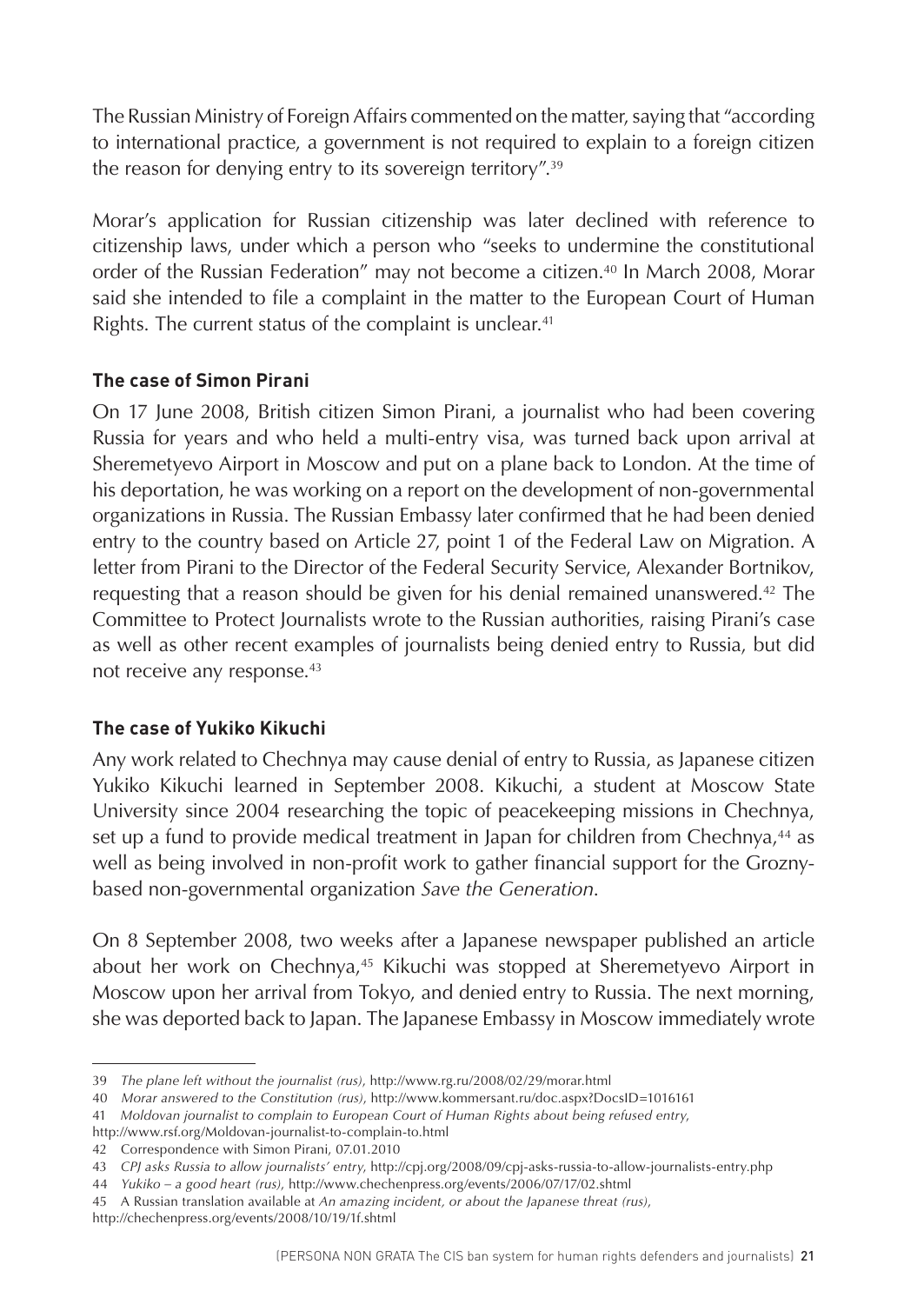to the Russian Ministry of Foreign Affairs about the matter.<sup>46</sup> Again, the response from the Russian Ministry of Foreign Affairs expectedly stated that Kikuchi had been denied entry to the Russian Federation on the basis of Article 27, point 1.<sup>47</sup>

Three of the persons Kikuchi worked with were later murdered – including human rights activist Natalia Estemirova and Zarema Sadulaeva.

A large number of journalists have found themselves included on Russian blacklists after what would appear to be quite "harmless" journalistic activities, and even after being cleared of any wrong-doing by Russian courts.

#### **The case of Pertti Veijalainen**

Pertti Veijalainen, a Finnish documentary film-maker, was in Russian Karelia in 2005 together with his producer to do research for a film they were planning to make at a later date, when they were arrested by Russian police. Immediately brought to a local court, they were tried for gathering material for mass media illegally. The accusations, however, were dismissed by the judge, who found that they had not violated any law, as the two were not shooting a film yet, merely doing research.

In spite of the outcome of the trial, Veijalainen was stopped at the border when he attempted to travel to Russia again a few months later. His multi-entry visa was cancelled, and he was turned back from the border. He later filed unsuccessful applications for a new visa with the Russian Embassy in Helsinki. In spite of requests to the Embassy as well as to the Presidential Administration in Moscow, the two have never received an official explanation why they are barred from entry to Russia. They have, however, been told unofficially that the ban is valid for a period of 5 years.<sup>48</sup>

#### **The case of Ville Ropponen**

A similar string of events befell another Finnish citizen, independent journalist and activist Ville Ropponen during a visit to Russia. Travelling with a group of freelance journalists and artists in the regions around Mari-El and Mordovia in August and September 2005, Ropponen was questioned by the FSB on three occasions over the course of one week. He was eventually put before a local court, accused of not having followed correct registration requirements. The court found that Ropponen was not guilty of these allegations, and closed the case.

Back in Finland, Ropponen discovered an article about himself on a Russian website, where a source in the FSB presented dramatic claims against Ropponen personally, claiming that "Finnish journalists working in Russia are used in a double role. (They)

<sup>46</sup> Correspondence with Yukiko Kikuchi, 02.11.2009

<sup>47</sup> Russian Ministry of Foreign Affairs, letter to the Embassy of Japan, September 2008.

<sup>48</sup> Correspondence with Pertti Veijalainen, 09.11.2009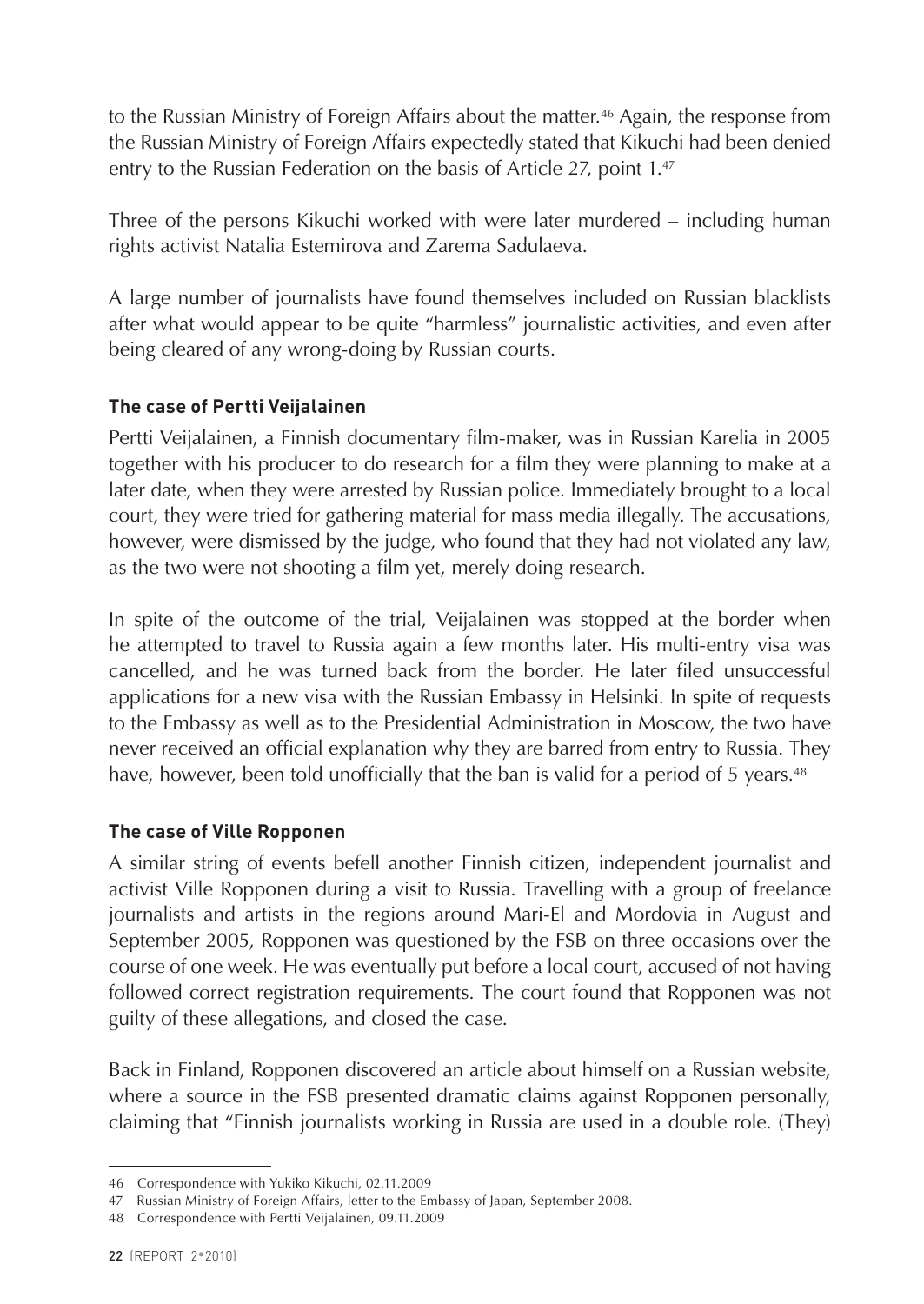collect negative materials about the situation in Russia, and at the same time, they are used by the secret services as couriers to transfer foreign currency to leaders of Finno-Ugric nationalist organizations and to give them the necessary instructions."49

As Ropponen himself notes, "It might sound funny, but it really isn't."

The following year, Ropponen received a visa at the Russian Embassy in Helsinki, as he was set to participate at a conference on Finnish-Ugric writers in Petrozavodsk. In spite of holding a valid visa, he was stopped at the border and told that he was barred from entering the country. He has not been able to visit Russia since.<sup>50</sup>

#### **The cases of JP Kaljonen and Reetta Sironen**

In the group Ropponen was travelling with, were also JP Kaljonen and Reetta Sironen, two Finnish artists working with photography. 51 JP Kaljonen was also denied a visa at the Russian Embassy following the incident with the FSB. Assuming she is blacklisted along with her two friends, Sironen has not tried to apply for a visa to Russia since then.<sup>52</sup>

#### **The case of Gunnel Bergström**

Gunnel Bergström, a Swedish citizen who had been living in Kaliningrad from 2004 to 2006, and who also co-authored a book on the region, $53$  was held back in passport control upon her arrival to Kaliningrad from Riga on 27 October 2009. She held a valid multi-entry visa, issued on an invitation from the Swedish Consulate General. Passport officials informed her that she would have to return on the next plane to Riga. Bergström saw no option but to board the plane back.

In December of the same year, Bergström was informed that the travel ban would be valid for 5 years, but has not been given any explanation as to why she is denied entry to the Russian Federation. Possible reasons include her activities as a lecturer at a local university, and her involvement in seminars relating to Kaliningrad identity and its influence on democracy and development in the Baltic Sea Region.

Neither Bergström nor local media ever received any explanation from the Ministry of Foreign Affairs in the matter, and Bergström has not been able to return to Russia since the incident.<sup>54</sup>

<sup>49</sup> *MFA closed channel for foreign aid to Mari nationalists (rus),*

http://www.news12.info/phpscripts/news/news\_details.php?id=466

<sup>50</sup> Correspondence with Ville Ropponen, 01.11.2009

<sup>51</sup> For examples of Kaljonen's work, see http://www.muu.fi/kaljonen/

<sup>52</sup> Correspondence with Reetta Sironen, 17.12.2009

<sup>53</sup> *Resa i Bärnstenslandet: Reportage från Kaliningrad (swe)*,

<http://www.obstinat.se/download/Obstinat-Bokent-4sidor-ISBN-91-85175-00-5.pdf>

<sup>54</sup> Correspondence with Gunnel Bergström, 03.02.2010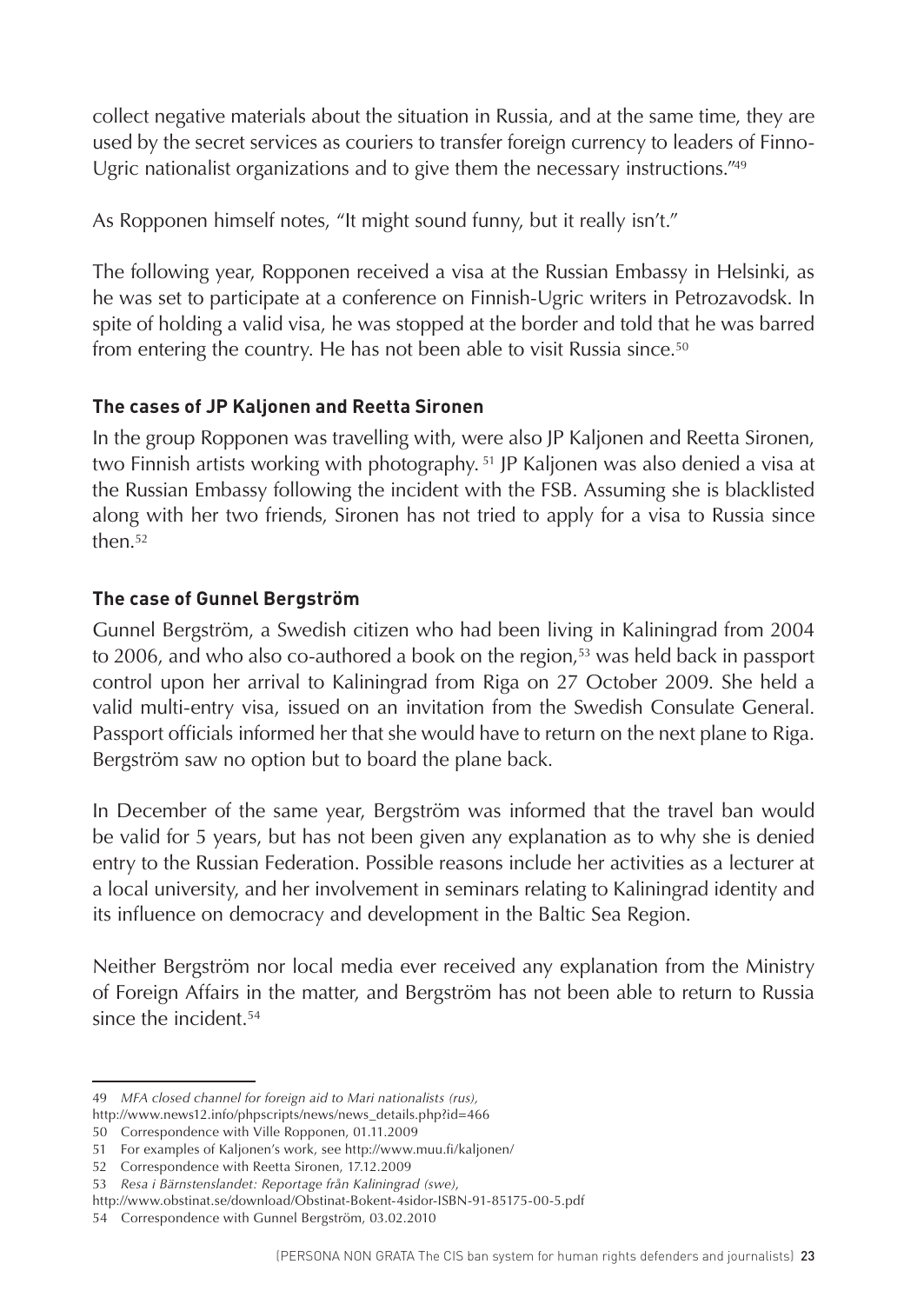#### **Bureucratic obstacles to visas at Embassies**

While perhaps not bearing the same finality as being denied entry or deported outright, Russian authorities also seem to make use of the many options provided for by the complex Russian visa regime when it is deemed necessary to put obstacles in the way of a planned visit. While tourists face no greater hassles than do Russian citizens wishing to travel to the European Union, Russian consulates can make it practically impossible for representatives of non-governmental organizations to get a visa when they want to. The reason is that the system of invitations and visa categories do not provide for ordinary human rights monitoring as an option, leaving human rights defenders' visa applications open to interpretations that change with the political winds.

Set to travel to Moscow in February 2008 to present a new report<sup>55</sup> on bureaucratic obstacles to the work of non-governmental organizations in Russia, Human Rights Watch Executive Director, Kenneth Roth, ironically, was denied a visa.<sup>56</sup> The Russian Ministry of Foreign Affairs said in a statement that the reason was that he had applied for a tourist visa,<sup>57</sup> whereas HRW claimed the problem lay with the authorities and the visa agency. According to HRW, it was the first time the organization had been denied a Russian visa since the time of the Soviet Union.

Similarly, in October 2009, Secretary General of Reporters Without Borders, Jean-François Julliard, was refused a visa to attend the third anniversary of the murder of journalist Anna Politkovskaya in Moscow.58

The Norwegian Helsinki Committee has experienced the same kind of obstacles to working in Russia. In addition to several employees being declared persona non grata outright, one employee, Mina Skouen, was denied a visa for a business trip in 2009 under bureaucratic pretexts of the same kind that were presented to the representatives Human Rights Watch and Reporters Without Borders. According to the Russian Embassy in Oslo, the exact numbers of Norwegian Helsinki Committee employees who have actually been blacklisted will only become clear as they turn to the Consular Office with their visa applications.<sup>59</sup>

<sup>55</sup> *HRW: Choking on Bureaucracy: State Curbs on Independent Civil Society Activism*,

http://www.hrw.org/en/node/62400/section/1

<sup>56</sup> *Russia Denies Visa to Group Leader in Days Before Report,* 

http://www.nytimes.com/2008/02/21/world/europe/21russia.html

<sup>57</sup> *Russian MFA: The head of HRW asked for a tourist visa (rus)*,

http://www.gazeta.ru/news/lenta/2008/02/21/n\_1182686.shtml

<sup>58</sup> *Reporters Without Borders prevented from going to Moscow for third anniversary of Anna Politkovskaya's murder,*  http://www.rsf.org/Reporters-Without-Borders,34650.html

<sup>59</sup> Russian Ambassador Sergey Andreev, letter to NHC, 28.10.2009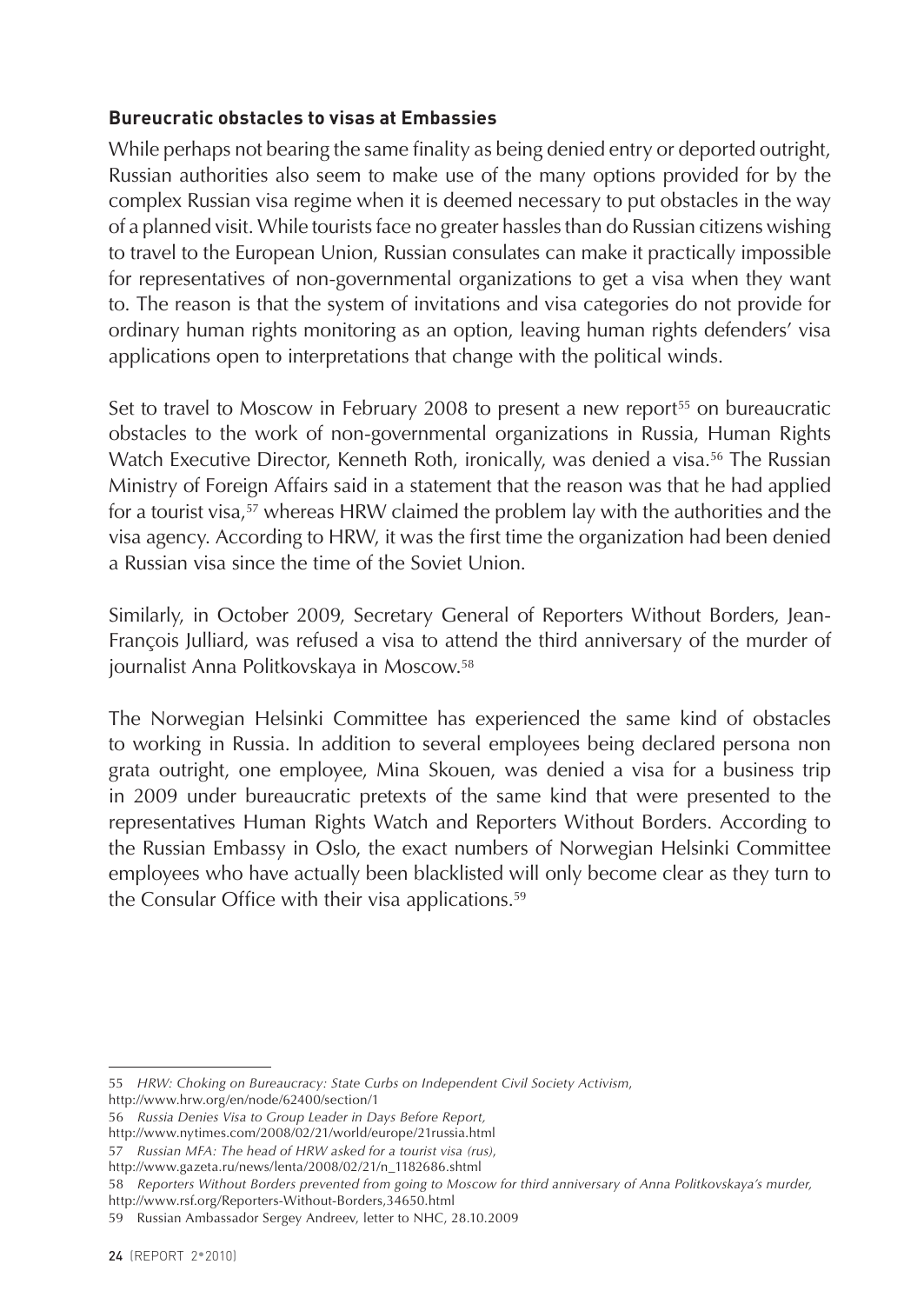### <span id="page-25-0"></span>2. Belarus

Belarus too has a long-standing tradition of expelling representatives of organizations working on human rights and democracy – their blacklist is by some accounts the largest in the CIS region.

President Alexander Lukashenko was himself denied entry to the EU in a 2006 decision that was subsequently lifted in October  $2008,60$  yet reinstated in Poland in March 2010 following a conflict regarding ethnic Poles living in Belarus.<sup>61</sup> In a comment on the question of those barred from travel to Belarus, Lukashenko said in 2006 that blacklists are not used, but rather that "those who distort information about Belarus and in fact are working against us, will not be able to enter the country, without the use of any kind of blacklists."62

#### **The case of a US NGO-representative**

Some early instances of persons denied entry to the country include *a representative of a US organization* working on democracy building, who visited Belarus in 2001 in order to meet with democracy activists. His meetings were filmed by the security services and the footage was later used in a number of shows on national television. As a result, he was denied further entry to Belarus in 2001, 2002 and finally in 2003. While not providing any specific reason for the denial, a representative of the Belarusian Embassy in Vilnius on one occasion told him "We know who you are, and you are not ever welcome back in the Republic of Belarus."63

#### **The case of Agnieszka Komorowska**

Similarly, in 2004, Belarusian authorities also denied entry to *Agnieszka Komorowska*, a Polish citizen working for the Warsaw-based Stefan Batory Foundation.<sup>64</sup>

#### **The case of Helmut Kurth**

On 4 November 2004, German citizen *Helmut Kurth*, director of the Friedrich Ebert Stiftung's office for Belarus, Ukraine and Moldova, who had been travelling to Belarus on a monthly basis and held a multi-entry visa, was told that he had been included on a list of persons not allowed to enter the country and deported. Kurth had arrived in Minsk to attend a conference on the influences of Russia and the West respectively, with a presentation on the prospects of cooperation between the EU and Belarus.<sup>65</sup>

<sup>60</sup> *Alexander Lukashenko travel ban lifted by EU*,

http://www.telegraph.co.uk/news/worldnews/europe/belarus/3190871/Alexander-Lukashenko-travel-ban-lifted-by-EU.html 61 *Krakow city council declared Alexander Lukashenko persona Non-Grata (rus)*,

http://www.rian.ru/politics/20100303/212055308.html

<sup>62</sup> *Lukashenko: Belarus will not establish 'blacklists' of EU government officials (rus)*,

http://www.rian.ru/politics/20060414/46394502.html

<sup>63</sup> Correspondence, anonymous, 15.10.2009

<sup>64</sup> *Freedom House: Nations in Transit 2005 – Belarus*, http://www.freedomhouse.hu/nitransit/2005/belarus2005.pdf

<sup>65</sup> *Helmut Kurth was coolly not let into Belarus (rus)*, www.belgazeta.by/20041115.45/020300140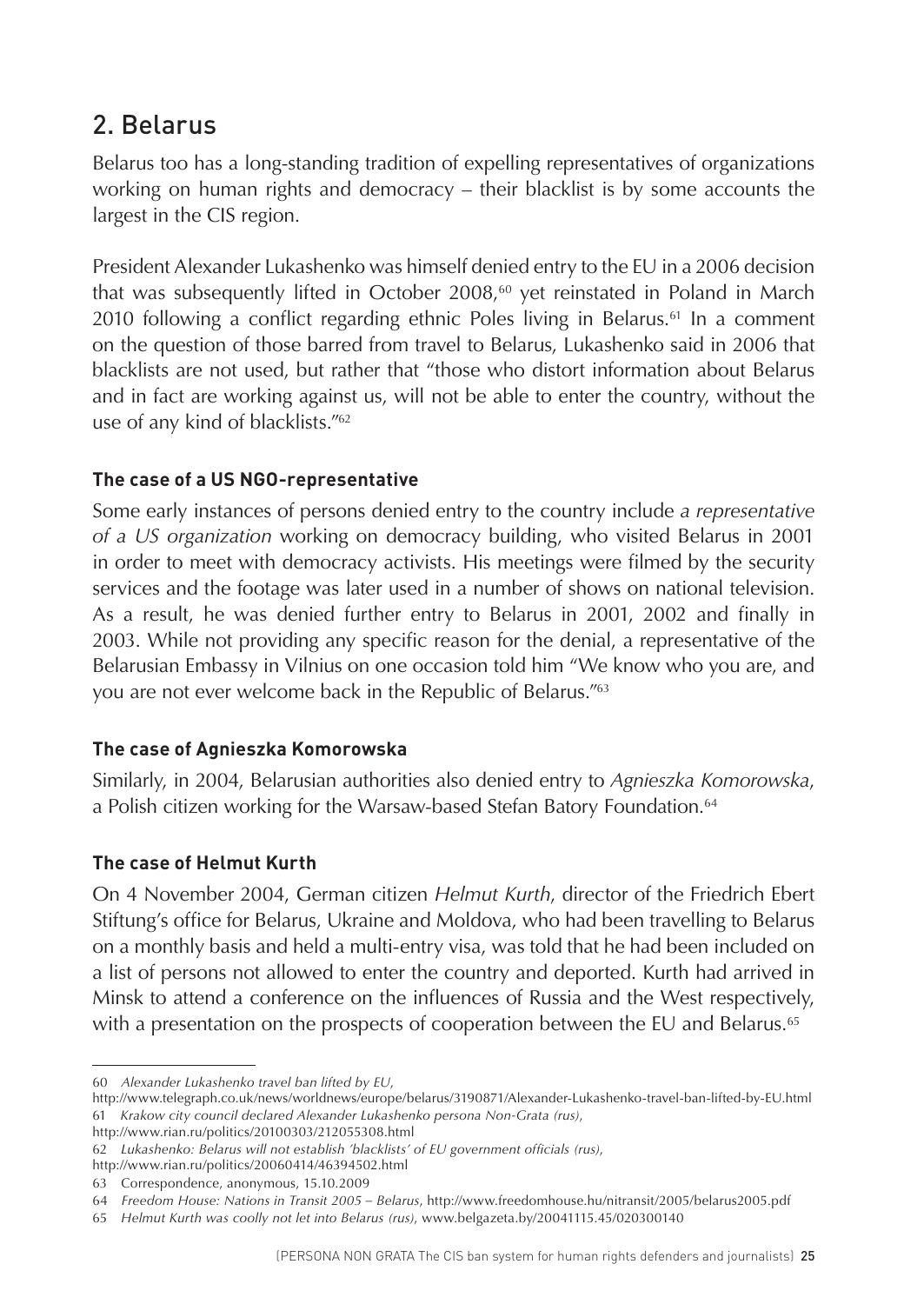<span id="page-26-0"></span>The German Embassy demanded an explanation from the Belarusian Ministry of Foreign Affairs in Kurth's case, but was first told that they knew nothing of the matter. Later, however, it was confirmed that Kurth had been included on the list. Asked whether the ban was a response to the EU blacklisting Belarusian government representatives accused of kidnappings, German Ambassador Martin Hecker said this could not be considered a fair case of tit for tat, as "Mr Kurth is not suspected of murder or other serious crimes".66 The German Ministry of Foreign Affairs also asked for an official explanation on how the blacklist worked – who was on it, and for what reasons someone could be included, but received no response.<sup>67</sup>

#### **The case of Agnieszka Romaszewska**

In 2005, *Agnieszka Romaszewska* of the Polish TV station TVP was deported upon arrival at Minsk Airport.<sup>68</sup>

#### **The case of Waclaw Radziwinowicz**

In February 2006, in spite of holding a valid visa and accreditation card from the Belarusian MFA, Waclaw Radziwinowicz of the respected Polish newspaper Gazeta Wyborcza was taken off the train crossing the border to Belarus, and told that he was denied entry. Neither the border guards nor the Ministry of Foreign Affairs could explain why he was stopped, but said he had been included on a list of people not allowed to enter the country, and that he would be forcefully deported if he did voluntarily get on the returning train.<sup>69</sup>

### 3. The Russia-Belarus Agreement

Exchange of information on persons that are to be denied entry has long been evident between Belarus and Russia, who also cooperate in a number of other areas through the somewhat vague Union State that has existed in a slowly developing form since 1996.70

Although a system would seem to have been in place for a number of years, it was only in September 2006 that Belarusian and Russian authorities officially spoke of the existence of a common database of persons who would be denied entry to both countries if denied entry to one. According to a press release from the Russian and Belarusian Ministers of Interior respectively, a database of persons whose entry to the territory of the Union between Belarus and Russia is undesirable is under continuous

67 *German Ambassadors demands explanation of the reason for denial of entry (rus)*, www.charter97.org/rus/news/2004/11/10/posol

<sup>66</sup> *Increased numbers of denied persons (rus)*, http://www.ucpb.org/index.php?lang=rus&open=3568

<sup>68</sup> *Polish journalist refused entry into Belarus*, http://www.data.minsk.by/belarusnews/022006/87.html

<sup>69</sup> *Polish journalist Waclaw Radziwinowicz who was deported from Belarus returned to Warszaw (rus)*,

http://www.arrests.cjes.ru/?a=968

<sup>70</sup> Official website: [www.soyuz.by](http://www.soyuz.by)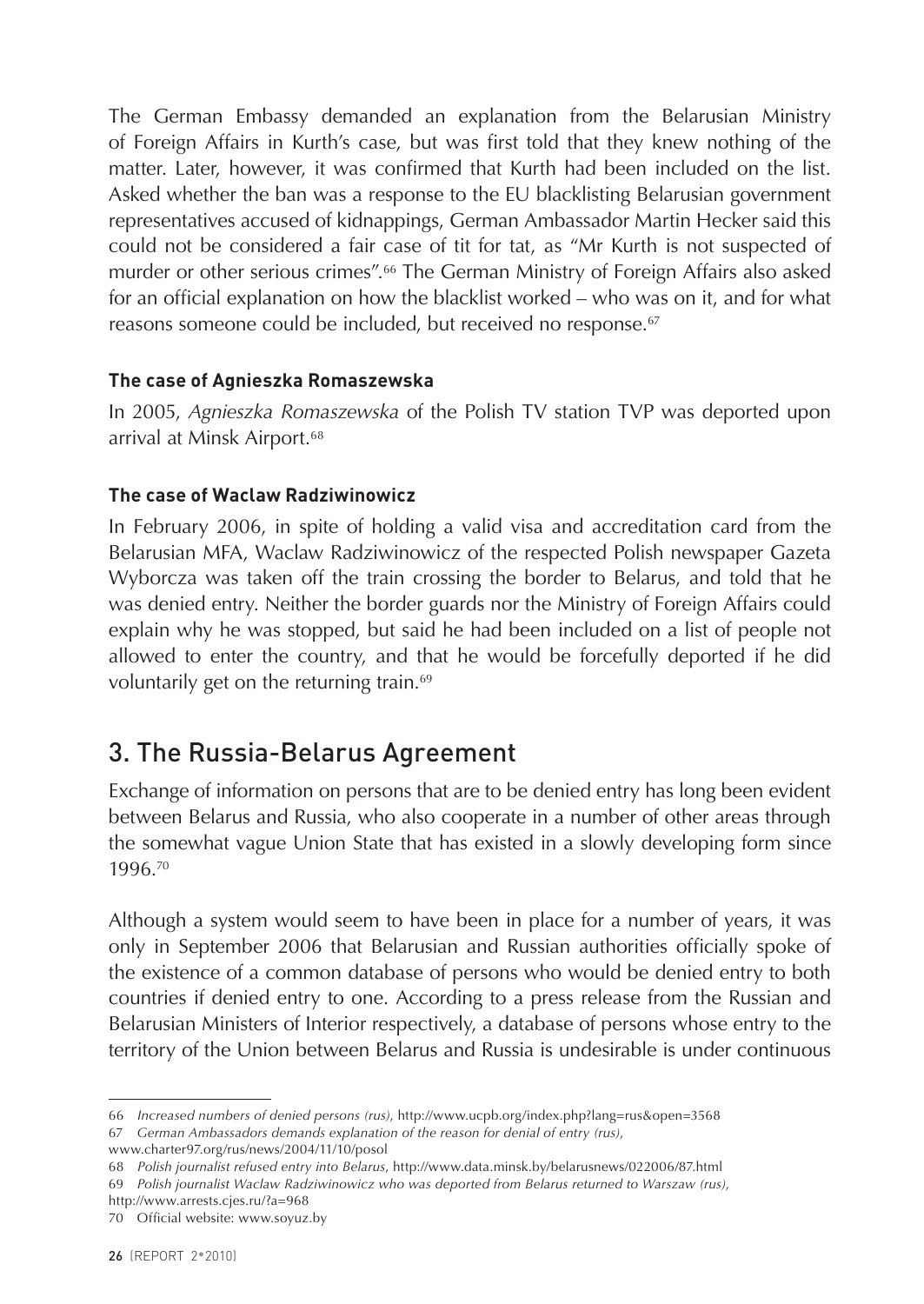development. The Russian minister told media in 2006 that they were "already seeing results of this work".71

Given the close cooperation on migration matters between Russia and Belarus, it is perhaps not surprising that human rights activists who have been unjustly barred from entering one of the two countries may find themselves barred from entering the other. Given the open border agreements between Russia and Belarus, the system does not apply to CIS passport holders, but evidently does apply to citizens from outside the CIS.

#### **The case of Dr Alan Flowers**

An example of a travel ban in Belarus automatically extending to include the Russian Federation regards *Dr.* Alan Flowers, a British lecturer at Kingston University, who had been engaged in academic cooperation projects in Belarus since 1992, including work to promote democracy through the European Youth Parliament.

Having arrived in Minsk on a bus from Lithuania in July 2004, Flowers was informed by the security services that his presence in the country was illegal, in spite of the fact that he held a valid multi-entry business visa and that his registration documents were in order. Belarusian police wrote up a protocol stating "that Alan Flowers, while being included on the list of citizens whose entry to the territory of Belarus is denied or unwanted, entered the territory of Belarus."72 Subsequently, a deportation order was also established, stating that Flowers had been included on the list by the Committee for National Security, KGB.73 Flowers signed a paper confirming that he would leave the country voluntarily within 48 hours, which he did. 74

While a representative of the Belarusian Embassy in London later told the British Foreign Office that the reason for the expulsion was Flowers' illegal entry to a radioactive area in the south of Belarus in July 2004, Flowers had seen documents showing the ban to have been initiated several months prior to this – in February of the same year. While Flowers had indeed studied the effects of the Chernobyl disaster in the region, he himself believes that a more likely cause for the ban was his involvement with prodemocracy groups. This had formerly provoked an interest from the security services, who had questioned Belarusian university staff about Flowers' activities.

Before his departure from the country, a stamp was placed in Flowers' passport, indicating that he would be denied entry for a period of 5 years, until 2 August 2009.

<sup>71</sup> *Russia and Belarus establised database of persons whose entry is unwanted on the territory of the Union (rus),*  http://www.interfax.by/node/1018010

<sup>72</sup> *Protocol Nr. 004286*, Partizanskiy ROVD, Minsk, 29.07.2004

<sup>73</sup> *Decision on Deportation from the Republic of Belarus*, signed officer V. V. Kuzuro, 31.07.04

<sup>74</sup> *Declaration,* addressed to the Parizanskiy ROVD, Minsk, 31.07.2004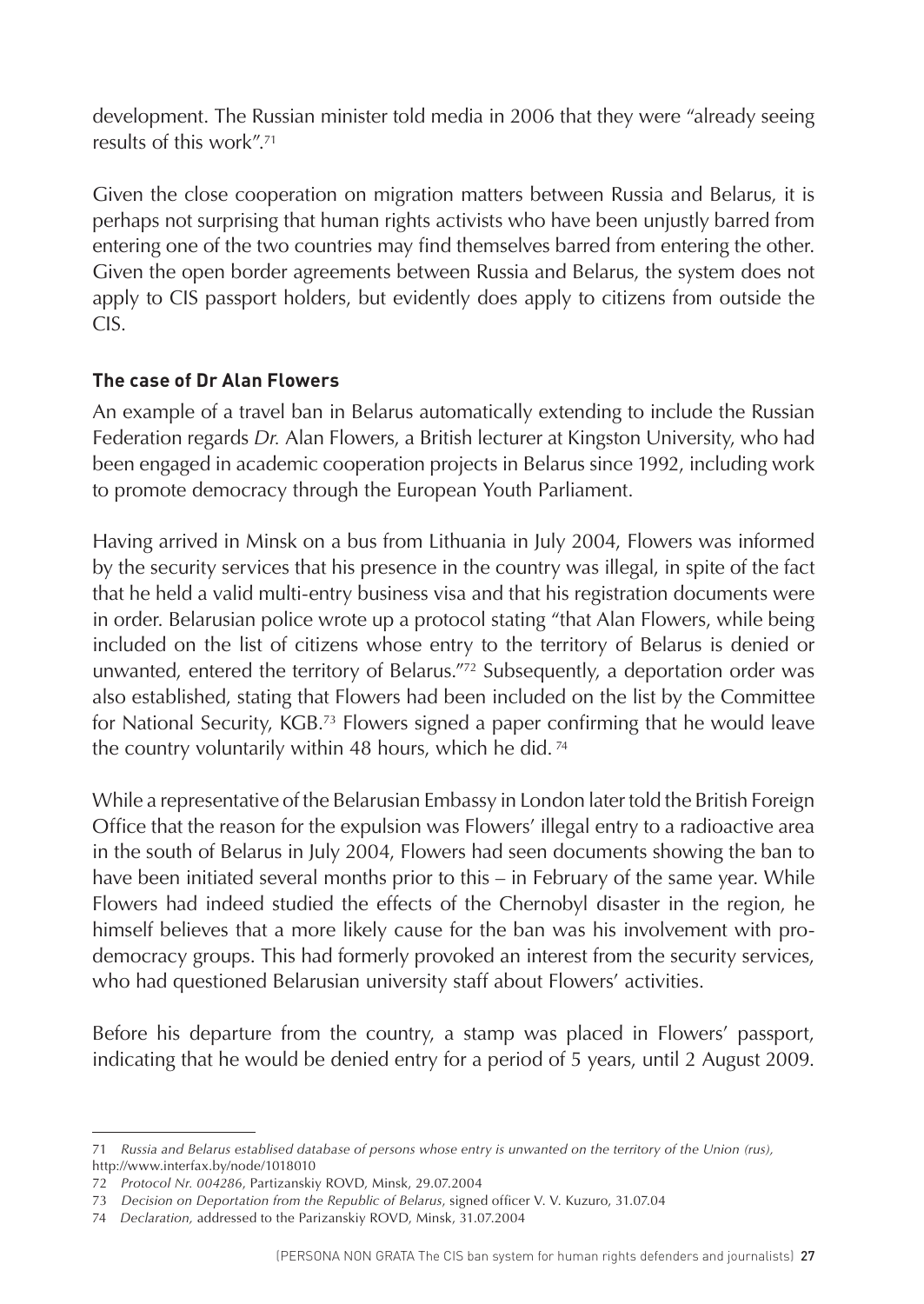However, in January 2010 he was informally told that there still had been no change in terms of his particular status.

Although Flowers was not informed of his actual status until July 2004, the February 2004 decision to bar him from entering Belarus is likely to have been the cause of a rejected visa application to the Russian Embassy in London in June of the same year, as the decision had then already been entered into the computer system that affects one's status in both countries of the Union.75

The British Minister for Europe told media in August 2004 that they were concerned about the expulsion and would continue to seek a clarification from Belarusian authorities.76 The matter was also brought up by the Foreign Office in their 2005 human rights report.<sup>77</sup> However, no further clarification has come from the Belarusian side.

#### **The cases of Bjørn Engesland and Enver Djuliman**

A recent instance of the opposite – a Russian ban being extended to include Belarus – involves a Norwegian citizen working for the Norwegian Helsinki Committee, Enver Djuliman. As the head of the organizations human rights education program, Djuliman had travelled to Russia for a number of years, to organize trainings for prison staff, journalists and youth groups in North-Western Russia when he and Secretary General of the Norwegian Helsinki Committee, *Bjørn Engesland*, were unexpectedly fetched by police in their Murmansk hotel rooms on 6 December 2008 and accused of having the wrong kind of visa. The two were questioned for 4 hours, being asked about Norwegian Helsinki Committee funded projects in the Barents Region. It is worth noting that the Barents Region is a particular focus area of cooperation between the Norwegian and Russian governments, which seeks to ease visa restrictions and promote "people-to-people contacts" and "interregional exchange".78

The Federal Migration Services claimed that neither Enver Djuliman nor Bjørn Engesland had the right kind of visa and issued fines for administrative violations. Engesland had however, during previous contact with the Russian Embassy in Oslo, informed about his travel plans, schedule and planned meetings. On that basis he was given a purpose-oriented tourism visa. Djuliman was given a multi-entry business visa. The Norwegian Helsinki Committee subsequently challenged the legality of the matter in court, and on 6 May 2009, a Murmansk court found Engesland and Djuliman not to have been in violation of any law.79

<sup>75</sup> Correspondence with Alan Flowers, 29.01.2010

<sup>76</sup> *Foreign Office Concern at Prof's Expulsion*, http://charter97.org/eng/news/2004/08/11/mid

<sup>77</sup> http://www.fco.gov.uk/resources/en/pdf/pdf15/fco\_hrreport05\_fullreport

<sup>78</sup> For more information, see www.barentsinfo.org

<sup>79</sup> Judge D.S. Berkovich, Pervomayskiy Regional Court, Murmansk, 06.05.2009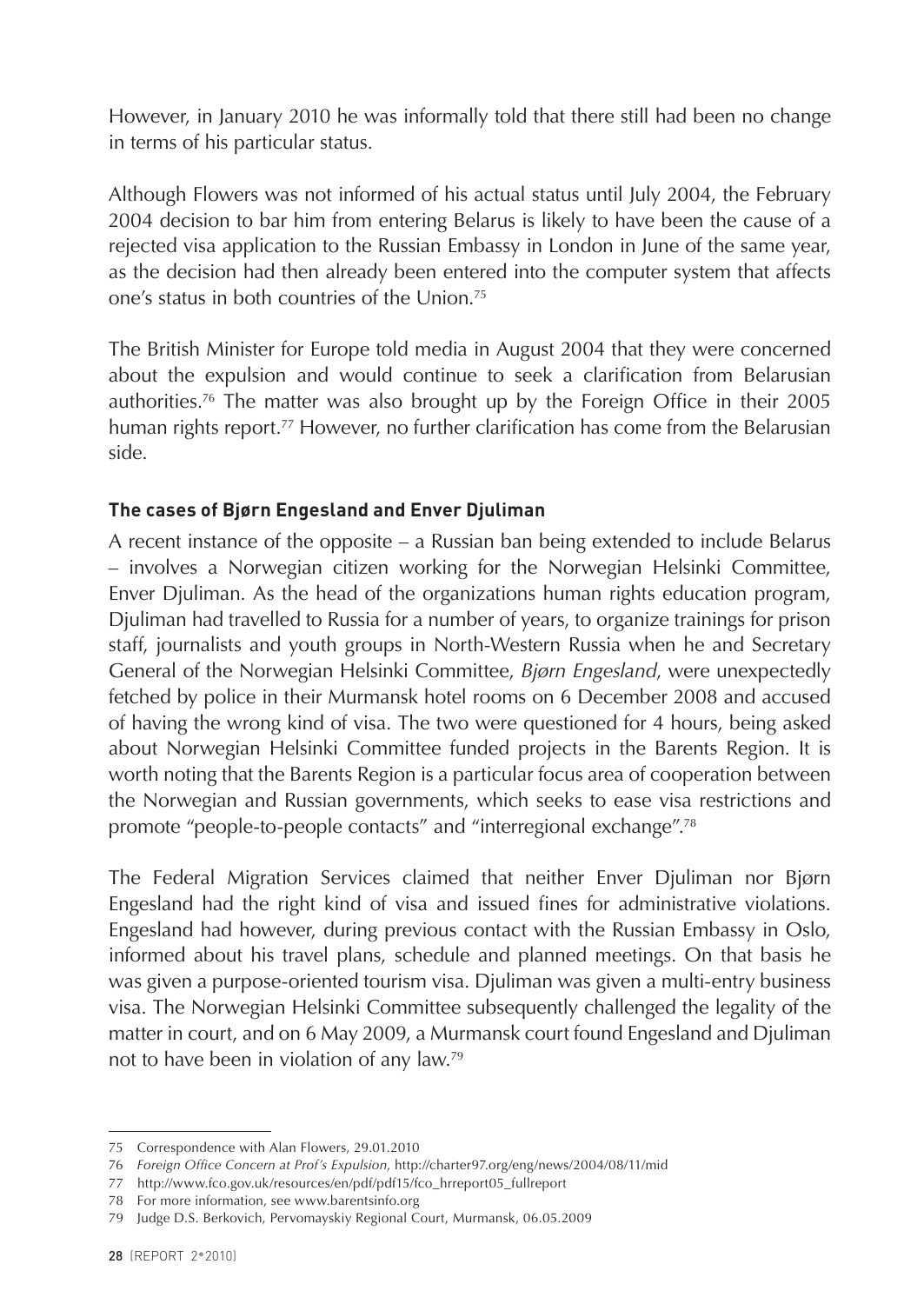The police organs, perhaps not satisfied with the outcome of the court's decision, made new attempts to bar the organization's activities during Djuliman's next visit. On 2 March 2009, Murmansk police questioned him again, ordering him to end all projects in the Russian Federation and stating that a letter was being prepared in Moscow that would bar him from entering Russia for a period of 5 years.

When Djuliman returned with a representative of the Norwegian Consulate, these statements were retracted and referred to as a "misunderstanding". However, later the same day Djuliman was fined and informed that he would have to leave Russia within 24 hours or be forcefully deported. Djuliman saw no option but to leave the country.

The case was accepted for evaluation at the Supreme Court of the Russian Federation in October 2009, and on 20 November 2009, the Supreme Court upheld the decisions of the Federal Migration Service and the Murmansk District and Regional Courts, stating that Djuliman was guilty of violating the visa regime.<sup>80</sup> According to the Supreme Court, "the reason for his visit was indicated as 'business', while Enver Djuliman carried out civil activities during the planning of a seminar on the topic of human rights and prisons institutions, that is, he carried out activities that were not in accordance with the declared reason for the visit to the territory of the Russian Federation<sup>"81</sup>

The fact that the visa issuing authorities are well aware that both the inviting organization *Rassvet* and the Norwegian Helsinki Committee are civil society organizations, and by no stretch of the imagination could be involved in "trade and commerce", was not noted by the Supreme Court.

In September 2009, the Russian Embassy in Oslo denied issuing a visa to Djuliman, and informed him in writing that he was formally denied entry to the country. The Embassy declined to provide any legal provisions, and also underlined that they were not obliged to provide the reason why a ban had been imposed, or inform about the length of the ban.<sup>82</sup> The Federal Migration Service in Arkhangelsk also confirmed that a travel ban indeed had been imposed on Djuliman, and that this ban "had not yet been removed", referring to Article 27, point 1 of the Federal Law on Migration.<sup>83</sup> In November 2009, the FSB confirmed that a ban was in place on Djuliman, but notably also on Secretary General Bjørn Engesland, who had not been involved in the second case. The letter from the FSB referred to yet another article – this time Article 26 of the Federal Law on Migration.<sup>84</sup>

<sup>80</sup> Supreme Court of the Russian Federation, letter to NHC, 13.10.2009

<sup>81</sup> P.P. Serkov, Supreme Court of the Russian Federation, decision in Case No. 34-AD09-1, 20.11.09

<sup>82</sup> Russian Ambassador Sergey Andreev, letter to NHC, 02.12.2009

<sup>83</sup> A.V. Reklajdis, Federal Migration Service Arkhangelsk, letter to NHC, 17.09.2009

<sup>84</sup> A.P. Ropushkin, Federal Security Service, letter to Svetlana Gannushkina, 27.11.2009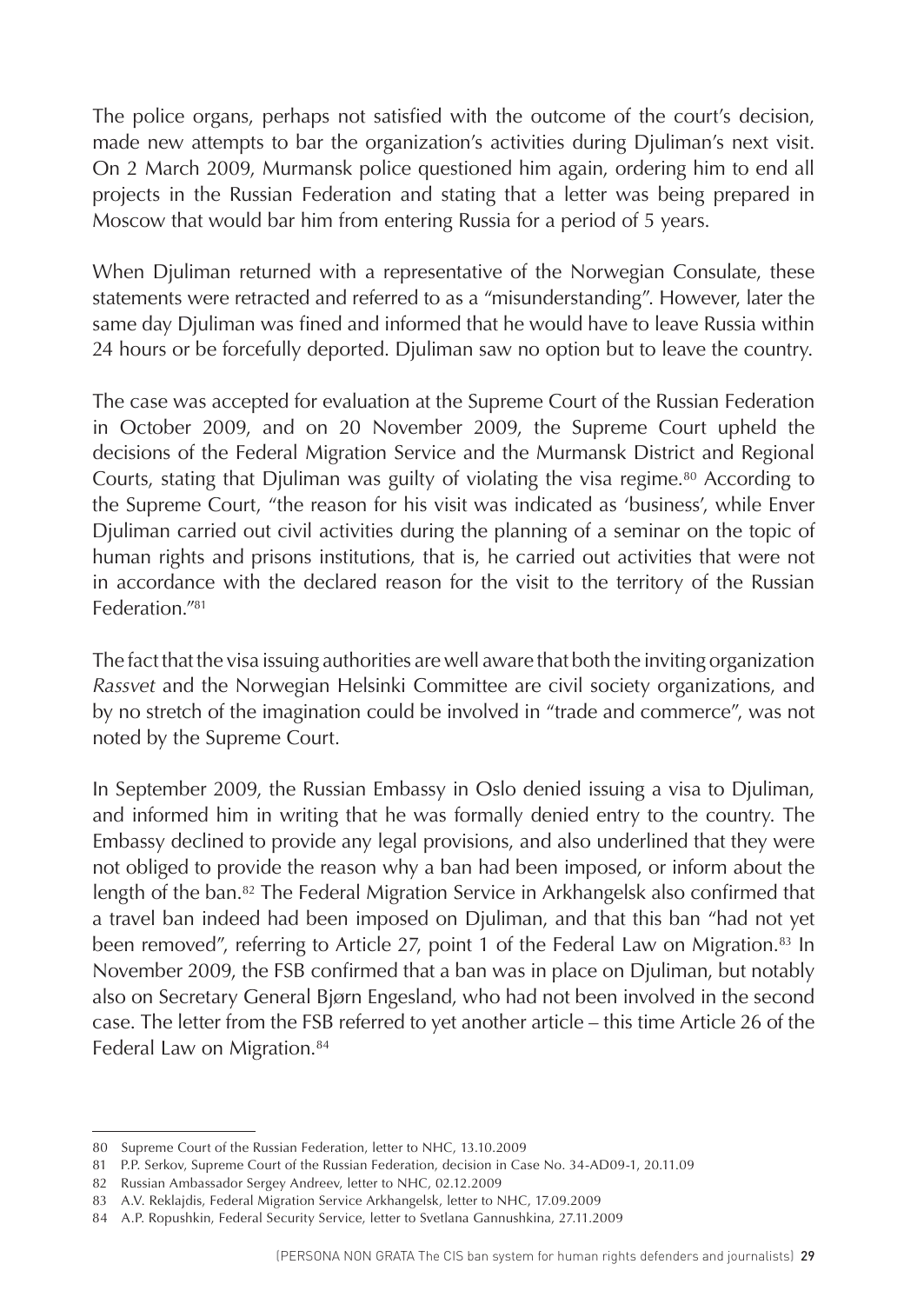<span id="page-30-0"></span>The confusion internally on the legal basis for declaring someone *persona non grata* is evident from the above-mentioned correspondences. The Embassy claims it does not need to provide any legal basis; the FSB refers to the very generic and all-encompassing Article 26 on Migration, whereas the regional department of the Federal Migration Service is the only one to at least refer to Article 27, point 1, which indeed regards matters of national security. Once again, none provide an actual reason for the ban.

Unfortunately, this case also serves as an example of the Russia-Belarus agreement, as the problems in Russia subsequently caused further problems for Djuliman in November 2009. Shortly after being informed of his status in Russia, Djuliman was stopped at Minsk International Airport upon arrival from Riga, and informed that he would not be allowed entry to Belarus. He was taken to a separate room where a border official stayed with him until he could be returned to Riga the following morning. He was presented with a copy of a deportation order, but no explanation as to the reason why he was denied entry was given.<sup>85</sup>

# 4. Kyrgyzstan

A particularly dramatic increase in bans placed on human rights activists was evident in Kyrgyzstan throughout 2009, as the Bakiev-led government grew increasingly hostile towards human rights activists and journalists. Following the dramatic events in April 2010, when President Kurmanbek Bakiev fled the country and a new Interim Government took over, numerous bans were lifted and foreign representatives of nongovernmental organizations formerly barred from entering the country were once again able to travel to Kyrgyzstan.

Already three days after President Bakiev left Bishkek, the new head of government, Roza Otunbaeva, brought up the matter of travel bans in a closed meeting with the Interim Government, and several foreign human rights activists were informed that they were welcome to return to Kyrgyzstan. A list of 10 specific individuals whose bans were to be considered lifted was later signed by the government, and made available to border posts both at the Manas International Airport and at the border crossing with Kazakhstan. The list included representatives of organizations such as International Crisis Group, Human Rights Centre Memorial, Norwegian Helsinki Committee and even the European Commission.

It is indicative of the nature of such measures that they had increased in Kyrgyzstan in parallel with an equally dramatic deterioration in the sphere of human rights in the country. The Kyrgyz security services did not only deny entry to Western human rights activists, but also to citizens of other CIS countries. As regards the citizens of

<sup>85</sup> *Refusal of entery at the border,* signed Chief of the Frontier Police Republic of Belarus, 25.11.2009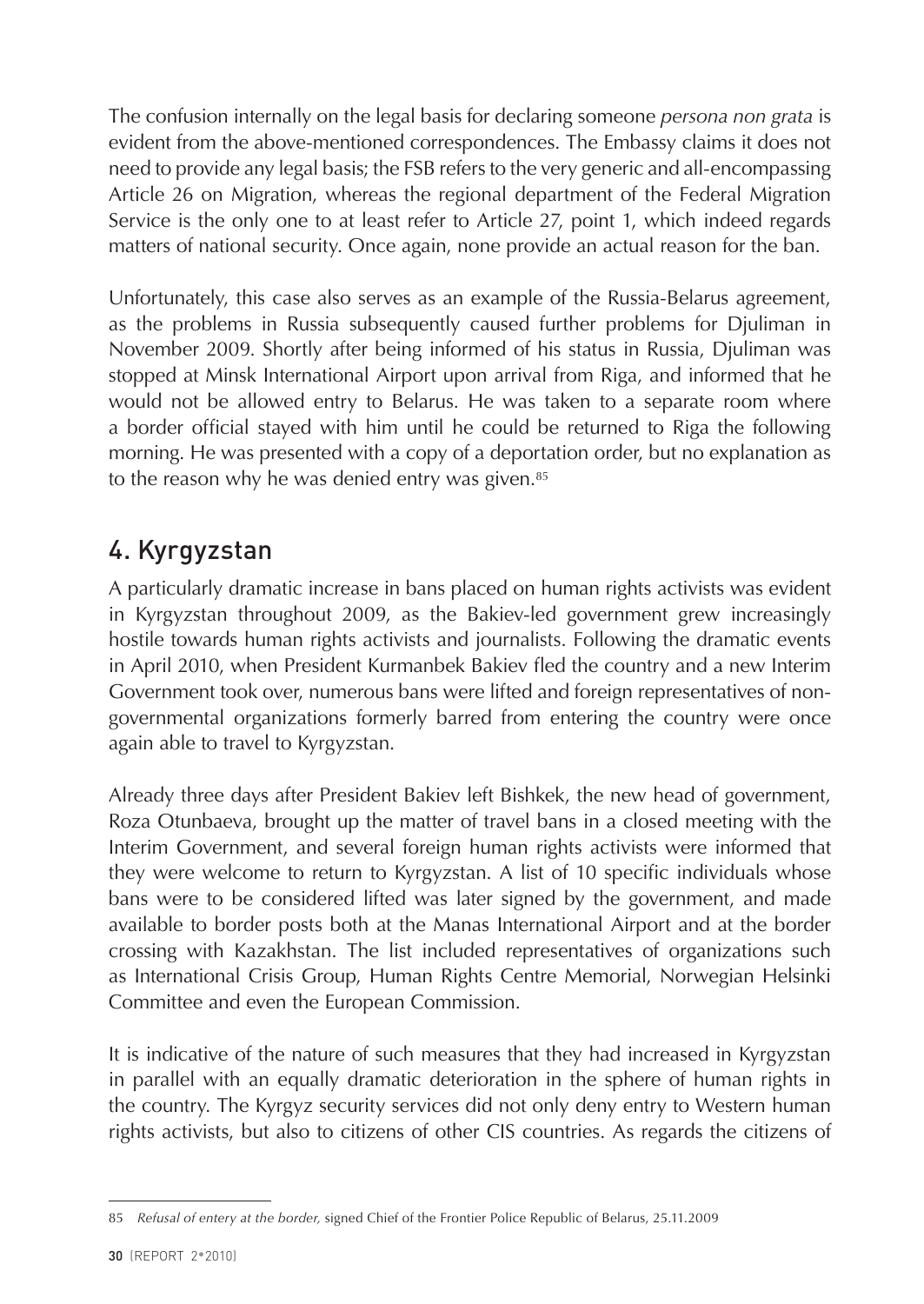the Russian Federation and Tajikistan mentioned below, they also do not need a visa to visit Kyrgyzstan.

Following Norwegian Helsinki Committee regional representative *Ivar Dale's* deportation in October 2008,86 a whole string of persons working on human rights and democracy, as well as journalists, were denied entry to Kyrgyzstan. This development caused considerable attention internationally. All the persons mentioned below have been able to travel to Kyrgyzstan again after April 2010, but have still not had their bans removed from the actual computer system used by the border services.

#### **The case of Vitaliy Ponomarev**

On 26 February 2009, Russian citizen Vitaliy Ponomarev of Human Rights Centre Memorial landed at Manas International Airport in the Kyrgyz capital Bishkek, but was stopped at passport control. The officer on duty, studying the information on his screen, said that Ponomarev was "political". A higher-ranking official informed Ponomarev that he was barred from entering Kyrgyzstan, while the border guards themselves seemed curious to learn what he might have done to cause such a reaction. He was put on a plane back to Moscow, where upon landing he was also presented with an official deportation order, stating the reason as being his status as *persona non grata*. 87

Ponomarev attempted to enter Kyrgyzstan again on 22 April 2009, travelling by train from Kazakhstan. At the Kyrgyz border, officials came on the train, stating that "We will now check you against the blacklist." The head of the border patrol showed Ponomarev the listing on the computer, saying that on 23 February 2009, he had been placed in the system as *persona non grata* until 1 March 2014 for "violations of migration laws". As Ponomarev notes, the officials could not say exactly which violation, and could neither explain how this law could have been violated by Ponomarev since he had never been arrested or accused of any violation in Kyrgyzstan, and if the ban had been introduced at a time when he was actually in Russia.

After spending the night with the border guards, Ponomarev was presented with another deportation order, and placed on the train returning to Kazakhstan. A higher-ranking official arrived from Bishkek to oversee the deportation. The man apologized that this was necessary, and said that in his experience, this was the first time a citizen of the Russian Federation had been refused entry without it being the result of a criminal or administrative investigation. Upon arrival to Kazakhstan, the border service there also checked Ponomarev against their registry, but found nothing about him in their system. While the computer system had shown Ponomarev to be denied entry to Kyrgyzstan for a period of 10 years, the deportation order presented by the Kyrgyz side to the

<sup>86</sup> See chapter F on the Joint System : Instances of Extended Bans

<sup>87</sup> *Akt ob otkaze vo vezde v stranu*, signed Major S. Masymkanov, 26.02.2009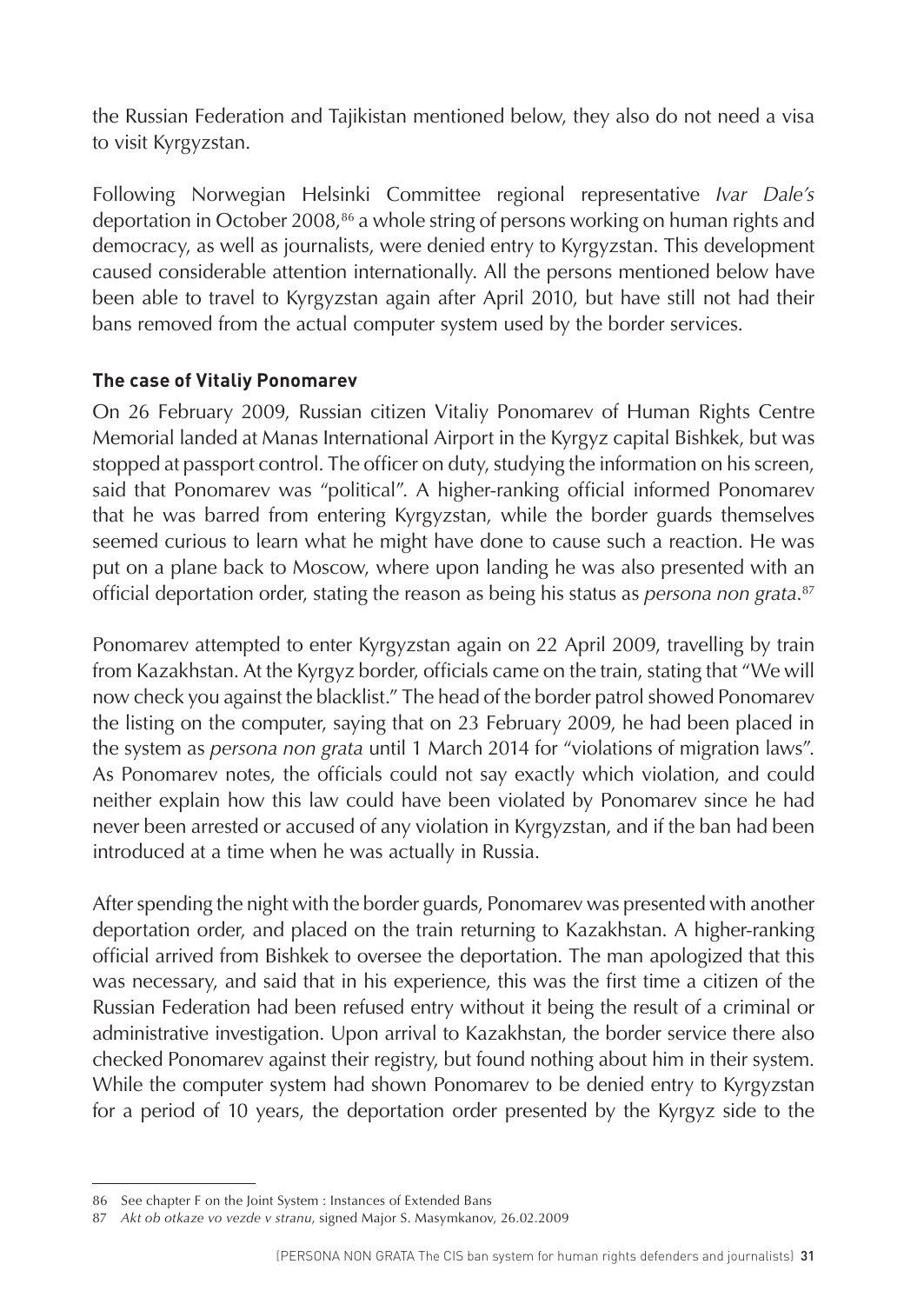Kazakh border service stated that Ponomarev was barred from entry for 5 years, for "violations of migration laws."88

Most observers agree that these incidents are likely to be connected to Ponomarev's research on the October 2008 Nookat events in Kyrgyzstan and the report he published on the fates of those involved.<sup>89</sup> Indeed, in the beginning of March 2009, the Kyrgyz Ombudsman, Tursunbek Akun, received a letter from the head of the Kyrgyz security services, Murat Sutalinov, stating that Ponomarev had been denied entry to the country as a result of Memorial's "unobjective" report on the Nookat events. The report documented serious human rights violations committed by the Kyrgyz security services during their investigations.

#### **The case of Yevhen Hlibovitsky**

The next instance regards a Ukrainian citizen, Yevhen Hlibovitsky, who had plans to open a media consulting company in Bishkek. Travelling by car from Kazakhstan, Hlibovitsky was stopped at the Kyrgyz border and refused entry on 30 April 2009. He was handed a denial order that did not specify the reason for him being turned away, and then walked back across to the Kazakh side of the border.<sup>90</sup>

Hlibovitsky, who has formerly served as an OSCE media expert, believes the ban to be connected to his plans to open a Central Asian branch of his PR and media consultancy business in Bishkek. According to Hlibovitsky, he was later told via friends that the authorities had suspected him of being "a spy for the CIA".91

#### **The case of Viktor Kovtunovskiy**

On 4 May 2009, during the run-up to the Kyrgyz Presidential elections, Kazakhstani citizen and reporter for the independent newspaper Respublika, Viktor Kovtunovskiy, was denied entry to Kyrgyzstan upon his arrival by car from Almaty. Kovtunovskiy had intended to cover the elections for the newspaper, and believes the incident to be connected to this.

Kovtunovskiy, who had in no way expected such a reaction from the Kyrgyz authorities, was told by the border guards that they had received a verbal order from their bosses, and that he would be denied entry for a period of 10 years, that is, until

<sup>88</sup> Correspondence with Vitaliy Ponomarev, 22.10.2009.

The *Nookat events* refer to October 2008 demonstrations in Nookat, in southern Kyrgyzstan, to protest local authorities' decision not to allow a religious celebration of Eid al-Fitr. After the protest, the police arrested dozens of people, claiming they were Islamic "extremists." During their trial a month later, where many were sentenced over 20 years of prison at the Osh Province Court, many defendants said that they had been tortured and ill-treated in police custody. An independent commission under the ombudsman's office documented many of their accusations. A January 2009 report by Memorial documented similar abuses.

<sup>89</sup> *Memorial: Kyrgyzstan - Human rights violations in connection with the case of the 'Nookat events' (rus),*  http://www.memo.ru/2009/01/27/2701091.htm

<sup>90</sup> *Akt o ne propuske cherez gosudarstvennuiu granitsu Kyrgyzskoi Respubliki*, signed Mayor Kurbanov, 30.04.09.

<sup>91</sup> Correspondence with Yevhen Hlibovitsky, 15.10.2009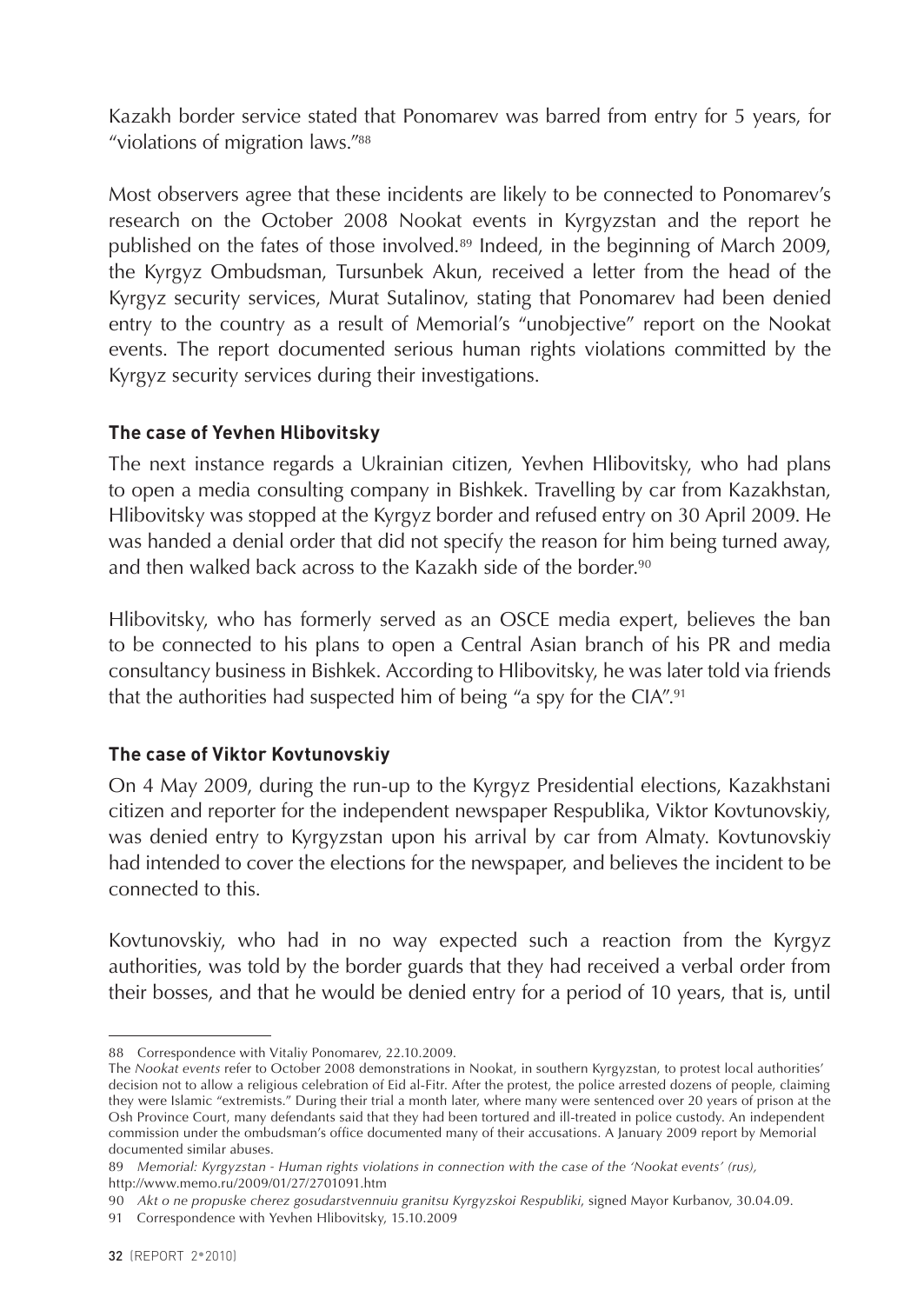2019. Reference was made verbally to the Kyrgyz law on migration, but he was not presented with any kind of official document regarding the refusal to let him enter the country.92

#### **The case of Marina Sabitova**

Travelling together with Kovtunovskiy on this day was another citizen of Kazakhstan, Marina Sabitova. She was also denied entry and informed that the ban was valid for 10 years. Whereas Kovtunovskiy was hard pressed to see any reason why he should be barred from entering the country, there were signs that this could happen in Sabitova's case. While not a human rights activists per se, Sabitova has been involved in democracy building in Kazakhstan for a number of years, and has considerable experience as an election observer all over the CIS and beyond. As a political advisor to Kazakhstani Social Democratic Party, she was set to offer advice to the opposition in Kyrgyzstan.

Sabitova's telephone conversations with Kyrgyz opposition leader Omurbek Tekebaev had been tapped by security services, and while the conversations themselves proved nothing but plans for completely legitimate cooperation between Sabitova and Tekebaev, the security services later leaked full transcriptions and audio files of these conversations to a Russia-based website specializing in "compromising materials",93 as well as banning Sabitova from entering the country for a period of 10 years. <sup>94</sup>

Following US Editor John Ronalds' denial of entry in September 2009,<sup>95</sup> deportations of human rights activists from Kyrgyzstan continued with two more incidents involving citizens of other CIS countries later in the year.

#### **The case of Bakhrom Khamroev**

On 18 November 2009, Russian citizen Bakhrom Khamroev of Human Rights Centre Memorial was arrested by the security services in Osh. He had arrived in Kyrgyzstan to follow up on Memorial's research on the Nookat events after the deportation of his colleague, Vitaliy Ponomarev.

Khamroev had spent less than a week in Kyrgyzstan, planning to interview relatives of those arrested in the Nookat case in the South of the country, when he was arrested by the Kyrgyz security services in Osh. While in custody, Khamroev, an ethnic Uzbek, was repeatedly threatened with violence and that he would be handed over to Uzbek security services, which supposedly were on their way to Kyrgyzstan from Andijan to pick him up. He was denied access to the Russian Consulate, and all his notes and

<sup>92</sup> Correspondence with Viktor Kovtunovskiy, 09.12.2009

<sup>93</sup> *Phone taps of discussions between chairman of social party of Kyrgyzstan Ata-Meken and political scientist from Kazakhstan Marina Sabitova (rus),* http://www.compromat.ru/page\_27695.htm

<sup>94</sup> Correspondence with Marina Sabitova, 19.11.2009

<sup>95</sup> See chapter F on the Joint System : Instances of Extended Bans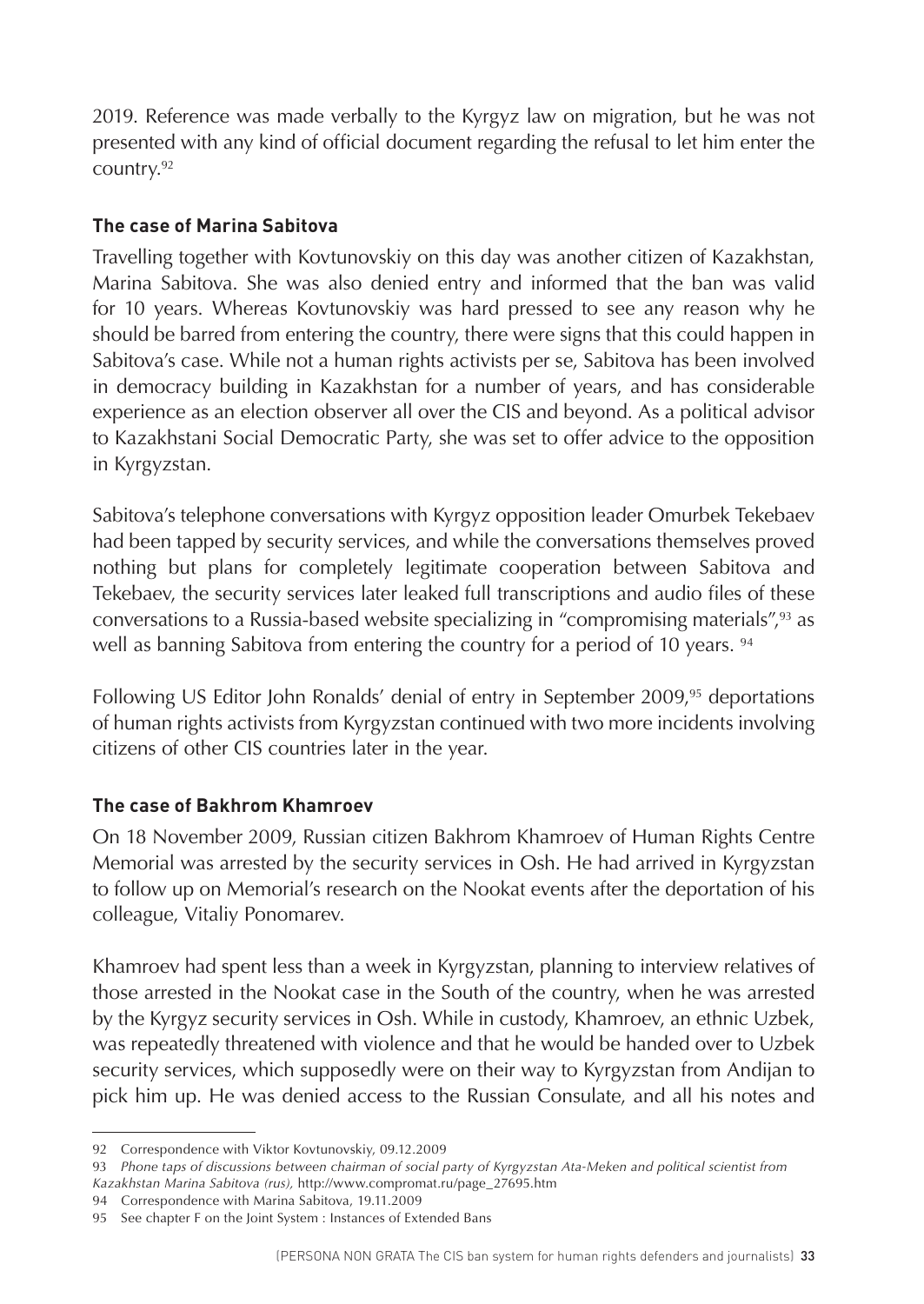photographs were confiscated by the security officers. They eventually decided to deport Khamroev to Russia. On 19 November, he was put on a plane from Osh to Moscow<sup>96</sup>

#### **The case of Nigina Bakhrieva**

A last incident involves a citizen of neighboring Tajikistan, human rights expert Nigina Bakhrieva, who was stopped upon her arrival from the Tajik capital Dushanbe at Manas International Airport on 2 December 2009. Bakhrieva had come to Bishkek on the invitation of the organization Voice of Freedom in order to hold trainings on monitoring of closed detention centres for staff members of Kyrgyzstan's Ombudsman's office.

At passport control Bakhrieva was asked whether she had experienced any problems with "the organs" when she last visited Kyrgyzstan in September of the same year. She answered that she had met with no problems of any kind. She was then informed that a ban had been placed on her, and that she would be denied entry to the country for a period of 10 years. A document to that effect was written up, noting Bakhrieva as *persona non grata* and that she was "Denied entry to the country".97 She was not given any indication of the reason for imposing such a ban on her. Bakhrieva was then led back to the same airplane she had arrived on, which took her back to Dushanbe.

Bakhrieva believes the ban was connected to her trainings on UN human rights mechanisms, which she has been involved with since 2004. She has held several trainings for Kyrgyz lawyers, teaching them how to file individual complaints to the UN High Commissioner for Human Rights (UNHCHR) on human rights violations. Although Bakhrieva herself has never herself filed such complaints, some of those attending her trainings later filed complaints in cases related to the Nookat events.<sup>98</sup>

As numerous times before, local human rights organizations published a press release expressing outrage at the actions of the security services, noting that "the security services are now also persecuting citizens of friendly states, putting Kyrgyzstan in an embarrassing position in front of the civilized international community."99

After the regime change in April 2010, the Joint System (detailed below) seems to cause problems for the current government's decision to lift bans on foreign human rights activists. While many have been presented with official documents from the Kyrgyz government that their bans have been lifted, as of today the bans still remain in the computer system and have not been technically removed. This causes problems

<sup>96</sup> For a full summary of events in English, see *Norwegian Helsinki Committee: Impunity for Kyrgyz security services? Details of the arrest of Memorial employee,* http://www.nhc.no/php/index.php?module=article&view=894

<sup>97</sup> Deportation act, presented to Bakhrieva.

<sup>98</sup> Correspondence with Nigina Bakhroeva, 23.12.2009

<sup>99</sup> *Kyrgyzstan's human rights defenders do not understand why their Tajik colleague was denied entry to the country (rus)*, http://www.centrasia.ru/newsA.php?st=1260128580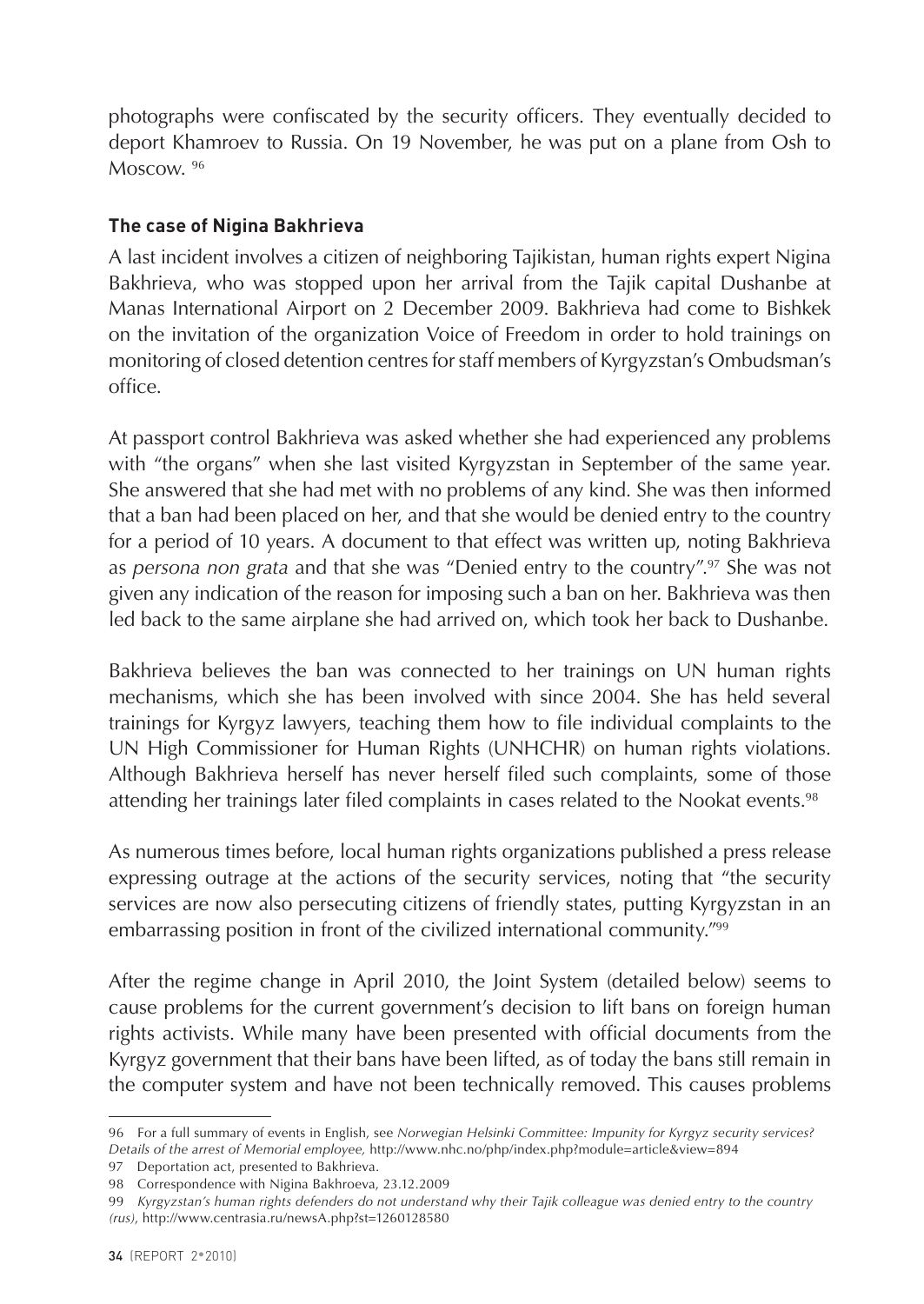<span id="page-35-0"></span>upon arrival and departure, as the border services must first confirm with the security services per telephone that a specific individual is no longer to be considered *persona non grata*. The matter has been raised with the Kyrgyz government, but remains unsolved.

# 5. Uzbekistan and Turkmenistan

The two most repressive governments in the former Soviet Union, Uzbekistan and Turkmenistan, are not part of the Joint System.100 However, the situation for foreign human rights defenders in these two countries is particularly serious, as they operate with national systems that are even more restrictive.

Turkmenistan is a matter apart, as the country does not allow independent human rights activists to visit the country. Some did hope that this situation would improve after the death of President Saparmurat Niyazov in 2006, especially after the speech made by the new President Gurbanguly Berdymukhamedov at Colombia University in September 2007, where he underlined that the days when international nongovernmental organizations were denied access to the country were over.101 However, these promises proved to be just that – promises.

In September 2009, a wide range of prominent international organizations working in the sphere of human rights and transparency appealed to the international community and business sector to raise the issue of access to Turkmenistan with relevant authorities.102 Yet, as of today, none of these organizations have been permitted to visit the country. Indeed, the only international organization operating in the country, *Doctors Without Borders* (MSF) left in December 2009, stating that Turkmen authorities gave them little choice but to stop their activities.<sup>103</sup>

According to Nazhot, a human rights group based in Uzbekistan, a new list of persons denied entry to Turkmenistan was implemented on the order of President Berdymukhamedov on 1 August 2010. Although the names of the individuals on the list were not released, it is known that it included 132 representatives of international organizations, 296 representatives of non-governmental organizations (including Turkmen organizations based outside the country) and 73 journalists.

Among the international organizations were Amnesty International, Soros Foundation/ Open Society Institute and Human Rights Centre Memorial, as well as the Viennabased Turkmen Initiative for Human Rights.

103 *MSF closes programs in Turkmenistan after 10 years,* http://doctorswithoutborders.org/press/release. cfm?id=4128&cat=press-release

<sup>100</sup> See chapter on Cooperative Systems.

<sup>101</sup> *Turkmenistan: President Says Press, NGOs Operate Freely*, http://www.rferl.org/content/Article/1078780.html

<sup>102</sup> *A Call for Access to Turkmenistan,* www.nhc.no/php/files/documents/land/Turkmenistan/2009/A\_Call\_for\_Access\_ to\_Turkmenistan\_IV.pdf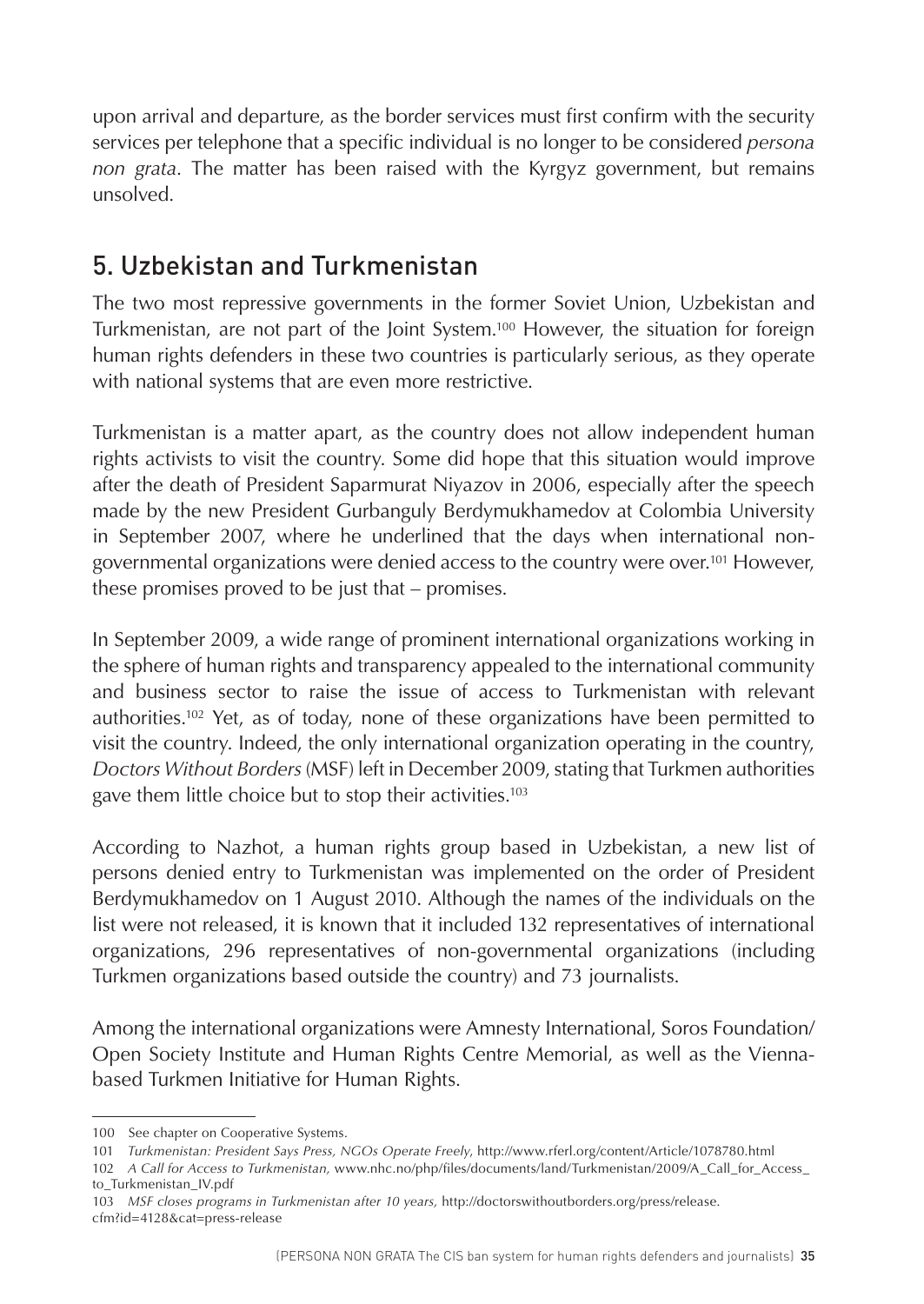Among Westerners included in the list, were citizens of the United States (31), the European Union (34), Germany (11), Norway (6) and Canada (3).104

Since the Andijan massacre in May 2005, Uzbek authorities have taken a zero tolerance stand towards international organizations, and most of those who operated in the country prior to the events were forced to leave.

#### **The case of Igor Rotar**

One instance shortly after the Andijan massacre regards Russian citizen Igor Rotar, who was working for the Norway based Forum 18 news service at the time, and who was detained upon his arrival at Tashkent International Airport on 13 August 2005. Rotar spent as long as two days at the airport, insisting that he be allowed to speak to either a Russian consular officer, or to a representative of the US Embassy in Tashkent, in order to contact Norwegian authorities who were not covered by an Embassy in the country. Having received a request from Forum 18 News Service, a representative of the US Embassy arrived to the airport five times, but was not allowed to speak to Rotar even through the glass behind which he was being held.

The border service tried to convince Rotar to buy a ticket to Moscow himself, and return voluntarily, something that he refused to do. After two days at the airport, the Uzbek authorities finally gave up, and wrote up the documents for an official deportation, after which Rotar was returned to Moscow. He was never given any reason for his being denied entry, but believes himself it was connected to his work for Forum 18, which reports on violations of religious freedoms in a number of countries, including Uzbekistan. 105

#### **The cases of staff from Human Rights Watch**

One organization, Human Rights Watch, has tried hard to keep some kind of presence in Uzbekistan, but its representatives have repeatedly been hindered in their work and subsequently deported.

*A Russian citizen representing Human Rights Watch*, and who had been living and working in Uzbekistan for some time, left the country briefly on 18 July 2008 for a business trip, and received a phone call the following day from a person who identified himself as a representative of the Ministry of Interior. The HRW representative was told that he would not be able to return to Uzbekistan due to national security concerns. He would also not be able to return to the country to collect his personal belongings from his apartment.106

<sup>104</sup> *The president forbids entry and exit to persons included on the black list (rus),*  http://www.ferghana.ru/news.php?id=15276&mode=snews

<sup>105</sup> Correspondence with Igor Rotar, 03.11.2009

<sup>106</sup> Correspondence with former HRW representative, 29.12.2009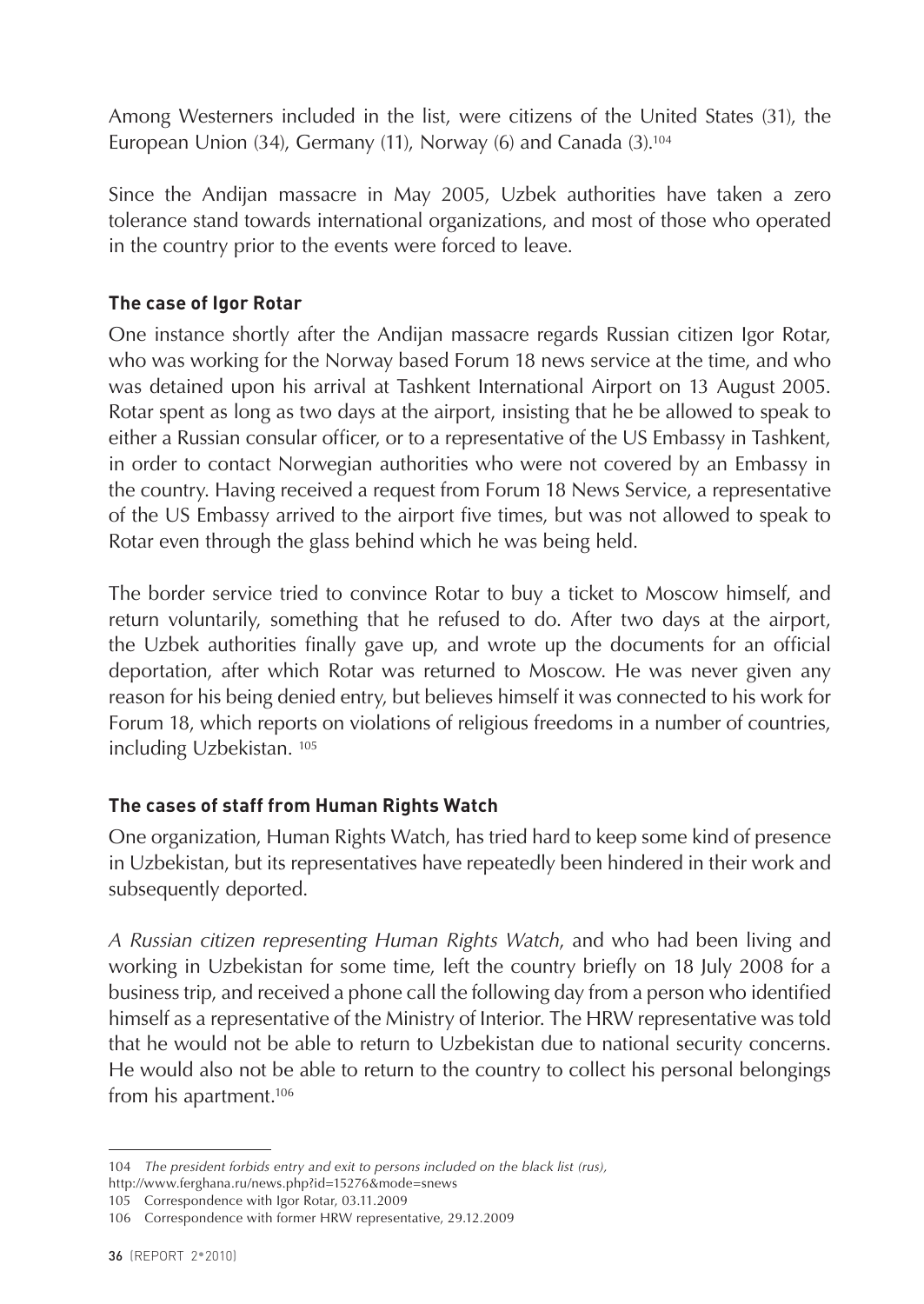<span id="page-37-0"></span>Another *consultant with HRW*, a Georgian citizen, was stopped at Tashkent International Airport on 21 July 2009 upon her arrival from Moscow. It was her third visit to Uzbekistan, and although she had had no problems entering the country previously she was now stopped at the border checkpoint when her personal details were entered into the computer system, and asked to step aside. She was brought to a separate room where she waited for an hour or two until she was escorted to a plane to go back to Moscow. The security services at the airport would not provide any explanation as to why she was being denied entry, but provided a document simply stating that she was not allowed to enter Uzbekistan. Representatives of the Georgian Embassy in Tashkent did come to the airport to try and clarify the situation, but the HRW representative had already been deported. The explanation given to the Embassy staff was that the person in question was *non grata*.

Upon her return to Moscow, the HRW representative was questioned by Russia's Federal Security Service (FSB) about her political views and her consultancy work for HRW. Her passport was kept by the security services for over an hour, before tickets were organized for her onward journey to New York.107

#### **The case of BBC reporter**

Similarly, following a critical article on human rights in Uzbekistan published after a previous visit, a reporter working for the BBC was told he was "barred indefinitely" when he turned to the Embassy of Uzbekistan in Washington DC for a visa in 2008.<sup>108</sup>

# 6. Ukraine and Georgia

There have been instances where Russian citizens have been barred from countries outside of the CIS in a similar manner as described elsewhere in this report. These instances appear to be largely connected to political tensions between Russia and Ukraine, as well as the armed conflict between Russia and Georgia over the breakaway republics of South Ossetia and Abkhazia.109

No Russian human rights defender has been barred, but some journalists representing Russian media outlets have been.

#### **The cases of Vladimir Mamontov and Maxim Shevchenko**

One example involves Vladimir Mamontov, editor-in-chief of Izvestia newspaper, and Maxim Shevchenko from Russian Channel One, who were denied entry to Georgia in September 2009. The two arrived at Tbilisi Airport on a flight from the Armenian

<sup>107</sup> Correspondence with former HRW representative, 10.12.2009

<sup>108</sup> Correspondence with anonymous, 11.01.2010

<sup>109</sup> Although Ukraine was one of the three founding countries and ratified the CIS Creation Agreement in December 1991, Ukraine did not choose to ratify the CIS Charter and is not a member of the CIS. Georgia withdrew its membership in 2008; in effect from 18 August 2009.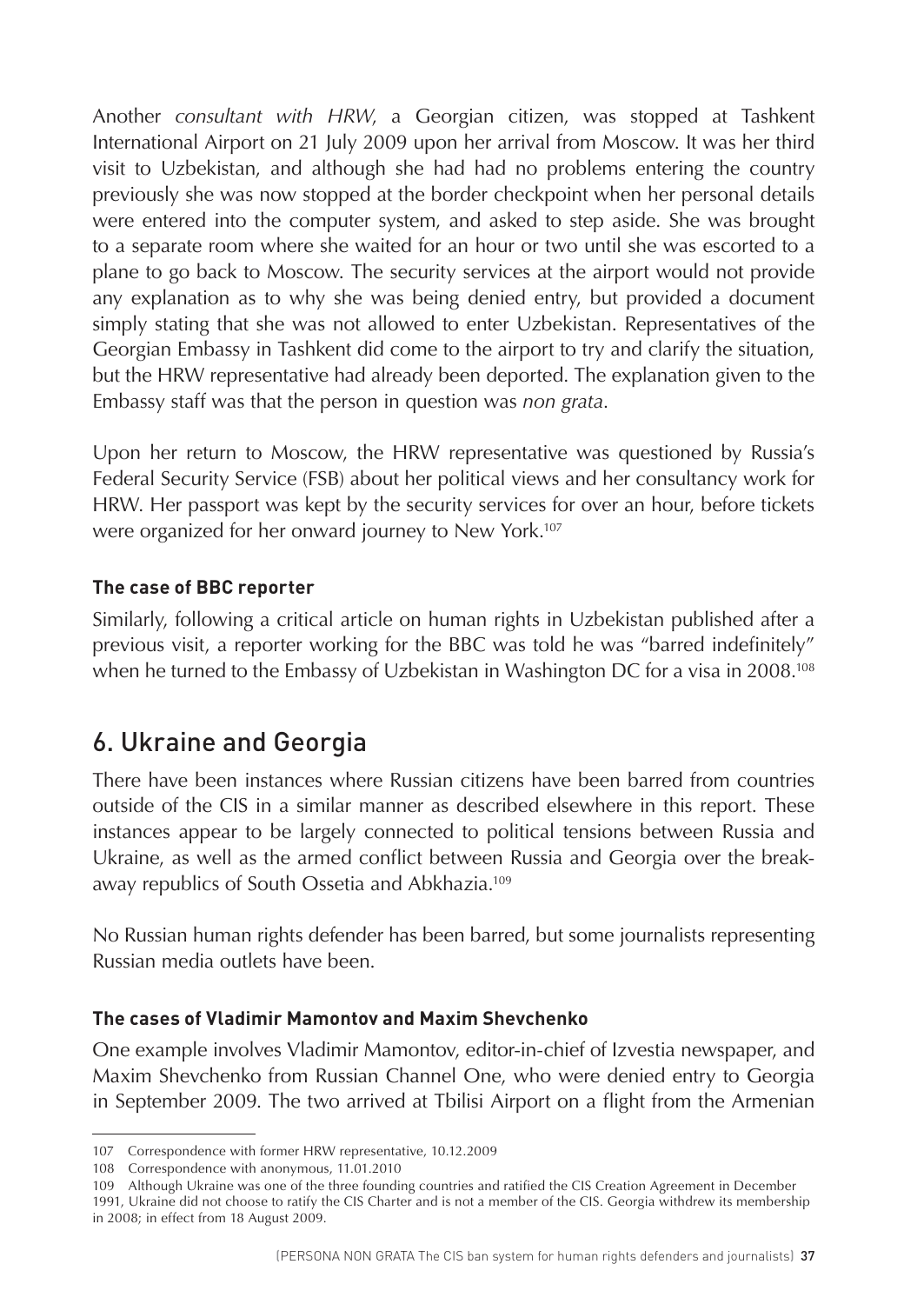capital Yerevan, intending to participate at a conference on the conflicts in the Caucasus. Georgian authorities, who consider it illegal for Russian citizens to visit Georgian territory by entering the break-away republics from the Russian side of the border, cited their previous visits to Abkhazia as the reason for the denial.<sup>110</sup>

Upon their deportation, they were presented with a deportation act, the reason given as "The presence of the individual is a threat to the social order, security of Georgia or a threat to the health, basic rights and legal interests of citizens of Georgia". A furious Mamontov described the details of the incident in a lengthy article in Izvestia upon his return. According to Mamontov, he has never visited Abkhazia or South Ossetia, although Shevchenko has. In their opinion, the ban was imposed in order to prevent constructive dialogue on the topic of the conflict over South Ossetia.111

#### **The cases of representatives from Moscow State University**

Another recent example involves two representatives of Moscow State University, who were withheld at Tbilisi Airport in December 2009, and forced to return to Russia.112 A press release from the Presidential administration stated that "According to our information, these persons are in close cooperation with the Russian special services and are actively supporting occupation of Georgian territories. Georgia is open for Russian tourists, Russian businessmen, artists, sportsmen and ordinary citizens."113

Travel bans and deportations have long been used as a diplomatic tool during times of uneasy relations between Ukraine and Russia. Over the past years, lengthy discussions have been held between the two countries on the topic, often through statements in the media. According to the Ukrainian Ministry of Foreign Affairs, "every country makes its own decisions on unwanted individuals that it considers a threat to the country's national security".114

The issue eventually became so troublesome that the two countries in 2007 agreed to completely delete their respective non-grata lists in an attempt to finally settle the matter: "We will allow Russian citizens who have been included on the so-called lists of unwanted persons to enter the territory of Ukraine. The Russians agree on the principle of equality and will also allow entry."115 However, instances have also been noted after this agreement was made.

<sup>110</sup> *Two Russian journalists barred from Georgia entry,* http://www.civil.ge/eng/article.php?id=21419

<sup>111</sup> *Georgia is ruled by insolent and lying people (rus)*, http://www.izvestia.ru/obshestvo/article3132655/

<sup>112</sup> *Georgia shuts door on Russian academics*, <http://rt.com/Politics/2009-12-01/scientists-denied-entry-georgia.html>

<sup>113</sup> *Russian 'spies' denied from Georgia entry*,<http://www.civil.ge/eng/article.php?id=21743>

<sup>114</sup> *Ukraine will not consider Russia's suggestions on persons non grata (rus)*,

http://korrespondent.net/ukraine/events/190195

<sup>115</sup> *Ukraine cancelled the persona non grata lists for Russians (rus)*, http://for-ua.com/ukraine/2007/06/22/155758.html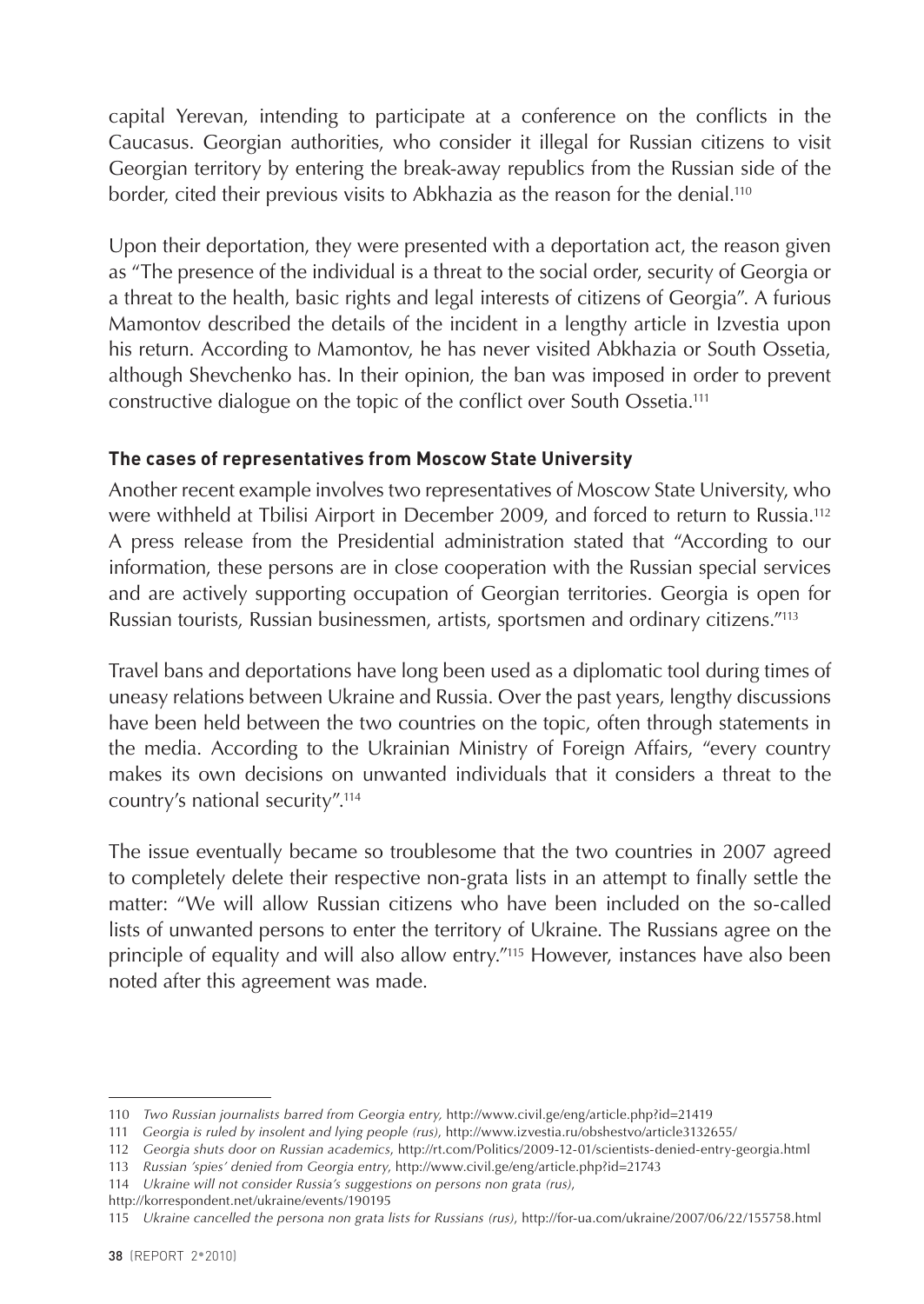#### **The case of Sergey Taran**

Following the deportation of Ukrainian political scientist Sergey Taran from Pulkovo Airport in St. Petersburg in February 2008, the Russian Ministry of Foreign Affairs issued a statement saying that the decision had been made in "full accordance with international practice":

"We were surprised to receive the angry reaction of the Ukrainian Ministry of Foreign Affairs in this case, and their attempts to place this isolated incident to the context of Russian-Ukrainian relations as a whole. We would like to remind you that the practice of denying entry and establishing "blacklists" of unwanted persons is not the choice of the Russian side. The actions of our Ukrainian partners give us sufficient example of this. In December 2007, Moscow was informed in a note from the Ukrainian Ministry of Foreign Affairs that Russian political scientists A. Dugin and P. Zarifullin were barred from entering Ukraine for a period of one year. (…) We encourage our partners in Ukraine to take up a more constructive and responsible position."116

Taran's own views on the matter were presented in an article in Ukrainskaya Pravda following his deportation.117

#### **The case of Igor Belokoptyev**

A Russian journalist, Igor Belokoptyev from the TV-channel Rossiya, was denied entry to Ukraine on 18 September 2009. According to media, Ukrainian security services had imposed a ban on Belokoptyev due to his having spread "untruthful information and propaganda about Ukrainian citizens", but did not specify further what this meant. At Borispol Airport in Kiev, Belokoptyev was informed that he would be barred from entering Ukraine for a period of five years.<sup>118</sup> Another article suggested that the ban could be connected to a film Belokoptyev made on the August 2008 war in South Ossetia, claiming that Ukrainian citizens participated in the war on the side of the Georgian forces.119

These instances are not part of the overall picture of CIS-wide bans as such. Rather Georgian and Ukrainian authorities appear to use entry denials as part of the diplomatic signals to the Russian Federation. In Georgia's case, this is obviously related to the conflict with the Russian Federation over South Ossetia and Abkhazia.

http://www.pravda.com.ua/rus/articles/4b1ab03b3ab1e/

http://www.rusnovosti.ru/news/51080/

<sup>116</sup> *Response of the official representative of Russian MFA M.L. Kamynin on the question of Russian media on the measures taken in relation to Ukrainian citizen S. Taran (rus)*,

http://www.mid.ru/brp\_4.nsf/sps/17568BA16D3AB9CCC32573E600594626

<sup>117</sup> *Weak Russia, or Why today they are declaring a new Non Grata War (rus)*,

<sup>118</sup> *Ukrainian special services do not admit Russian journalists (rus)*,

http://news.km.ru/ukrainskie\_speczsluzhby\_ne\_vpusk/print

<sup>119</sup> *Russian MFA discusses entry ban of Russian journalist with Ukrainian Embassy (rus)*,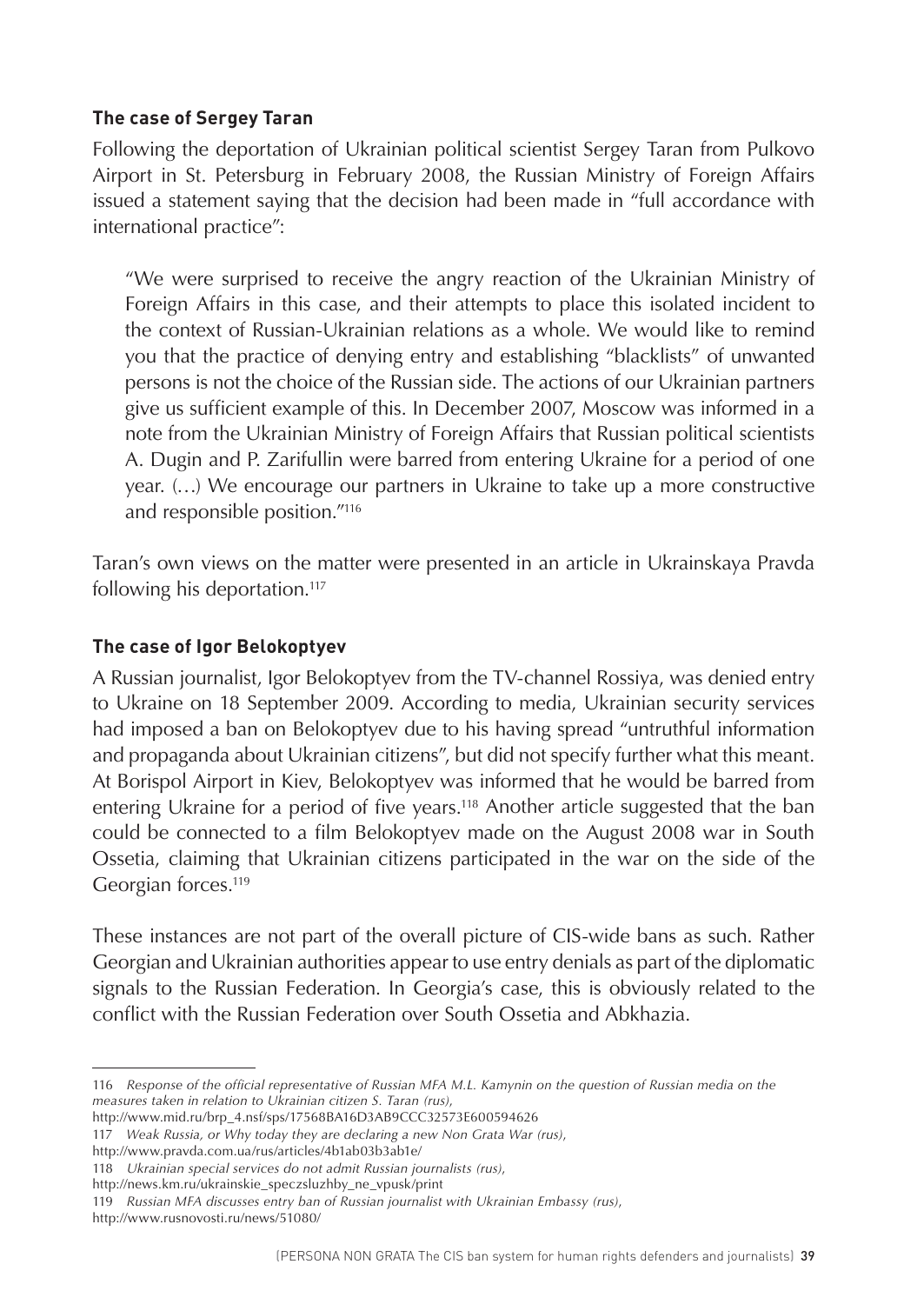Generally speaking, visiting break-away republics in the Caucasus can have consequences for travels in other Caucasian states not only for Russian citizens. Westerners who have travelled to Abkhazia and South Ossetia from the Russian side of the border have faced subsequent problems when entering Georgia proper. Similarly, many who have travelled to Sukhumi or Tskhinvali from Tbilisi have been questioned by Georgian authorities upon their return. Westerners who visit Nagorno-Karabakh by travelling from Armenia tend to avoid having any stamp in their passport or change their passport afterwards, as a stamp from the break-away republic will cause denial of entry to Azerbaijan.

However, the Georgian Minister of Foreign Affairs, Grigol Vashadze, told NHC that Georgia is not opposed to foreign non-governmental organizations working in Abkhazia and South Ossetia, and would even encourage it – regardless of which border crossing they were using.120

#### **The case of Serhiy Yevtushenko**

A fairly rare example from Azerbaijan not related to former visits to Nagorno-Karabakh regards Ukrainian youth activist Serhiy Yevtushenko, who had played an important role during the 2004 Orange Revolution. He was denied entry to Azerbaijan upon his arrival in Baku on 17 September 2005. The instance seemed connected to a fear on behalf of Azeri authorities that Yevtushenko would try to initiate a revolution of the kind seen in Ukraine the year before.<sup>121</sup>

Neither Ukraine, Georgia or Azerbaijan are party to the Joint System, which may cause travel bans to spread to a number of CIS countries, as described in the following chapter.

<sup>120</sup> Conversation with Mr. Vashadze, Oslo, 07.04.2010

<sup>121</sup> *Ukranian youth activist deported from Azerbaijan*, http://www.rferl.org/content/article/1061462.html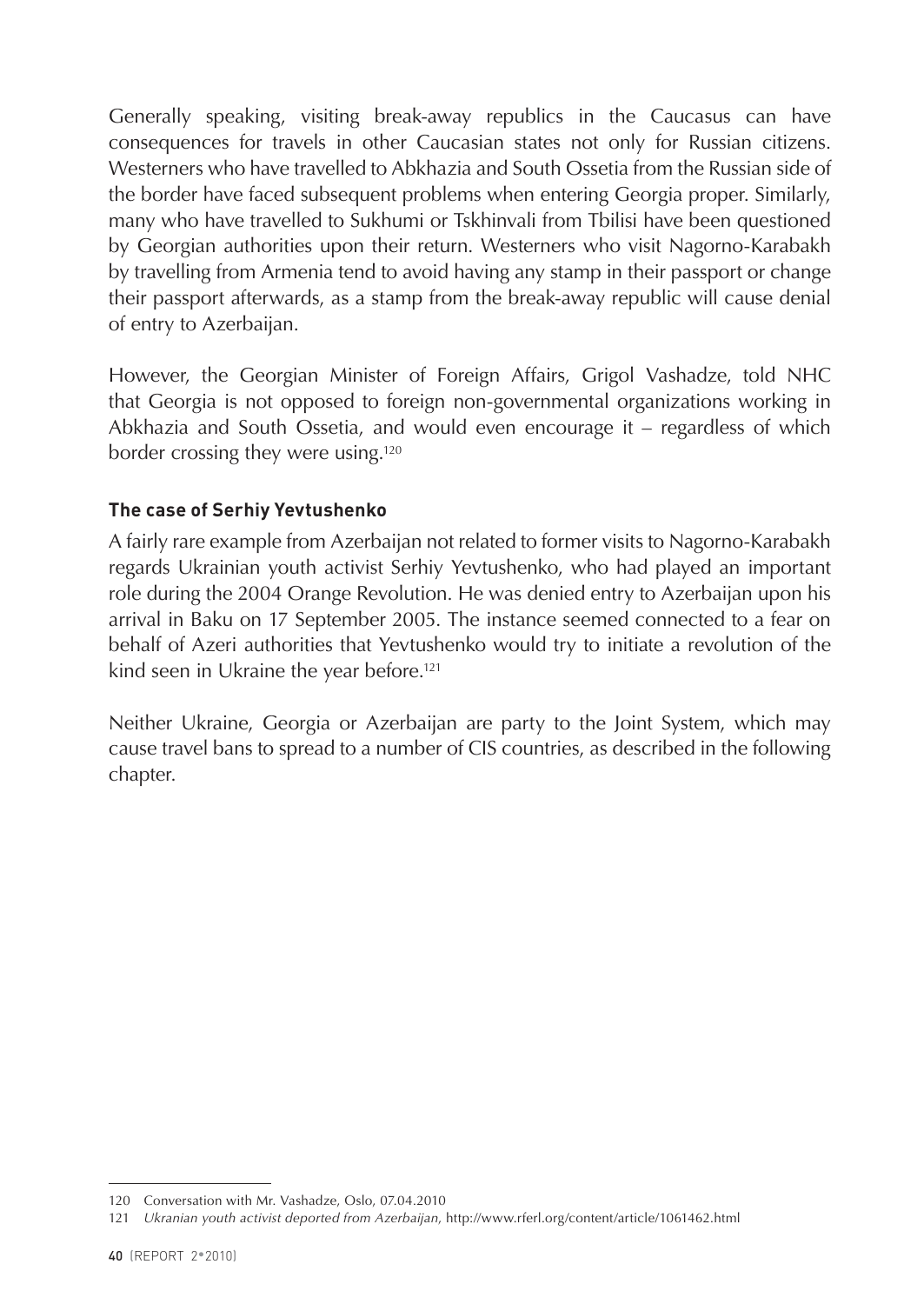# <span id="page-41-0"></span>**F. The Joint System**

Since 2004 it has gradually become evident that a system is in development under which individuals – including representatives of non-governmental organizations and journalists - "banned" from entering one CIS member state may automatically be denied entry to a number of other CIS countries. The computerized system is reminiscent of the Schengen Information System (SIS), which ensures that an individual barred from entering one Schengen member state may not travel to other countries included in the Schengen cooperation.

While this is a purely technical development that is meant to provide information on all forms of migration issues across the CIS region, it is important to understand how the system has developed over the past few years, as it has a direct effect on the practice of blacklisting human rights defenders and journalists. Decisions made on political grounds by the security services in one country are now multiplied six-fold through the introduction of the automated system, which currently seems to be operational across Russia, Belarus, Armenia, Kazakhstan, Kyrgyzstan and possibly Tajikistan.122

The Norwegian Helsinki Committee has repeatedly contacted relevant authorities in Moscow and elsewhere to obtain further information on how the Join System works, but has not received any response.

Press releases are singularly uninformative about the progress being made on the subject. The same short quote from a 2005 technical document has been used several times, the only thing changing being the individual reading the quote, and the city in which it is read. During a September 2008 meeting in Moscow, a working group tasked with developing what has been named the "Joint Database System for Citizens of Third Countries and Stateless Persons Entering the Member States of the CIS"<sup>123</sup> repeated that it would be an international automatic system for border control, in which there "continuously will be fixed facts of entry and departure from CIS countries, and personal information about foreign citizens and stateless persons". The system would be built "on the basis of existing or developing national databases in CIS countries", and should become "part of a larger international automatic system for exchange of information that can serve as a subsystem for use by certain categories of users.<sup>"124</sup> The same quote was repeated at the group's March 2009 meeting in Minsk.125

<sup>122</sup> Instances of bans spreading to/from Tajikistan have not yet been recorded, although the country formally is part of the Joint System.

<sup>123</sup> Russian : Единая система учета граждан третьих государств и лиц без гражданства, въезжающих на территории государств – участников СНГ, in this report referred to simply as "The Joint System"

<sup>124</sup> *Establishment of a joint database system for citizens of third countries entering CIS territory is discussed in Moscow (rus)*, http://www.for.kg/goid.php?id=71511&print

<sup>125</sup> *A joint database system for citizens of third countries is being established in CIS (rus)*, http://news.tut.by/132481.html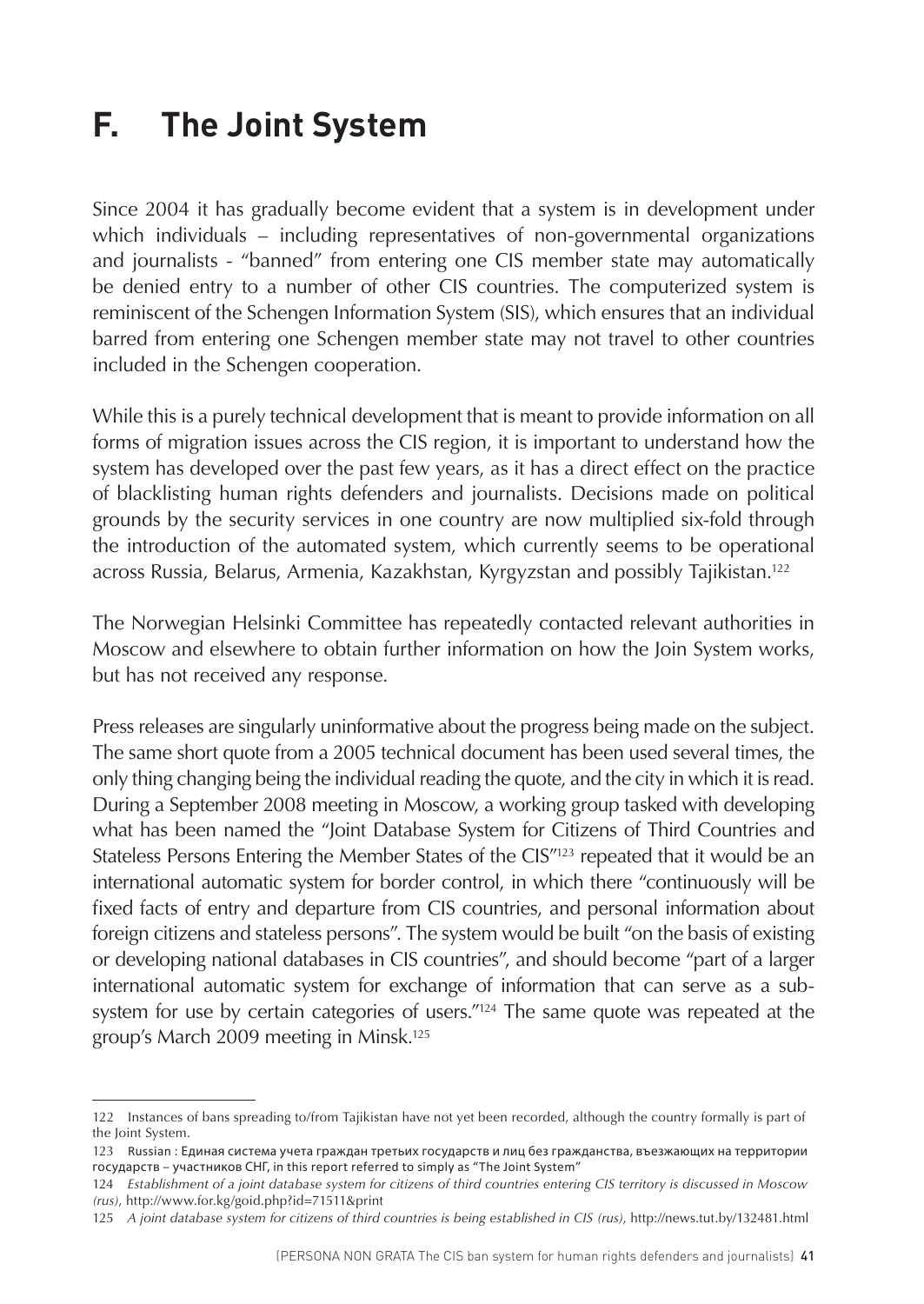The CIS countries have a common goal to standardize their migration policies. Most of the measures set out in the decision on the CIS Program against Illegal Migration for the period 2009-2011,126 signed in Bishkek in October 2008 by all member states with the exception of Georgia, Turkmenistan and Moldova, and with reservations by Ukraine and Azerbaijan, are measures that would seem relevant also in a European context. The focus is on coming to grips with migration trends, including international terrorism, drugs smuggling and trafficking.

However, some of the measures listed may have direct impact on the work of foreign non-governmental organizations and their representatives in CIS countries, when seen in the context of what is defined as a threat. Indeed, another document signed during the Bishkek summit regards information security, mentioning "informational measures taken by third countries in order to destabilize the social-political situation in CIS countries" as a viable threat – a reference likely to concern the work of Western organizations promoting human rights and democracy. 127 Furthermore, subjects of interest may include "transnational criminal groups, and commercial and nongovernmental organizations and structures".

Overlaps between national systems and the Joint System sometimes lead to a confusion of terms. As an example, Kyrgyz border services told media in 2008 that information on a specific individual had been registered in the "Automated System for Border Control (ASPK)". The ASPK is indeed a border control system; the national system in place in Belarus. The Working Group for the Joint System did visit Belarus to study this system the same year, which might explain how the term found its way into a press release on the Joint System from the border service in Kyrgyzstan:

"This system works in all CIS countries and holds detailed lists of people who are denied entry to the territory of this or that country. Also, it includes lists of people who cannot leave the country where they reside. We don't have exact information about which specific organ barred this person, but we do not exclude the possibility that the decision has been made outside Kyrgyzstan's borders. The ASPK does not include explanations why such measures were taken."128

These efforts to develop and converge national legislation among CIS countries also include measures to "continue the work to develop national mechanisms for expulsion and/or deportation", as well as to "specify how competent CIS organs shall cooperate in cases of administrative expulsion and/or deportation". Again, there is nothing unusual about this in itself – but it is worth noting when realised that these discussions

<sup>126</sup> *Decision on the Programme of cooperation between the member states of the CIS on combating illegal migration for 2009-2011 (rus),* http://www.cis.minsk.by/webnpa/text.aspx?RN=N90800576

<sup>127</sup> *Decision on the Concept for cooperation between the member states of the CIS in the sphere of securing informational security from 2008 to 2010 (rus),* http://www.cis.minsk.by/webnpa/text.aspx?RN=N90800574 128 *Kyrgyz Border service on why Dale was not allowed to enter (rus),* http://www.bpc.kg/news/4451-14-10-08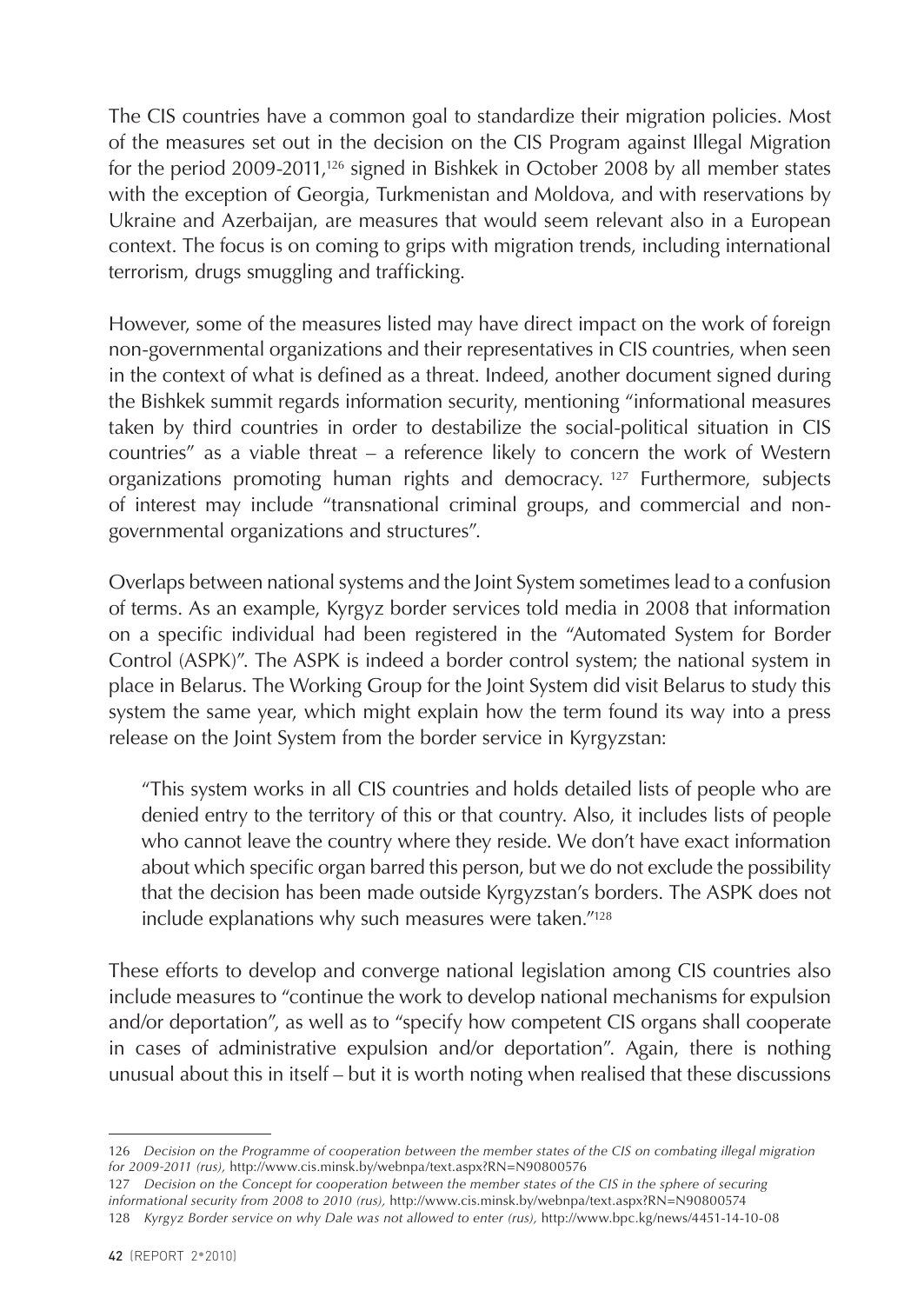<span id="page-43-0"></span>also have direct influence on the way foreign human rights defenders and journalists may be handled.

Information from a meeting of the CIS Council of Heads of Government in Astana on 22 May 2009 indicates that the states currently participating in the Joint System are Belarus, Russia, Kazakhstan, Kyrgyzstan, Tajikistan and Armenia.129 It also became clear that the Federal Migration Service of the Russian Federation is responsible for administering the database on behalf of all CIS countries.130

For member states that rarely or never impose bans on human rights defenders, the Joint System has the potential to put a strain on their relations to Western governments, who deem the practice to be unacceptable and are obliged to react via official channels. As aggressive policies towards foreign non-governmental organizations are implemented in relatively liberal states "by default" under the lieu of efforts to standardize migration policies, it may also carry the long-term effect of alienating some countries from healthy cooperation with more democratic states.

# 1. A short history of the Joint System

The first idea of establishing a CIS-wide database stems from a decision by the Council of Heads of Governments from about 10 years back.131 It was signed by all CIS countries on 25 January 2000, with the exception of Georgia, Turkmenistan and Uzbekistan. This first document also specified that it is the responsibility of the Russian Federation to run and update the database. The actual blacklist, referred to as the "List of Forbidden People" *(Uchet 'Zapretniki')* was to be handled by the security services and special services in the respective member states, based on information received from border services, immigration services, ministries of internal affairs, special services and other organs. The document even lists the name of the relevant organ in all individual member states – from the Federal Security Service in the Russian Federation, to the Ministry of Security in Tajikistan.

At this point, the technical basis for a computerized system may have been unavailable, as the document suggests that one possible way of exchanging information on banned individuals could be "through a periodical bulletin which is sent to relevant ministries and organs" in the CIS. Five years later, however, work was begun on a more advanced way of collecting and distributing the information.

<sup>129</sup> *On conclusions of the meeting of the Council of Heads of State of the CIS, 22 May 2009, Astana (rus),* http://www.cis.minsk.by/main.aspx?uid=11518

<sup>130</sup> *On document projects presented for consideration at the meeting of the Council of the Heads of State of the CIS (22 May 2009, Astana) (rus),* http://www.cis.minsk.by/main.aspx?uid=14112

<sup>131</sup> *Decision on the common database of illegal migrants and persons whose entry to CIS is closed in the fight against illegal migration, in accordance with current national legislation and the regulations for exchange of information about illegal migration (rus),* http://www.cis.minsk.by/webnpa/text.aspx?RN=N90000024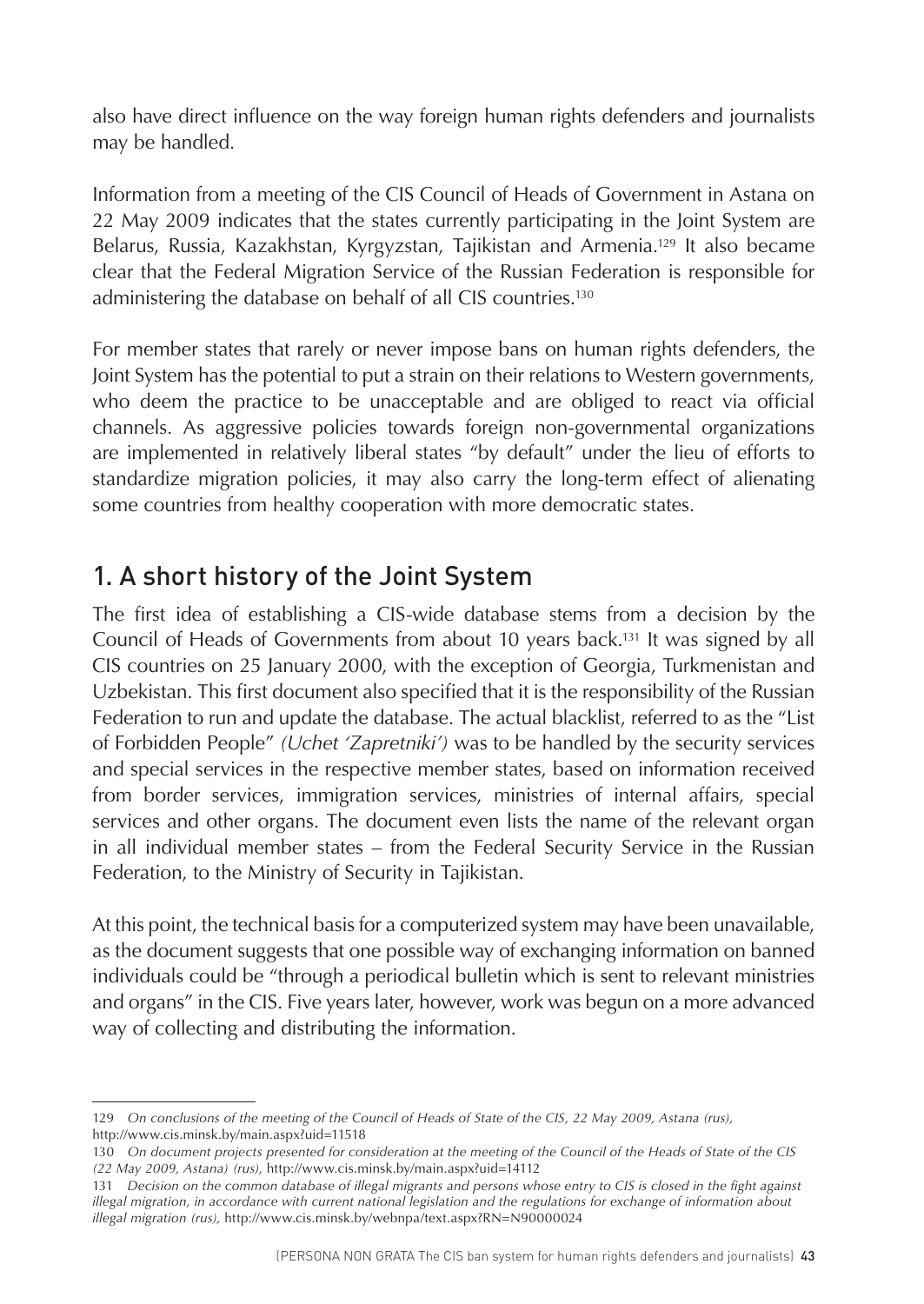The actual decision to establish the Joint System was made on 3 June 2005 by the Council of Heads of Government of the CIS during one of their annual meetings, on this occasion held in Tbilisi. Notably, the decision was signed only by the representatives of Belarus, Russia, Kazakhstan, Kyrgyzstan and Tajikistan, whereas the Republics of Turkmenistan, Uzbekistan, Moldova, Azerbaijan and Armenia did not sign. However, by the time of the next meeting the following year, Armenia also joined the decision to establish a Working Group to develop the system.132 This would indicate that Armenia changed its position on the Joint System between 2005 and 2006, although some later news items do not specifically make reference to Armenia as being part of the process.

The document put together after the Tbilisi meeting underlined the need to strengthen state security, increase efficiency in the fight against terrorism, international crime, illegal migration and other threats and challenges.<sup>133</sup>

The system would include "informal and formal information on third country nationals and stateless persons", where third country nationals are defined as "individuals who are not citizens of one of the member states signing the agreement".

The basic principles of the system would, among other things, be the respect for "principles and norms of international law", including agreements made between CIS countries. It would also respect the right of all member states to form and use national databases independently, parallel with the Joint System.

Regarding the transition period until the system is implemented, the document explains that the already existing national systems serve as "autonomous blocks", and that the Joint System will serve to integrate the information contained in these systems into one common database. After this, an unclear number of people would be able to serve as "main sources of information or correspondence" for the database – including "border control organs, customs and transport organs, ministries of internal affairs, security services, ministries of foreign affairs and other competent organs".

A Working Group responsible for realizing the project was set up on 24 November 2006, during the next meeting of the Council of Heads of the Governments of CIS, this time in Minsk. At the time of this writing, the Working Group's activities are coordinated by the Department for Cooperation in the Sphere of Security and Countering New Challenges and Threats, of the Russian delegation to the CIS Head Office in Minsk.

<sup>132</sup> *Decision on the establishment of the Working Group for the development of the project of the Plan of combined work for the establishment of the Joint Database System for citizens of third countries and stateless persons entering the territory of the member states of the CIS (rus),* http://www.cis.minsk.by/webnpa/text.aspx?RN=N90600081 133 *Decision on the Joint Database System for citizens of third countries and stateless persons entering the territory of the member states of the CIS (rus),* http://www.cis.minsk.by/webnpa/text.aspx?RN=N90500015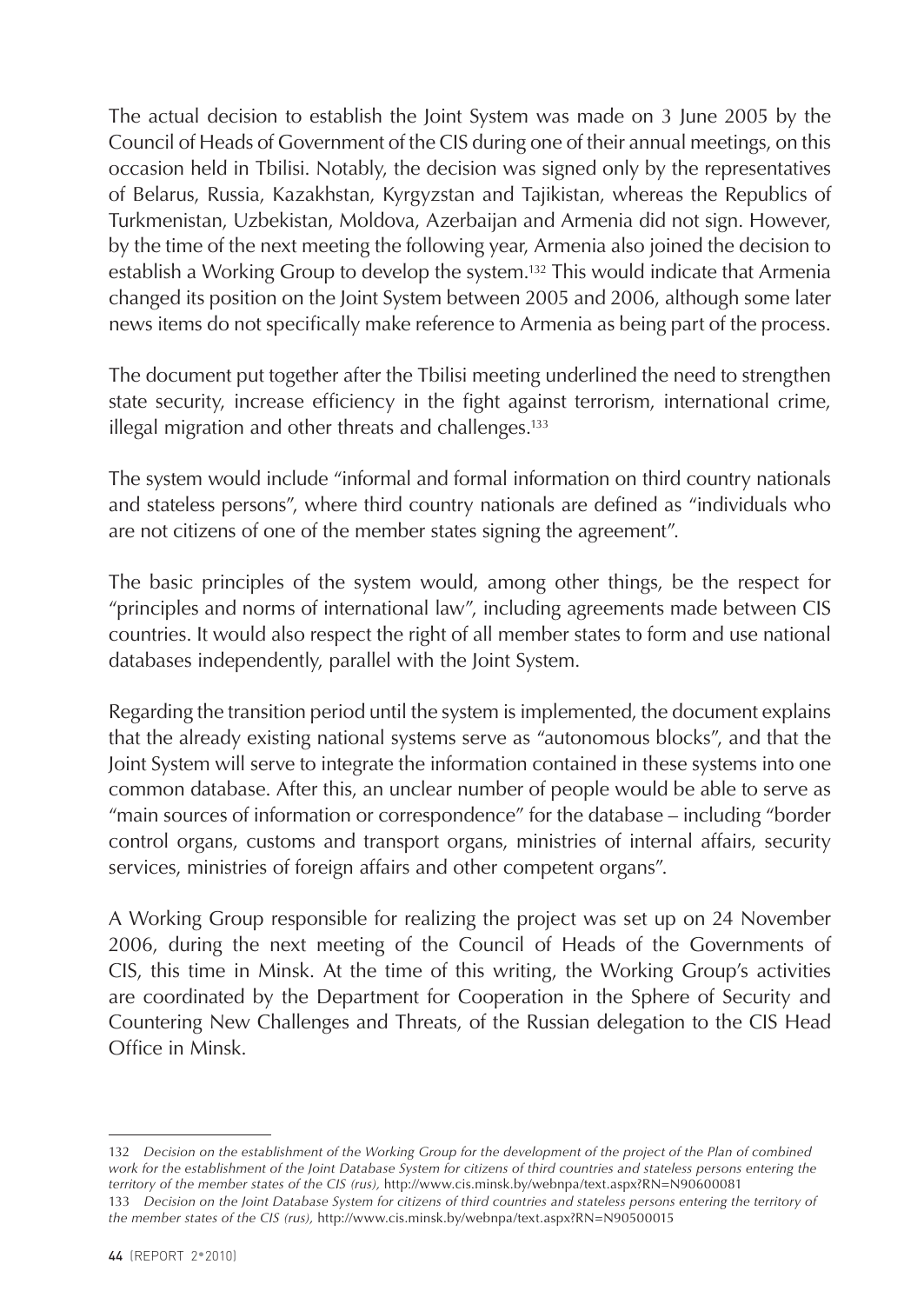The group's work is to be governed by the principles set out in the Council's 2005 decision on the Joint System, but also by international agreements and other jurisprudence already existing in this sphere. The group will study the effectiveness of the current national databases and organize a tender on the development of a Joint System. The group will be provided with necessary organizational and technical support by the Coordinating Service of the Council of Commanders of Border Services, and will meet no less than twice a year. Where the meetings take place, is up to the group to decide.

4-5 September 2008, the Working Group met in Moscow for its second meeting in order to work out a Plan for the Common Work to Establish the Joint System, where the group's members would "exchange information about available technical possibilities and basic characteristics of automated databases of foreign citizens and stateless persons in Belarus, Kazakhstan, Kyrgyzstan and Russia."134 According to the CIS Executive Committee's press service, however, the Working Group session would also be attended by Armenia and Tajikistan.135

During this meeting, discussions were also held on the possibility that the CISwide system could be based on the already existing national system in Belarus, the Automated System for Border Control (ASPK).136

The work on the Plan was continued during the next meeting of the Working Group, at the CIS Executive Committee in Minsk 24 to 26 March 2009, as well as work on another project entitled Technical Work on the Existing Joint System and to prepare a project named Common Lists of Foreign Citizens and Stateless persons entering CIS Territory and discuss suggestions on distribution, order, establishment and administration of the Common Database. In addition, the Working Group studied the existing ASPK system already created in Belarus.<sup>137</sup>

The Plan on the Common Work for the Establishment of a Joint System was then approved during the next meeting of the Council for Heads of State, which took place in May 2009 in Astana, upon which the Working Group met again in June 2009 in Yerevan, where the group discussed "concrete measures to be taken in order to put the plan into life".138

http://www.soyuz.by/ru/print.aspx?guid=46270

<sup>134</sup> *CIS border guards gather to work out the joint database system (rus),*

http://gpk.gov.by/ru-press\_Centre-news/562.html?print=ok

<sup>135</sup> *Citizens of third countries and stateless persons in CIS will be registered in a Joint System (rus),* 

<sup>136</sup> *CIS will have its own ASPK (rus),* http://gpk.gov.by/ru-press\_Centre-news/552.nm.v\_sng\_bude.html?print=ok

<sup>137</sup> *CIS working group examines plan for a joint database system for citizens of third countries entering countries of the CIS (rus),* http://www.newsarmenia.ru/sng1/20090324/42046207.html

<sup>138</sup> *CIS experts discuss establishment of a joint database system for immigrants from third countries in Yerevan (rus)*, http://www.belta.by/ru/print?id=389253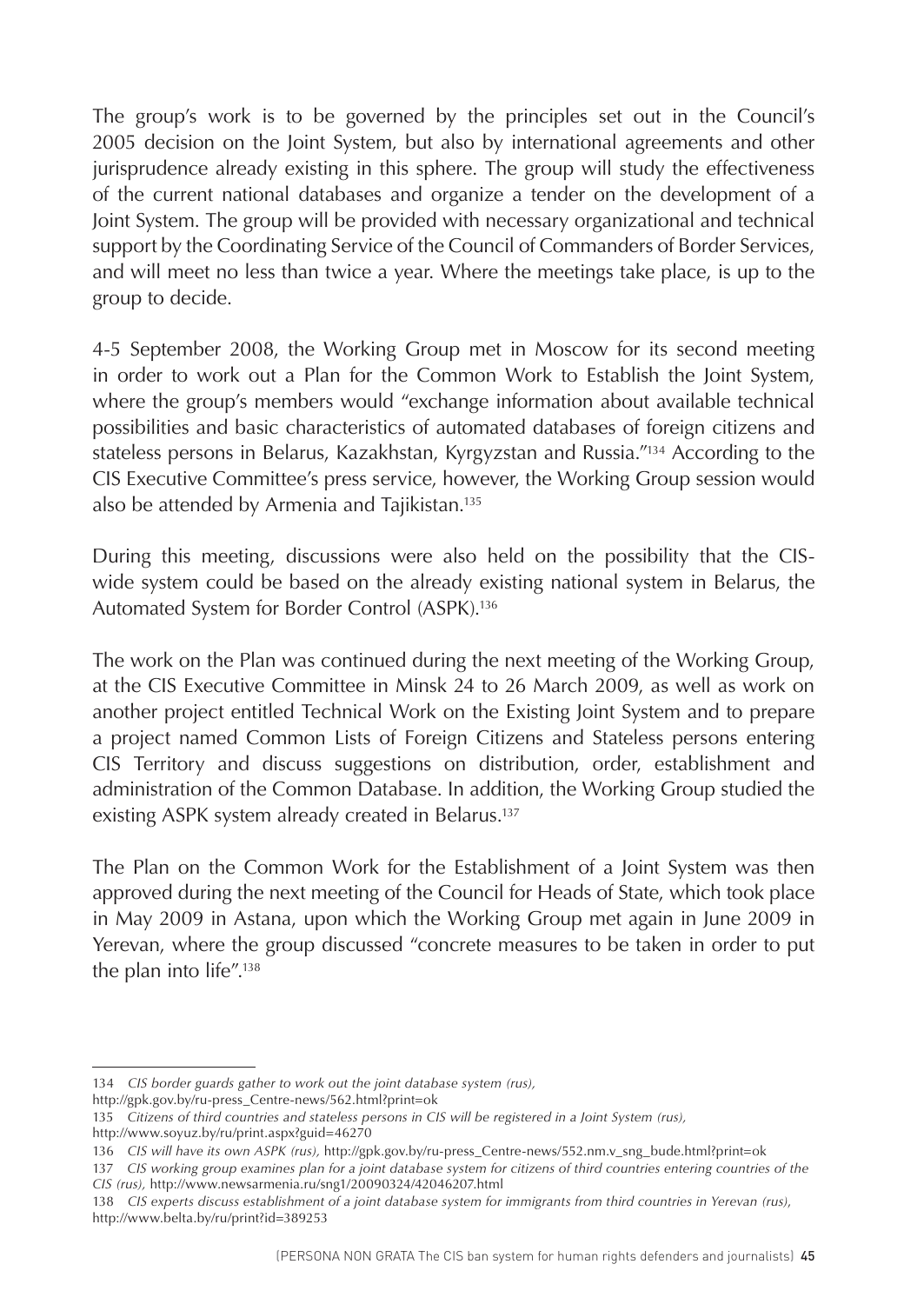<span id="page-46-0"></span>According to the Russian delegation to the CIS, the Joint System is still under development. Information from national databases is still being collected, and discussions are being held with CIS countries regarding further development of the system. No system is functioning at this time.139

However, as detailed in the next chapter, examples of bans automatically extending to other CIS countries have been numerous since around 2004, and are increasing in frequency. Although official sources claim the Joint System is not yet operative, these cases would indicate that it is at least partially in place today, and has been for a few years already.

Perhaps more accurate to say is that that the system is still in development. For instance, although Tajikistan is formally part of the agreement, no example of human rights defenders being denied entry to Tajikistan as a result of information registered in another CIS member state has been recorded so far.

# 2. Instances of extended bans

Although the Joint System is said not to be operational yet, there have been numerous signs of automated list-sharing practices between the signatories of the Joint System for several years already. The practice seems to have come into effect around 2004. Many persons may already be included in a wider system without knowing it, because they did not attempt to travel to another CIS country after being refused entry to one member state.

#### **The case of Pawel Kazanecki**

One early example regards Polish citizen Pawel Kazanecki, who had been running the Belarusian program for the Soros Foundation for almost ten years, from 1991 until 2001. He first found that he was denied entry to Russia when he was stopped at Sheremetyevo Airport in Moscow in January 2001 and deported to Prague. While not surprised that activities related to Belarus could cause problems in neighbouring Russia due to the agreements in place between these two states<sup>140</sup>, Kazanecki had not expected the same to be true when he travelled to Kyrgyzstan three years later. Upon arrival at Manas International Airport in Bishkek on 15 September 2004 he was stopped by border officials, and eventually put on a plane back to Moscow and from there, to Kiev. Kazanecki had never before visited Kyrgyzstan.<sup>141</sup>

This 2004 case is among the first known cases indicating cooperation between the security services on barring representatives of non-governmental organizations from

<sup>139</sup> Telephone conversation with V.G.Jadrishenskiy, Russian delegation to the CIS, 25.11.2009

<sup>140</sup> See chapter E, National ban systems : The Russia-Belarus Agreement

<sup>141</sup> Correspondence with Pawel Kazanecki, 17.12.2009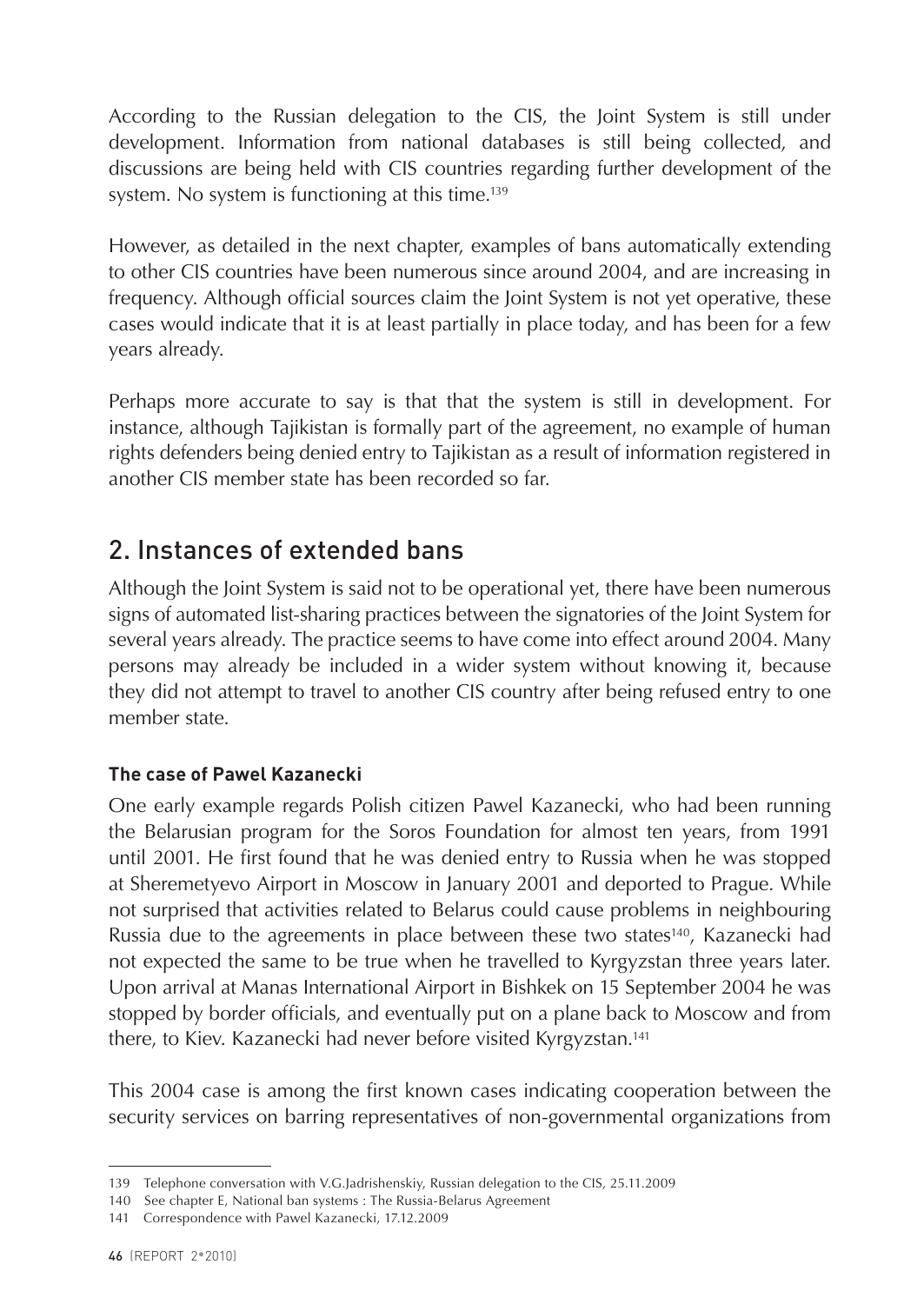entering CIS countries beyond the Russia-Belarus Agreement. Following Kazanecki's deportation, the Kyrgyz Border Guard Service held a press conference where it was stated that he had been denied entry "based on an intergovernmental agreement between former Soviet republics. The agreement requires signatory nations to deny entry to persons who have been banned in other countries."142 The Polish Ministry of Foreign Affairs reacted with surprise, as no information on such an agreement had yet been made public.

An announcement from Kyrgyzstan's Coalition for Democracy and Civil Society at the time was insightful of the developments that would intensify in Kyrgyzstan from 2008 on, urging that the country should "maintain an open-door policy and avoid using the blacklists of authoritarian states", warning that such a practice in time would damage Kyrgyzstan's image abroad.143

#### **The case of Wojciech Jagielski**

In August 2008, Polish journalist Wojciech Jagielski was stopped at the land border to Armenia when travelling from Georgia. While his photographer was allowed to cross the border, Jagielski was denied entry. Border officials told him that his name was on a "blacklist of people forbidden in all of the CIS". Jagielski himself believes the ban to be related to his coverage of the war in Chechnya, and a source in the diplomatic community later confirmed that it was Russia that had included him in the database. Jagielski confirms that he had travelled illegally to Chechnya, as this was the only way for him as a journalist to cover the war, and that he had expected that a reaction could come as a result of this.144

However, the case again confirms that individuals banned in the Russian Federation may also be automatically denied entry to Armenia, and that the system spans wider than just the Russia-Belaus Agreement.

#### **The case of Marcin Manon**

The same regards a reporter for Polish television channel PTV, Marcin Manon, who upon arrival by plane in Yerevan shortly after the incident involving Jagielski was told that he was *persona non grata* in Armenia, and had to return to Warsaw. Manon too, perceived the ban as being connected with previous assignments in Russia.145

<sup>142</sup> *Polish human rights activist barred from Kyrgyzstan*, http://www.rferl.org/content/Article/1054869.html 143 *Kyrgyz border guards deny Polish rights activists entry*, http://www.eurasianet.org/resource/kyrgyzstan/

hypermail/200409/0013.shtml

<sup>144</sup> Correspondence with Wojciech Jagielski, 02.11.2009

<sup>145</sup> *RSF: Two Polish journalists denied entry to Armenia in past six days*, http://www.unhcr.org/refworld/ publisher,RSF,,ARM,48aa6ffbc,0.html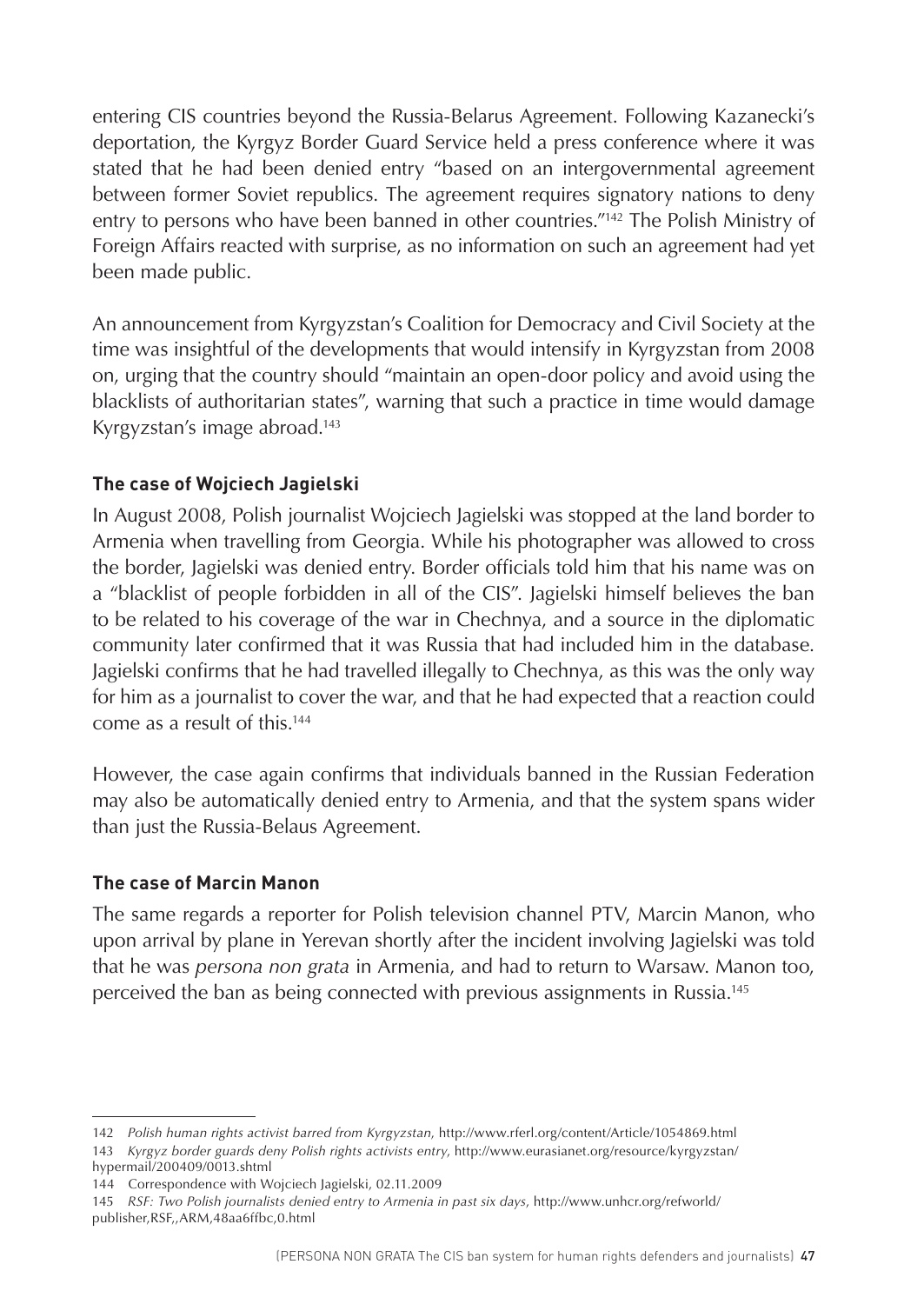#### **The case of Irene Stevenson**

Another case exemplifying the potential wider effects that being deported from one CIS member state can have many years down the line is that of Irene Stevenson, a US citizen working for labour movement AFL-CIO's Solidarity Centre in Moscow. Stevenson, who had been living in Russia since 1989, was unexpectedly stopped in 2002 when returning to what she by then considered her home town Moscow, and deported from the country. The matter drew considerable international attention, and was the cause of lengthy diplomatic negotiations between the US and Russia and even the topic of a 2007 documentary film.146

As attempts to solve the situation through diplomatic channels stalled, Stevenson relocated to Central Asia, continuing to engage in the issues of migrant workers' rights in Kazakhstan while based in neighbouring Kyrgyzstan. However, in 2005 she was denied entry to Kazakhstan with reference to the fact that Russia had included her on a blacklist. By September 2007, Kyrgyzstan followed suit, and Stevenson was told by border services upon leaving Bishkek that she would not be let back into the country. While apologetic towards her personally, Kyrgyz authorities made reference to agreements on mutual security in the CIS and the Shanghai Cooperation Organization (SCO) as the cause of the reaction towards her.

Similarly, *a US citizen* with wide experience from non-governmental work related to freedom of the press in former Soviet Republics found himself set for immediate deportation from Kazakhstan upon his arrival at Almaty Airport in December 2008, in spite of holding a valid business visa issued at the Kazakhstani Consulate in Paris two days before. When he inquired about why he was being denied entry, border guards suggested that his documents were not in order, or perhaps that his passport was fake. The official deportation order presented to him offered few answers; the slot "Reason for denial of entry" indicated the reason as being "Denial of entry."147

Back in Paris, the Kazakhstani Consulate went to lengths to establish the reason why he had been denied entry, but eventually merely confirmed that he was on a blacklist, and that nothing could be done.

Although the incident certainly could be related to this US citizen's work in Russia, he had not been living there since 1998, and also had not been active professionally in the former Soviet Union since 2003. However, his wife had experienced similar problems the year before, as she was stopped at Pulkovo Airport in St. Petersburg upon her arrival in 2007 and deported from the country. Again, no explanation was given beyond the fact that "the computer says you're denied entry". However, a high-

<sup>146</sup> *Leaving Moscow/Pokidaya Moskvu (2007),* http://www.andreystankevich.com

<sup>147</sup> *Akt o deportatsii aviapassazhira*, signed Captain A. Yatskevich, 01.12.2008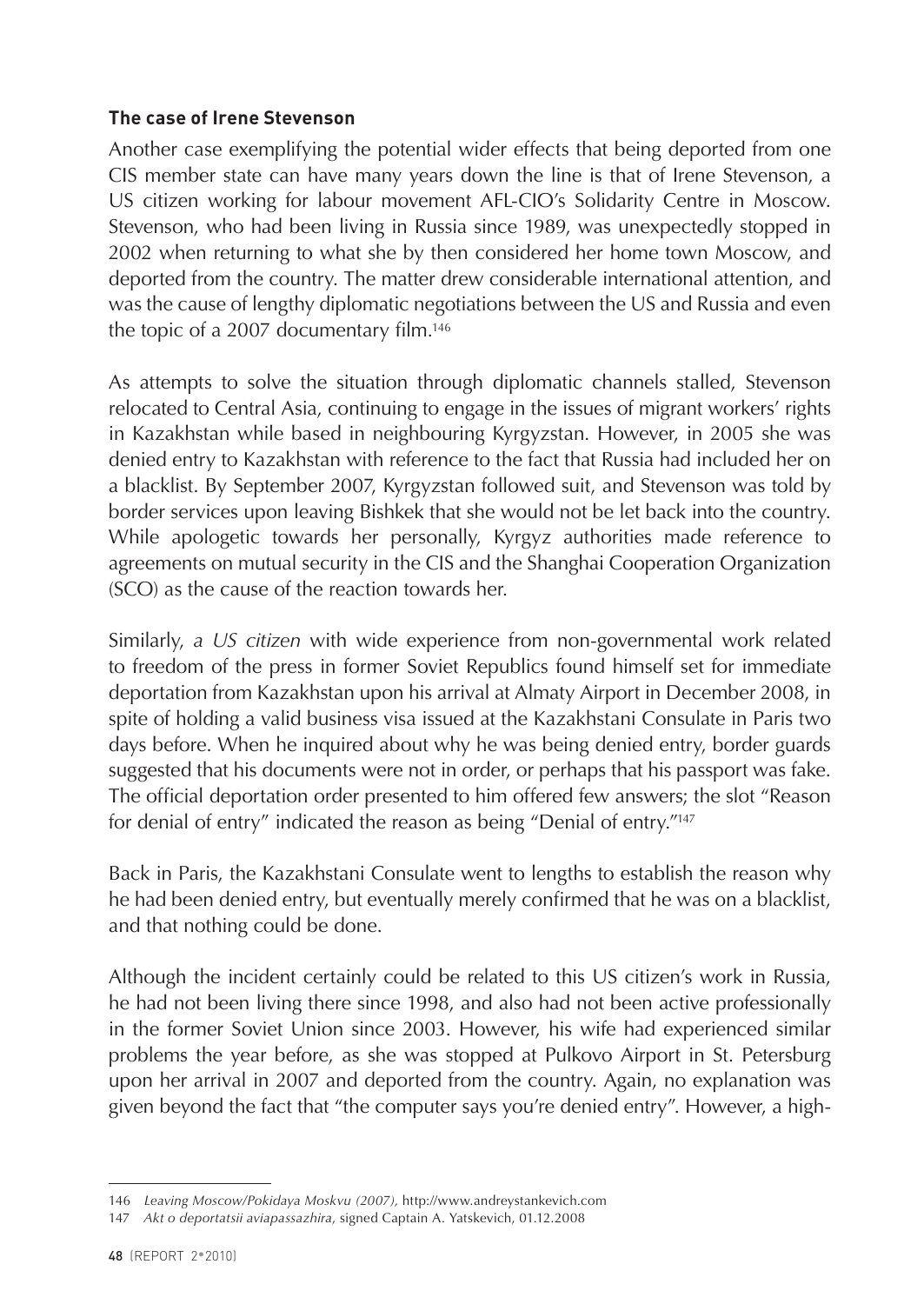ranking official in Moscow later suggested that she had been included on the blacklist because of her work involving Kazakhstan.148

If indeed one was denied entry because of the work of the other, this case also raises questions about whether individuals can be denied entry to a CIS member state based on work carried out by their spouses, or other family members.

#### **The case of Ivar Dale**

Throughout 2008 and 2009 a long list of human rights defenders and journalists were denied entry to Kyrgyzstan.149 A well-documented case that exemplifies how an illconceived ban can automatically spread throughout the countries signatory to the Joint System is that of Ivar Dale from the Norwegian Helsinki Committee. A number of documents in the case provide an insight into how the security services operate, and how authorities use deportation when legal attempts to close down the activities of a non-governmental organization have failed.

Having established a Regional Office of the Norwegian Helsinki Committee in Bishkek in late 2006, Dale had long struggled with bureaucratic obstacles to finalizing registration of the office with the Ministry of Justice. He did, however, carry out a project in a prison colony in cooperation with the Prison Authorities (GUIN), which was under the direct jurisdiction of the Ministry of Justice. As such, the activities of the Norwegian Helsinki Committee were carried out in full openness, and in understanding with the authorities.

The Kyrgyz security services took an interest in the Norwegian Helsinki Committee's office around May 2008,<sup>150</sup> and on 9 June the office was searched by the security services (GKNB) and regular police. While the representatives of the security services declined to show identification, and indeed denied being from the security services, they did film and photograph documents in the office.

The Ministry of Internal Affairs was asked to follow up on what the security services considered "serious violations of Kyrgyz law" by the Norwegian Helsinki Committee and Human Rights Watch, who shared the office. 151 In spite of a letter from the Deputy Minister of Justice confirming that the Norwegian Helsinki Committee was in the process of registration, and that an order had been issued to prolong the registration period for the organization,<sup>152</sup> the Ministry of Internal Affairs ordered the office closed down and threatened to deport Dale.<sup>153</sup> An agreement was negotiated by the OSCE that the Norwegian Helsinki Committee office would suspend its activities until the

<sup>148</sup> Correspondence with anonymous, 18.12.2009

<sup>149</sup> See details of cases in chapter E : National ban systems

<sup>150</sup> Letter from GKNB officer R. R. Khaibulin to the Kyrgyz MFA, 28.05.2008

<sup>151</sup> Letter from GKNB officer R. R. Khaibulin to the 9th Dept of MVD, 11.06.2008

<sup>152</sup> Letter from Deputy Minister of Justice to the 9th Dept of MVD, 11.06.2008

<sup>153</sup> Protocol, 9th Dept of MVD, 13.06.2008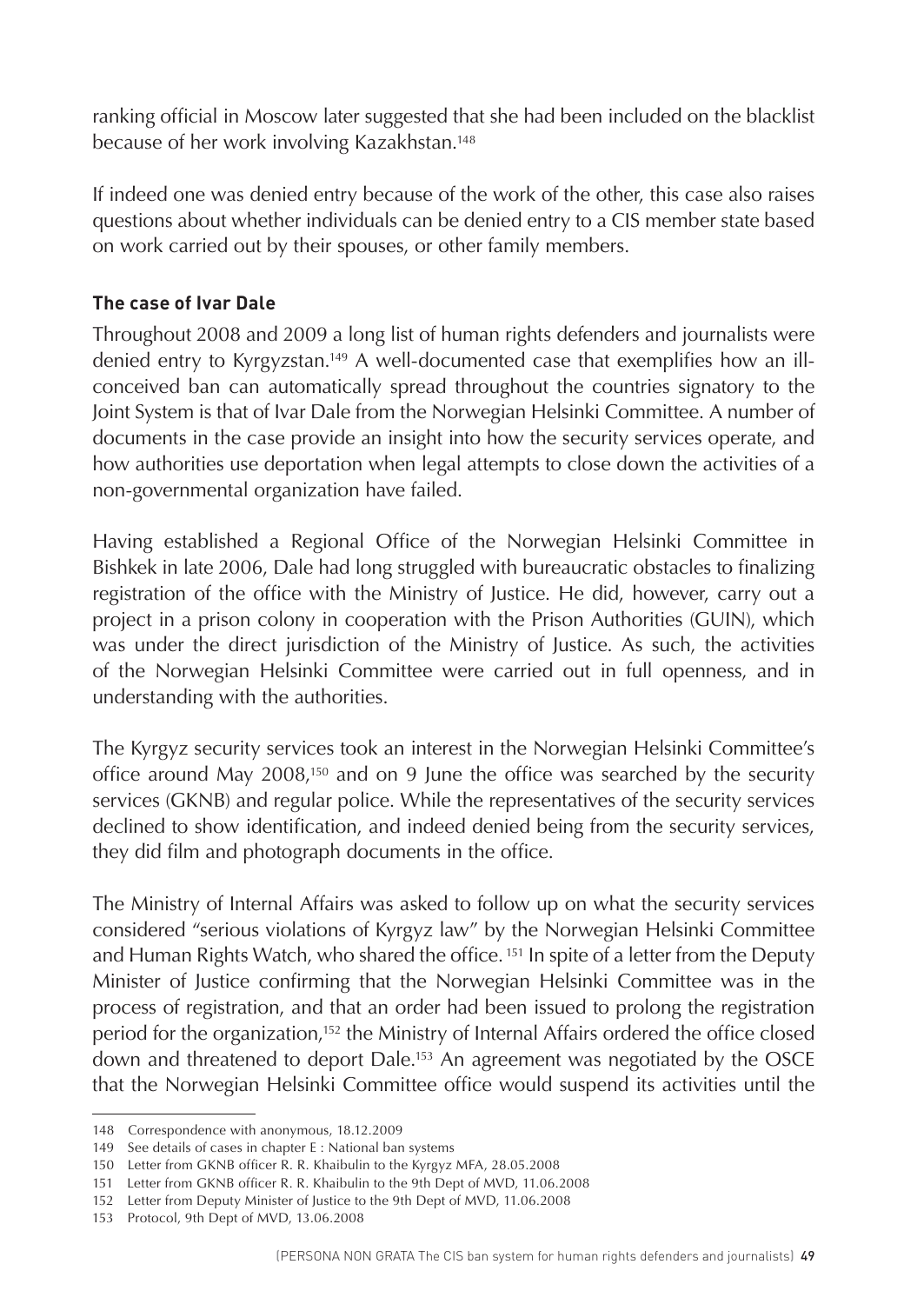registration could be finalized, but the security services seemed set on taking the matter further.

Dale's visa application from 10 months earlier was tampered with, and sent from the office of the security services to the Ministry of Foreign Affairs as "proof" that the Norwegian Helsinki Committee had provided incorrect information upon arrival to Kyrgyzstan.154 Absurdly, the words "Norwegian Helsinki Committee" had been removed using white-out ink, and the words "Tourist expeditor" had been inserted in poorly copied handwriting. As a result, the Ministry of Foreign Affairs annulled Dale's one-year visa.155

The matter was rectified when the fact of the tampering was brought to the attention of the Kyrgyz Ministry of Foreign Affairs, but nonetheless, the Ministry of Internal Affairs took Dale to court under the accusation of having been working illegally in the country, and of having given incorrect information in the aforementioned visa application. Bishkek's Sverdlovsk District Court ruled that Dale had not violated Kyrgyz law, and underlined the fact that the document presented by the Ministry of Internal Affairs, as provided by the security services, appeared to be a falsification. The Court ordered that the administrative case against Dale be stopped.156 The Ministry of Internal Affairs did not appeal the decision.

Despite this, the security services decided to declare Dale *persona non grata*, including him in the database system hours after his departure from the country on 17 September 2008. Upon his return to Manas International Airport from Moscow on 12 October 2008, he was informed by the border service that he would be denied entry to Kyrgyzstan. Authorities later confirmed in the media that the ban would be valid for a period of 10 years.157

A representative of the Presidential Administration arrived to the airport to clarify the situation, but when it became clear that the ban had been placed on Dale by the security services, at the time closely linked to the President, his administration too were unable to resolve the matter. After 23 hours at the airport, Dale boarded a plane to Istanbul, not having been allowed to leave the airport to collect any personal belongings. The Norwegian Helsinki Committee office subsequently had to be closed down.

Following the deportation, officials claimed to have nothing to do with the matter, or blamed other government organs. A spokesperson for the Ministry of Interior, which had brought Dale to court only one month earlier, told media, "I cannot comment on

<sup>154</sup> Letter from GKNB officer R. R. Khaibulin to the MFA, 25.08.2008

<sup>155</sup> Letter from Director of MFA's Consular Dept to GKNB, 27.08.2008

<sup>156</sup> Decision by Judge I.I. Gilyazetdinova, Sverdlovskiy Regional Court, Bishkek, 05.09.2008

<sup>157</sup> *Border services: The Norwegian human rights defender I. Dale is denied entry until 2018 (rus)*, http://www.for.kg/ ru/news/74019/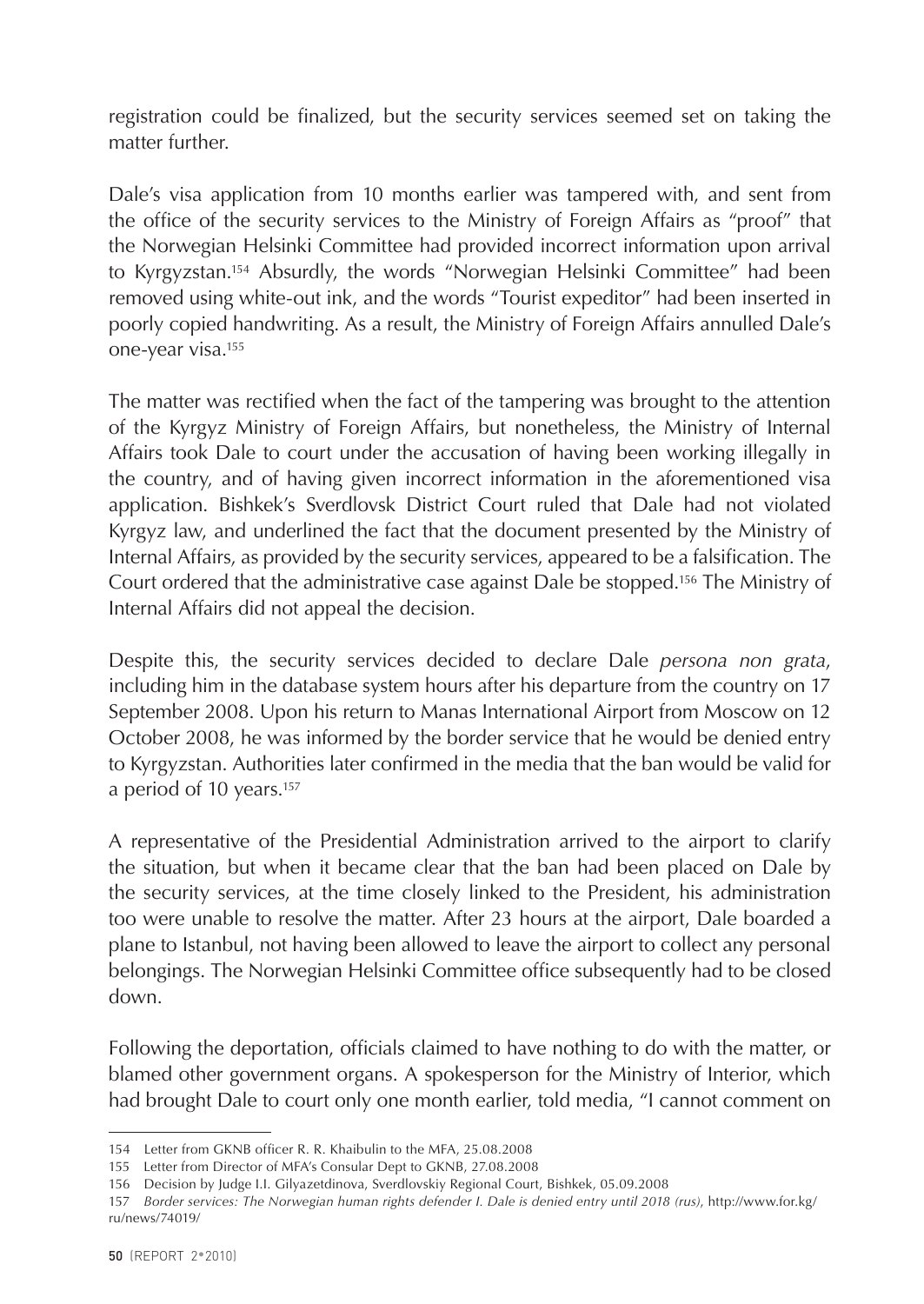the actions of the border guards". The security services claimed not to even be aware of the matter.158 The border guard services seemed to give other states the responsibility: "There is such a system as automatic border control in CIS, and he showed up in the database (…) Probably, he was following developments in the Caucasus, in Georgia – after all, there is an information war going on."159

Similarly, after questions on the matter were directed to the border services and Kyrgyz secret services by current President Roza Otunbaeva during a Parliamentary hearing,<sup>160</sup> fingers were pointed at Uzbekistan as the originator of the ban. When the Norwegian Helsinki Committee's hired lawyer pointed out that the secret services were obliged to respond to such inquires,161 they finally did confirm to the organization in writing that they had initiated the ban, stating that "this practice is widely used by all countries in order to protect national interests, and no kind of explanation is provided."162

The wording is reminiscent of that used in similar letters by Russian authorities.

In February 2009, the Kazakhstani Consulate in Oslo denied Dale a visa to Kazakhstan, referring to information in their computer system stating that he could not be granted entry. While apologetic, the consular officer suggested that the matter should be raised with the Kyrgyz authorities, as they were the ones to have initiated the ban. In October the same year, Dale was also denied a visa to Russia. The Russian Embassy could not provide any explanation as to why, other than that the computer system would not permit a visa to be issued. A written statement from the Russian Embassy later confirmed that Dale was denied entry to the country, and that no explanation as to the reason for the decision would be given.<sup>163</sup>

When Dale in May 2010 attempted to enter Armenia through the land border with Georgia, the computer system at the border post also showed that an entry ban was in effect in Armenia, proving that Armenia indeed is part of the Joint System, as indicated in CIS documents. However, the incident also proved that a country may choose to "override" registered bans if there is political will to do so. Asked to wait at the border post, Dale was allowed to enter Armenia after three hours, when the border guards received a phone call from Yerevan that he should be allowed to enter the country regardless of the ban in the computer system.

<sup>158</sup> *Ivar Dale was not let into Kyrgyzstan (rus)*, http://kloop.kg/blog/2008/10/15/ivar-dale-ne-byl-dopushhen-v-kyrgyzstan/

<sup>159</sup> *The border services on why Ivar Dale was not let into Kyrgyzstan (rus)*, http://www.bpc.kg/news/4451-14-10-08

<sup>160</sup> *R.Otunbaeva: The border services do not give intelligible answers…(rus)*, http://www.for.kg/ru/news/74095/

<sup>161</sup> *Shamaral Maichiev: Argumenting for rejection, the Kyrgyz side points to a typo in registration documents (rus)*, http://www.bpc.kg/news/4925-11-12-08

<sup>162</sup> Letter from GKNB officer R. R. Khaibulin to the Norwegian Helsinki Committee, 12.12.2008

<sup>163</sup> Ambassador of Russia to Norway, Sergey Andreev, letter to NHC, 14.10.2009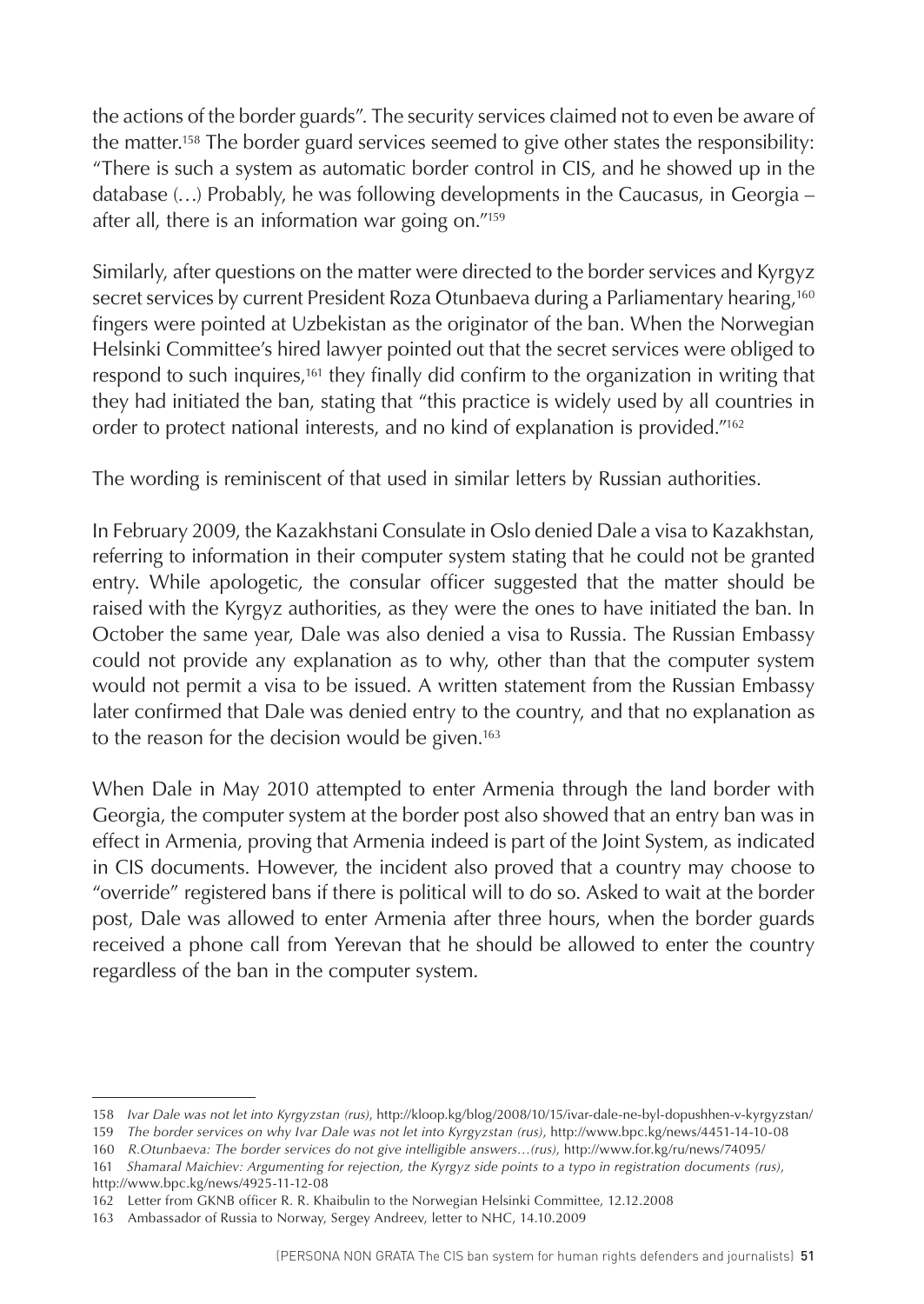#### **The case of John Ronald**

Further signs of a wider ban system being in place came on 20 September 2009, when a US newspaper editor, John Ronald, was stopped at Manas International Airport in Bishkek upon his arrival from London and denied entry to Kyrgyzstan. Ronald, who had been invited to conduct an assessment as a Fulbright Specialist at the American University of Central Asia (AUCA) in Bishkek, had never previously visited Kyrgyzstan, and so was hard pressed to see what the reason might be for him being denied entry.

The explanation came indirectly through the questions posed by the border guards: "When were you in Belarus? What did you do there?" Ronald responded that he had indeed visited Belarus in 2005, conducting trainings for journalists in the country. The Kyrgyz border guard nodded to indicate that this was indeed the reason for Ronald's denial of entry to Kyrgyzstan. An airline official also said that the ban covered "all of the CIS". Kyrgyz officials presented him with an "Act of Refusal to Enter the Country", indicating the basis to be his status as *persona non grata*. 164 He was then returned to London on the first flight out.<sup>165</sup>

<sup>164</sup> *Akt ob otkaze vo vezde v stranu*, signed Captain R. Maslyanov, 20.09.2009

<sup>165</sup> Correspondence with John Ronald, 15.10.2009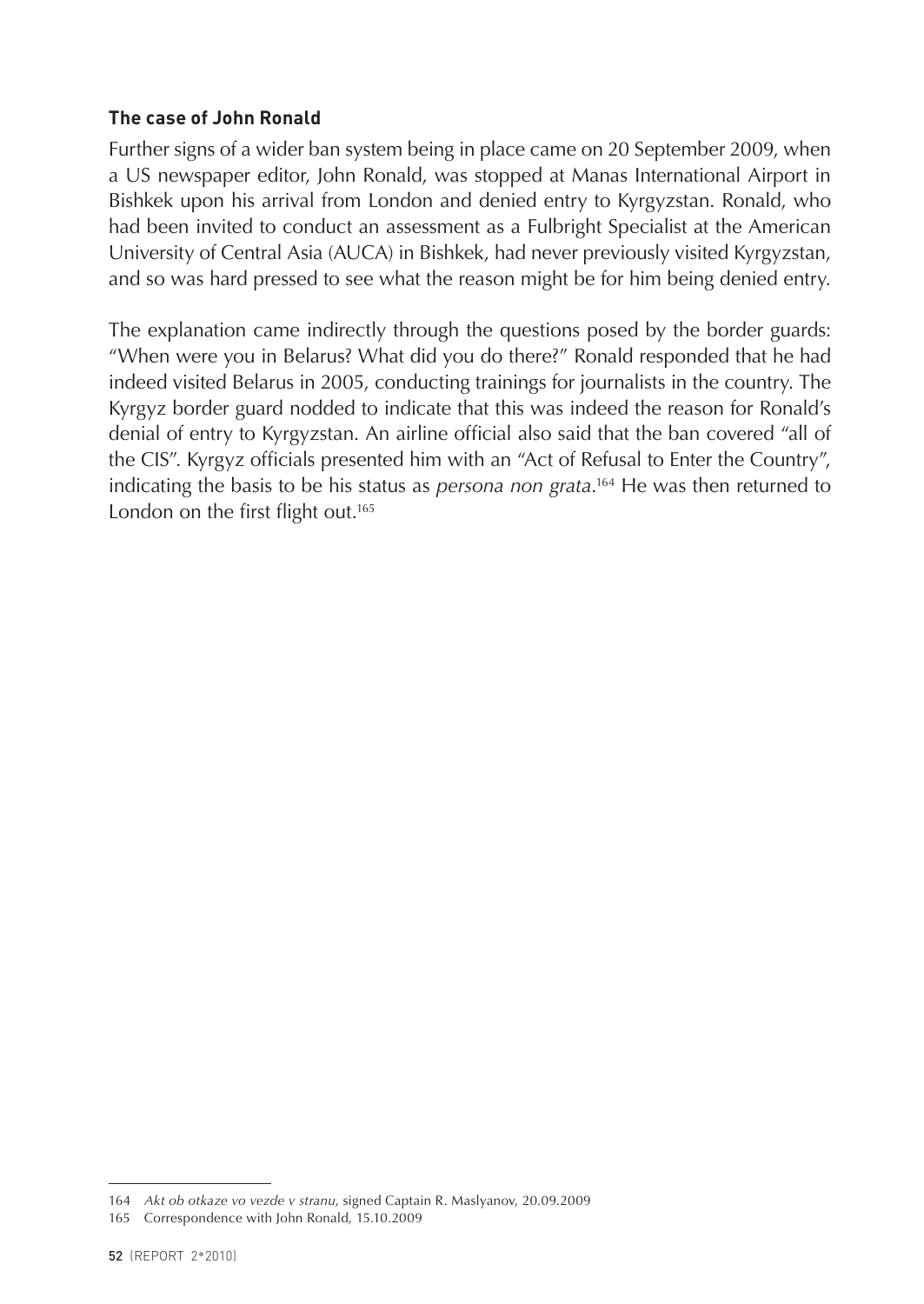# <span id="page-53-0"></span>**G. International response**

Which measures are taken to resolve a situation where a human rights defender or journalist has been denied entry in the manner described in the previous chapters greatly depends on the energy the person in question is prepared to devote to it.

Many are not aware of which channels may be used to exert pressure to have the decision reconsidered, or are unwilling to spend time on requesting such assistance. Indeed, many also believe that it is useless to try to argue with CIS authorities once such a decision has been made. The Norwegian Helsinki Committee has requested information from the UN, the OSCE and the EU, who confirm that only four cases have been formally raised at this level in recent years, all related to Kyrgyzstan under President Bakiev. As noted, Kyrgyzstan removed bans after the April 2010 events, but have not removed bans formally, meaning that non-CIS citizens banned by Kyrgyzstan prior to April are still banned from entering other Joint System member states.

### 1. The foreign services

In most cases described in this report, the individual concerned first contacted the authorities of his or her country, often the Ministry of Foreign Affairs. In several cases, the foreign services would then raise the issue with the country in question, requesting that the situation be solved and that further information on the matter is provided. Such diplomatic notes have been sent to CIS countries by the US, the United Kingdom, Norway, Finland, Poland and Japan, but to name a few.

Unfortunately, efforts through diplomatic channels have rarely proven to solve such issues, at least not the ones mentioned in this report. In spite of the fact that quite strong diplomatic language is used, diplomatic notes are often left without a response from authorities in CIS countries.

On 3 February 2010, the Norwegian Minister of Foreign Affairs Jonas Gahr Støre brought up the four individual cases of the Norwegian Helsinki Committee described in this report with his Russian counterpart, Sergey Lavrov, during a meeting in Moscow. Støre told media that in his opinion, "these are serious civil actors, and I will ask for an explanation as to why this is happening." 166 At a press-conference following the meeting, Lavrov confirmed that they had spoken specifically about the cases of Norwegian non-governmental organizations. Lavrov told media that the Russian Ministry of Foreign Affairs would look into these specific cases, and that he

<sup>166</sup> *Støre raises NGOs' troubles in Russia (nor)*, http://www.nationen.no/Utenriks/article4840182.ece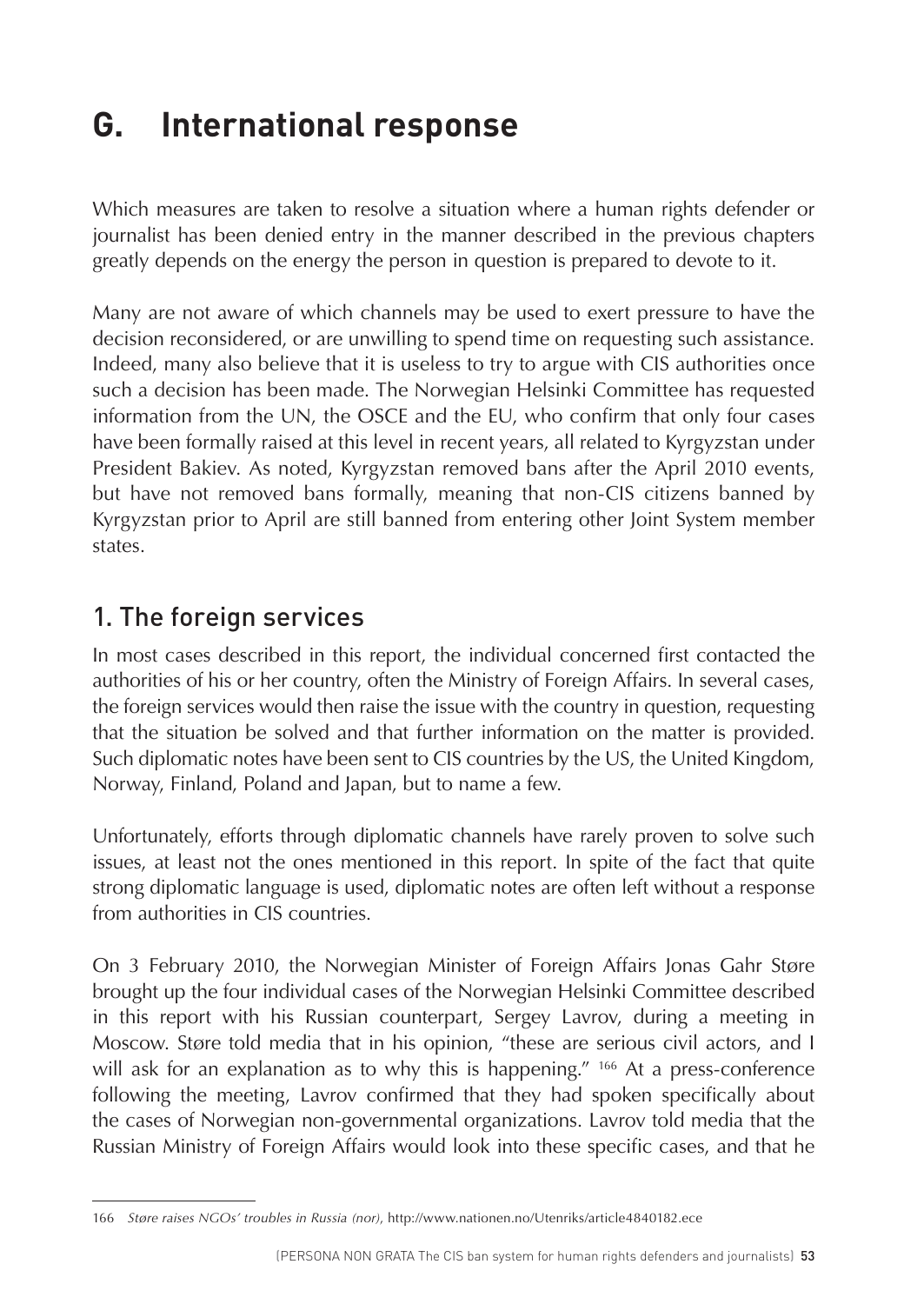<span id="page-54-0"></span>had promised to give a concrete response to his Norwegian colleague. A summary was also posted on an official government website.<sup>167</sup>

At the time of this writing, however, the matter has not yet been solved. Rather, the Russian Ambassador to Norway told media that "my personal impression is sometimes that the Norwegian Helsinki Committee has broken the rules in order to provoke a scandal. They have worked on Russia for a long time, but pretend that they don't know the rules."168

In the case of Ivar Dale, the Norwegian Ministry of Foreign Affairs repeatedly raised the issue with Kyrgyz authorities both in writing and during meetings, but this did not led to a solution due to the lack of subsequent action taken on the Kyrgyz part. The matter solved itself after the April 2010 regime change in Kyrgyzstan. Kyrgyzstan has, however, still not removed Dale and several others from the Joint System database. They have merely provided a letter that can be used to pass border control in Kyrgyzstan.

All cases relating to Russia remain unsolved.

# 2. The EU

The European Union does not yet have a *systematic* approach to the issue of travel bans imposed on human rights defenders in the CIS. It has, however, reacted to some instances of deportations. It brought up the four cases of human rights activists being deported from Kyrgyzstan officially in the OSCE Permanent Council, its statements being posted on the OSCE website. The EU has also brought up these cases bilaterally during human rights dialogues.

The EU has also raised the issue of access to Uzbekistan for non-governmental organizations wanting to participate in a conference in Tashkent and instances of Uzbek and Turkmen human rights defenders barred from leaving their own country.

Importantly, the EU has developed wide reaching guidelines on human rights defenders, stating that "[s]upport for human rights defenders is already a long established element of the European Union's human rights external relations policy".169

In spite of the EU Guidelines on Human Rights Defenders and some examples of reactions to deportations, EU officials confirm that a systematic approach to the issue

<sup>167</sup> *Working visit to Russia of the Minister of Foreign Affairs of Norway, J. Støre, Moscow, 03.02.2010 (rus)*, http://www.parlcom.ru/index.php?p=MC83&id=31840

<sup>168</sup> *Will not admit the Norwegian Helsinki Committee (nor)*,

<http://www.dagbladet.no/2010/04/23/nyheter/helsingforskomiteen/menneskerettigheter/utenriks/innenriks/11401984/> 169 Ensuring Protection – European Union Guidelines on Human Rights Defenders, page 1,

http://www.consilium.europa.eu/uedocs/cmsUpload/GuidelinesDefenders.pdf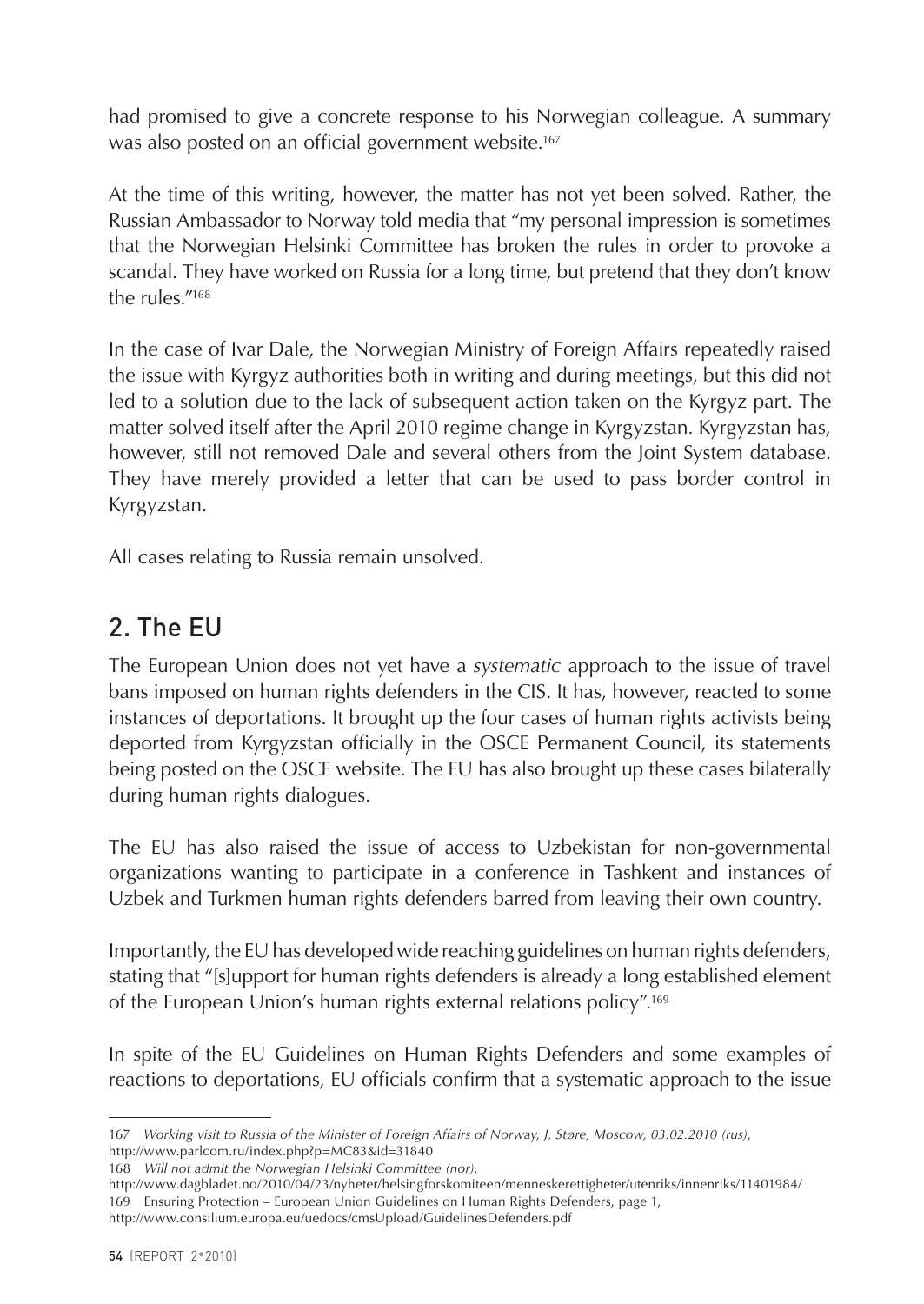<span id="page-55-0"></span>of travel bans does not yet exist. According to the European Commission, they intend to continue raising such incidents and are interested in efforts to coordinate further work on the issue  $170$ 

# 3. The OSCE

Also the OSCE lacks a *systematic* approach to the issue. The organization describes its own approach as somewhat "random", relying on the efforts that the barred individuals themselves devote to having their cases brought up. However, the OSCE claims to be very much interested in the topic, and encourages human rights defenders barred in this manner to provide the OSCE with information.<sup>171</sup>

The four instances of deportations of human rights defenders from Kyrgyzstan described above were brought up through the Permanent Council of the OSCE in Vienna, being the first of their kind to be brought up in this forum.

Specifically, the Permanent Delegation of Norway to the OSCE brought up the deportation of Ivar Dale from Kyrgyzstan, expressing "disappointment" and stating that Norway "hope and expect these issues to be solved soon in a satisfactory manner".172The statement was supported by the United States Mission to the OSCE, who said such actions led to "an environment of fear and mistrust" and asked Kyrgyzstan to "reconsider".173 The European Union, under French presidency, also joined the statement, noting the deportation "with concern" and requesting further information<sup>174</sup>

The Kyrgyz delegation promised to look into the matter, but never returned with further information<sup>175</sup>

Following the dramatic increase of deportations of human rights defenders from Kyrgyzstan throughout 2009, the European Union, now under Swedish presidency, brought up the issue again on 10 December 2009. Describing four recent cases (Bakhrieva, Khamroev, Ponomarev, Dale), the EU expressed concern "about a worrying trend in Kyrgyzstan to obstruct the work of human rights defenders", urging Kyrgyz authorities to "end harassment of human rights defenders, allow them

<sup>170</sup> Correspondence with the European Commission, 26.02.2010

<sup>171</sup> Correspondence with OSCE/ODIHR, 02.03.2010

<sup>172</sup> *Statement by Norway to the Permanent Council, 16.10.2008,* 

http://www.osce.org/documents/pc/2008/10/34439\_en.pdf

<sup>173</sup> *Statement by the USA to the Permanent Council, 16.10.2008,*

http://www.osce.org/documents/pc/2008/10/34434\_en.pdf

<sup>174</sup> *Statement by the EU to the Permanent Council, 16.10.2008,* 

http://www.osce.org/documents/pc/2008/10/34404\_en.pdf

<sup>175</sup> Correspondences with OSCE representatives throughout 2008/2009.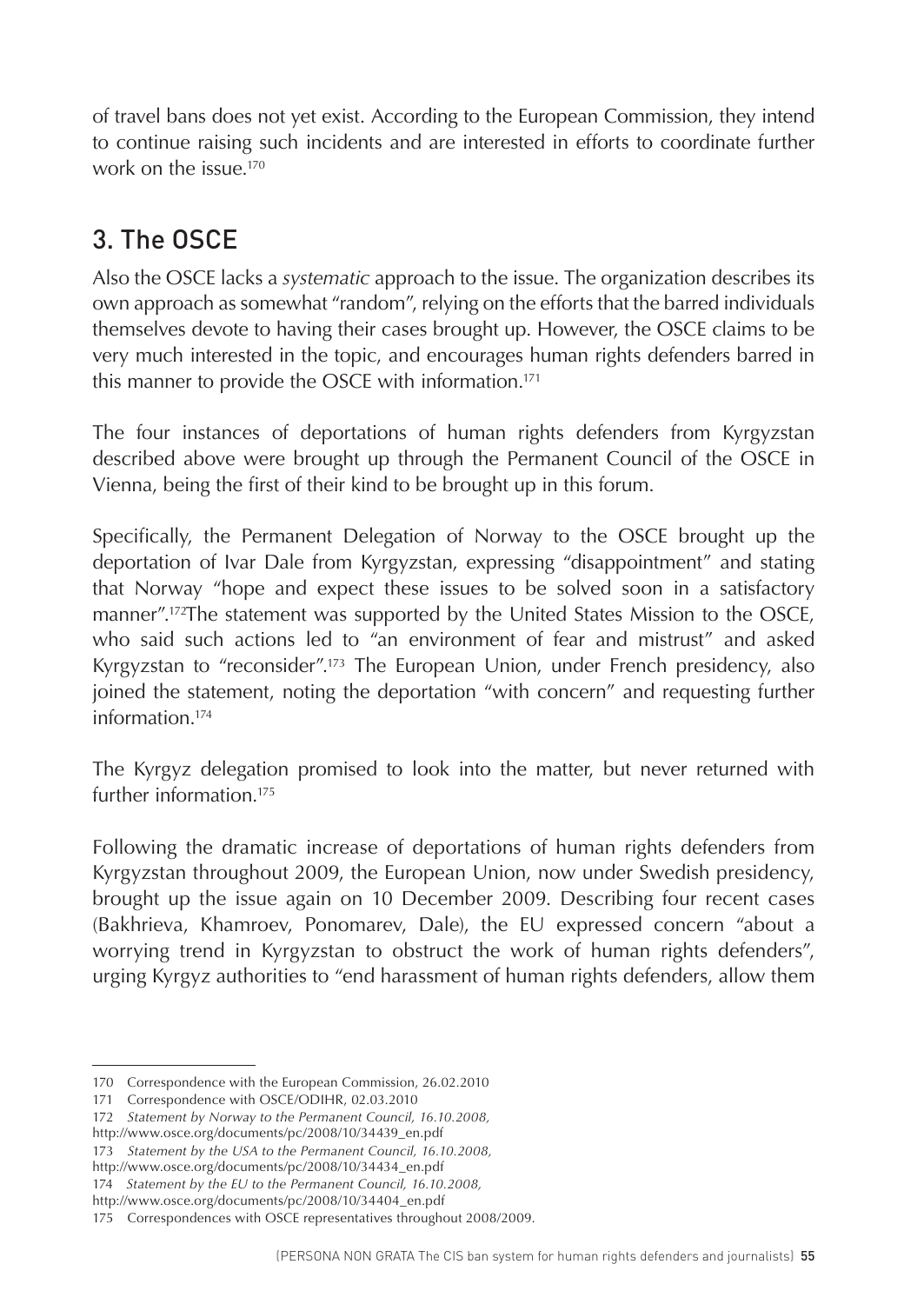<span id="page-56-0"></span>to enter the country and ensure that independent engagement for human rights is possible."176

This time, Kyrgyzstan responded promptly by describing the generally good working conditions for non-governmental organizations in the country, but did not address these four cases directly, except to say that Bakhrieva formally had not been invited by the Ombudsman's office, but rather by the organization Voice of Freedom.

Other cases mentioned in this report have unfortunately not been raised at this level.

# 4. The United Nations

The *UN Special Rapporteur on the Situations of Human Rights Defenders* is a UN mechanism mandated to report on the situation of human rights defenders worldwide. Among other things the Rapporteur can bring up instances of deportations of human rights defenders. The procedure, however, requires a complaint to be filed by the individual in question or by someone on his or her behalf. Therefore only a limited number of cases have been brought up via this system. While the complaints procedure is quite simple, it is likely that many are unaware of the possibility this mechanism offers, and perhaps exactly how to submit a complaint.

In the case of the deportation of Norwegian Helsinki Committee's representative from Kyrgyzstan, the Special Rapporteur *Margaret Sekaggya* sent two communications to the Kyrgyz government, detailing the events surrounding the office. She did not, however, receive any response from Kyrgyzstan to either of the communications that were sent in the case.<sup>177</sup>

Kyrgyzstan was the only CIS country to receive a UN communication on the expulsion of human rights defenders in 2008 (the only other one was Israel). The reason was not that such deportations did not occur in other countries in that period, but rather that those deported from Kyrgyzstan raised the issue with the UN on their own initiative. While the Special Rapporteur should be complimented on her willingness to raise these cases, the following excerpt hints at the challenges faced:

"The Special Rapporteur regrets that at the time of the finalization of the report, the Government (of Kyrgyzstan) had not transmitted a reply to any of her seven communications sent during the reporting period. Similarly, no replies have been received in the previous reporting cycle either. She considers response to her

177 For a more detailed account, see *Kyrgyzstan ignores UN on NHC travel ban*, http://www.nhc.no/php/index.php?module=article&view=816

<sup>176</sup> *EU statement to the Permanent Council, 10.12.2009*, http://www.delvie.ec.europa.eu/en/eu\_osce/eu\_ statements/2009/December/PC%20no.785%20-%20EU%20on%20HR%20defenders%20in%20KYR.pdf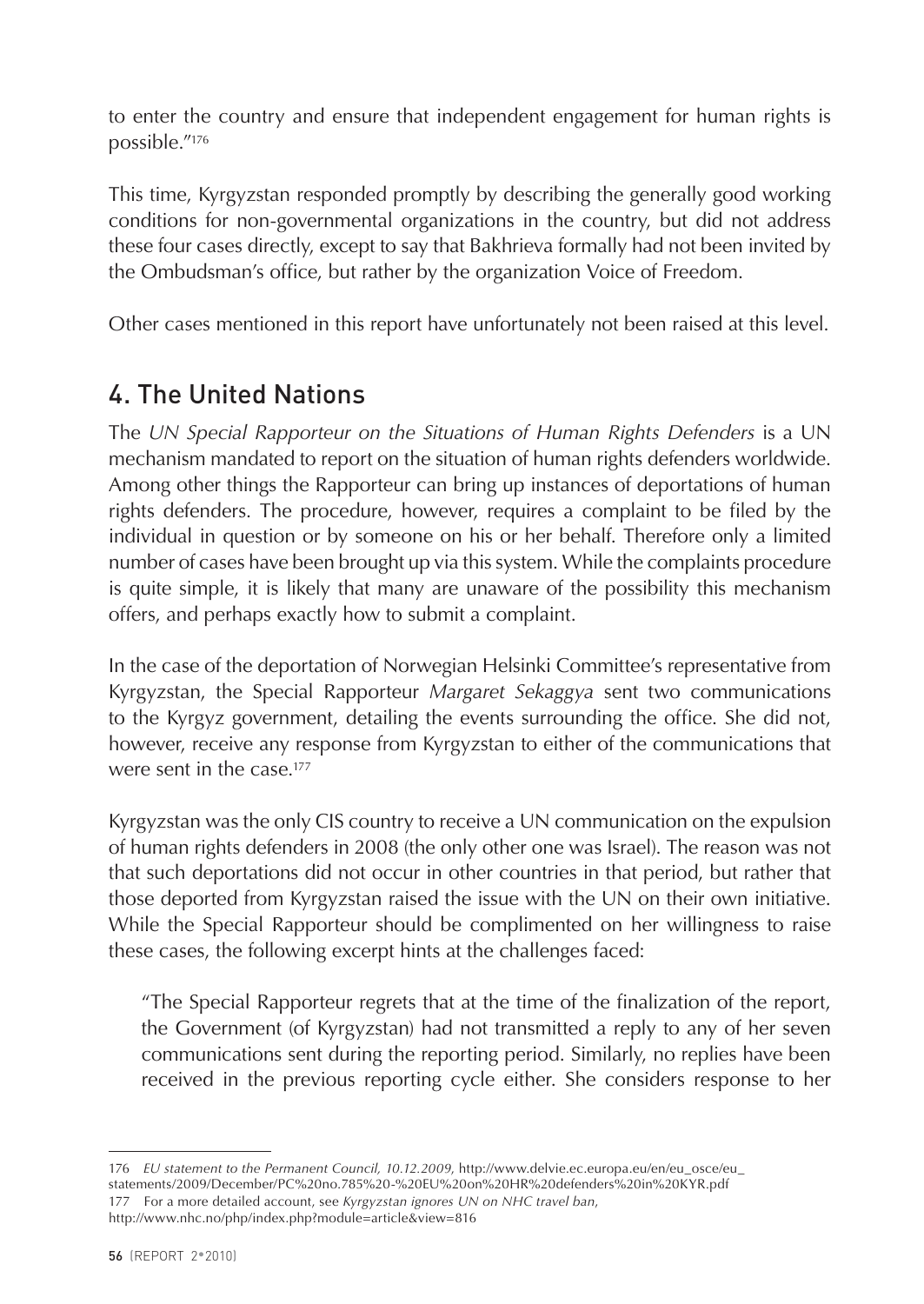communications as an important part of the cooperation of Governments with her mandate, and urges the Government to respond to the concerns raised by her."178

In December 2009, the Special Rapporteur also raised the case of Nigina Bakhrieva with the Kyrgyz authorities. She has not yet received a response to her inquiry.

<sup>178</sup> *Report submitted by the Special Rapporteur on the situation of human rights defenders, Margaret Sekaggya*, 04.03.2009, http://www2.ohchr.org/english/issues/defenders/docs/A.HRC.10.12.Add.1.pdf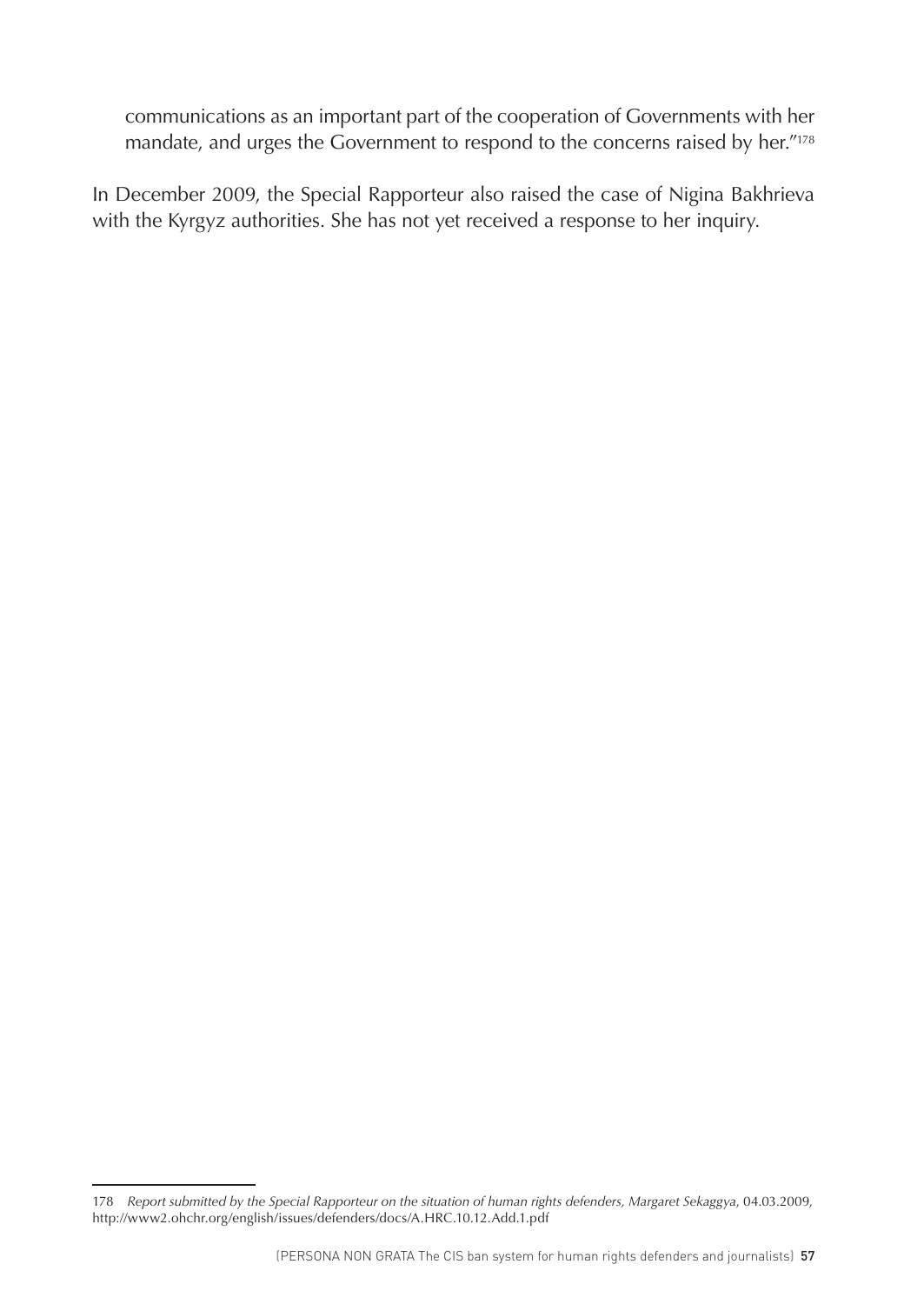# <span id="page-58-0"></span>**H. International standards**

During the past decades there has been a growing awareness both about the vital role of human rights defenders in promoting human rights and about the fact that they often are targets of human rights violations themselves. Consequently, a number of initiatives have been taken, both at the international level and at regional levels to increase protection of human rights defenders. Several states have also made protection of the rights of human rights defenders a priority in their human rights policies.

### 1. The 1988 UN Declaration on Human Rights Defenders

On December 9, 1998 the United Nations adopted the "Declaration on the Right and Responsibility of Individuals, Groups and Organs of Society to Promote and Protect Universally Recognized Human Rights and Fundamental Freedoms", commonly known as the Declaration on Human Rights Defenders.

The Declaration specifies how the rights contained in the major human rights instrument apply to human rights defenders. It is the first UN instrument to emphasize that everyone has the right to promote, protect, and defend human rights. Its definition of human rights defenders is rather broad, including "those individuals, groups and organs of society that promote and protect universally recognized human rights and fundamental freedoms". The definition encompasses professional as well as nonprofessional human rights workers, journalists, lawyers, volunteers and anyone else carrying out peaceful human rights activities.

The Declaration outlines specific duties of States to guarantee the rights of human rights defenders as well as the responsibility of everyone with regard to defending human rights. It is considered to be a pragmatic text that applies well established rights to the situation of human rights defenders.

The rights protected under the Declaration are the ones most often challenged by governments. They include the right to meet peacefully; to form, join and participate in non-governmental organizations, associations and groups; and to communicate with non-governmental organizations as well as with inter-governmental organizations, both at national and international levels, individually and in association with others.

Human rights defenders have the right to receive and disseminate information, and to draw public attention to human rights issues. They are entitled to develop and discuss new human rights ideas, advocate their acceptance, and to submit proposals and criticize government bodies and agencies. Furthermore, they have the right to an effective remedy, the right to offer legal assistance and other assistance in defence of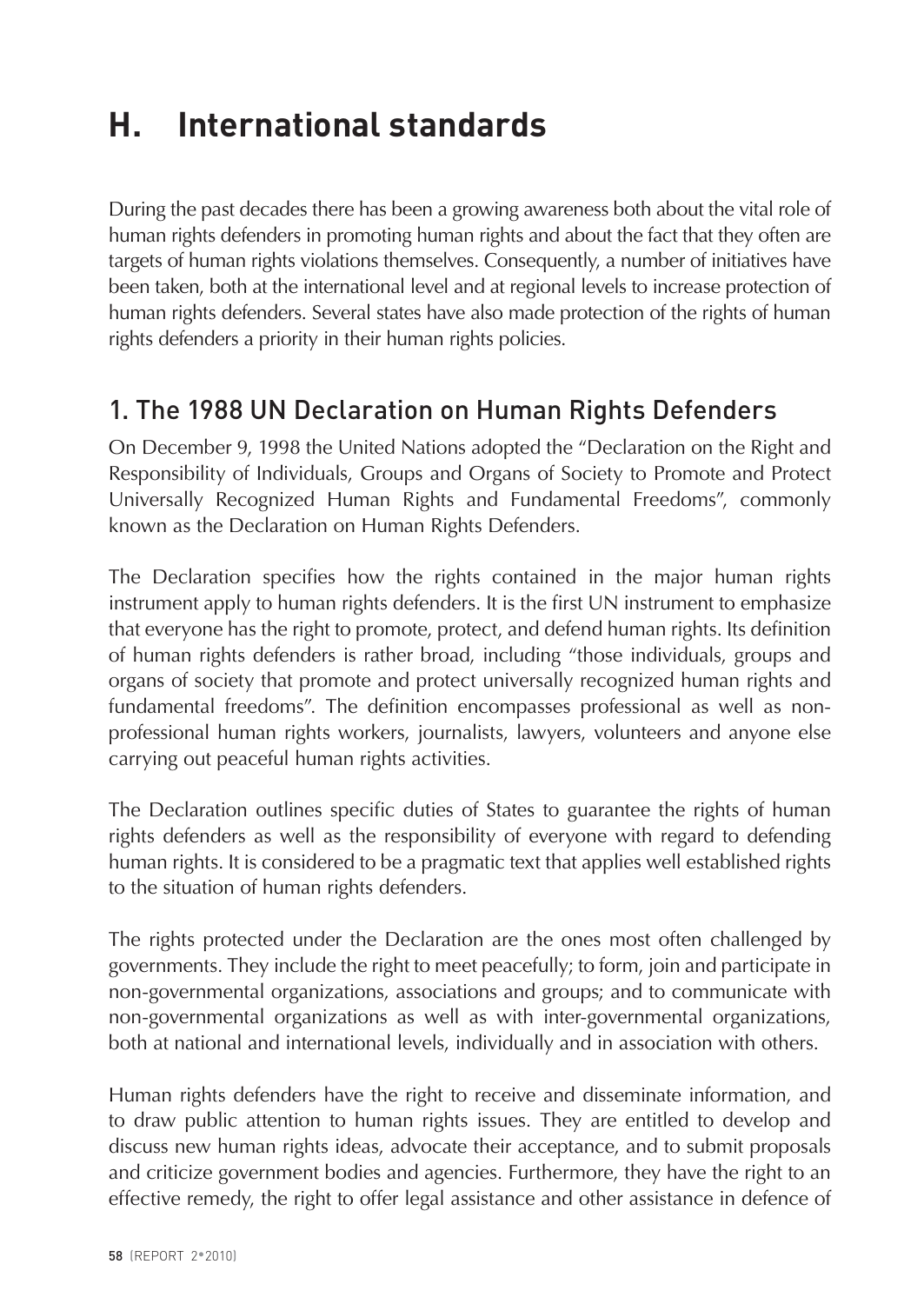<span id="page-59-0"></span>human rights, the right to observe trials, the right to unhindered access to international monitoring mechanisms, the right to effective protection under national law, the right to participate in peaceful activities publicizing human rights violations and to be protected against violence or adverse discrimination. The Declaration underlines the right of human rights defenders to receive funding and other resources.

States have a responsibility to implement and respect all the provisions of the Declaration. In particular, States have the duty to protect human rights defenders against any violence, retaliation and intimidation as a consequence of their human rights work. The duty to protect is not limited to actions by State bodies and officials but extends to the actions of non-State actors, including corporations, "fundamentalist" groups and other private individuals.

The Declaration is not, in itself, a legally binding instrument, but it articulates a series of principles and rights that are enshrined in other international instruments that are legally binding. The Declaration was adopted by consensus by the General Assembly, and therefore represents a strong commitment by states to abide by it.

In 2000 the UN Commission on Human Rights established the mandate of the Special Rapporteur on the Situation of Human Rights Defenders to support the implementation of the Declaration. However, as illustrated in the previous chapter, when states are unwilling to cooperate with the Special Rapporteur there is nothing else the Rapporteur can do but to report on it.

### 2. The European Union Guidelines on Human Rights **Defenders**

In June 2004 the European Union adopted its own Guidelines on Human Rights Defenders. The Guidelines were reviewed in 2006 and a new version was adopted in 2008.

The Guidelines are based on the principles and definitions contained in the UN Declaration on Human Rights Defenders. According to the European Commission, support to human rights defenders is, and has for a long time been, one of the major priorities of the EU external policy in the field of human rights. The purpose of the Guidelines is to provide practical suggestions for enhancing EU action in relation to human rights defenders.

These include requesting EU missions to monitor and report periodically on the situation of human rights defenders. Possible EU action can be condemnation of threats and attacks against human rights defenders, as well as public statements where human right defenders are at serious risk. EU missions are also given the task to support and protect human rights defenders on the ground. Actions include sharing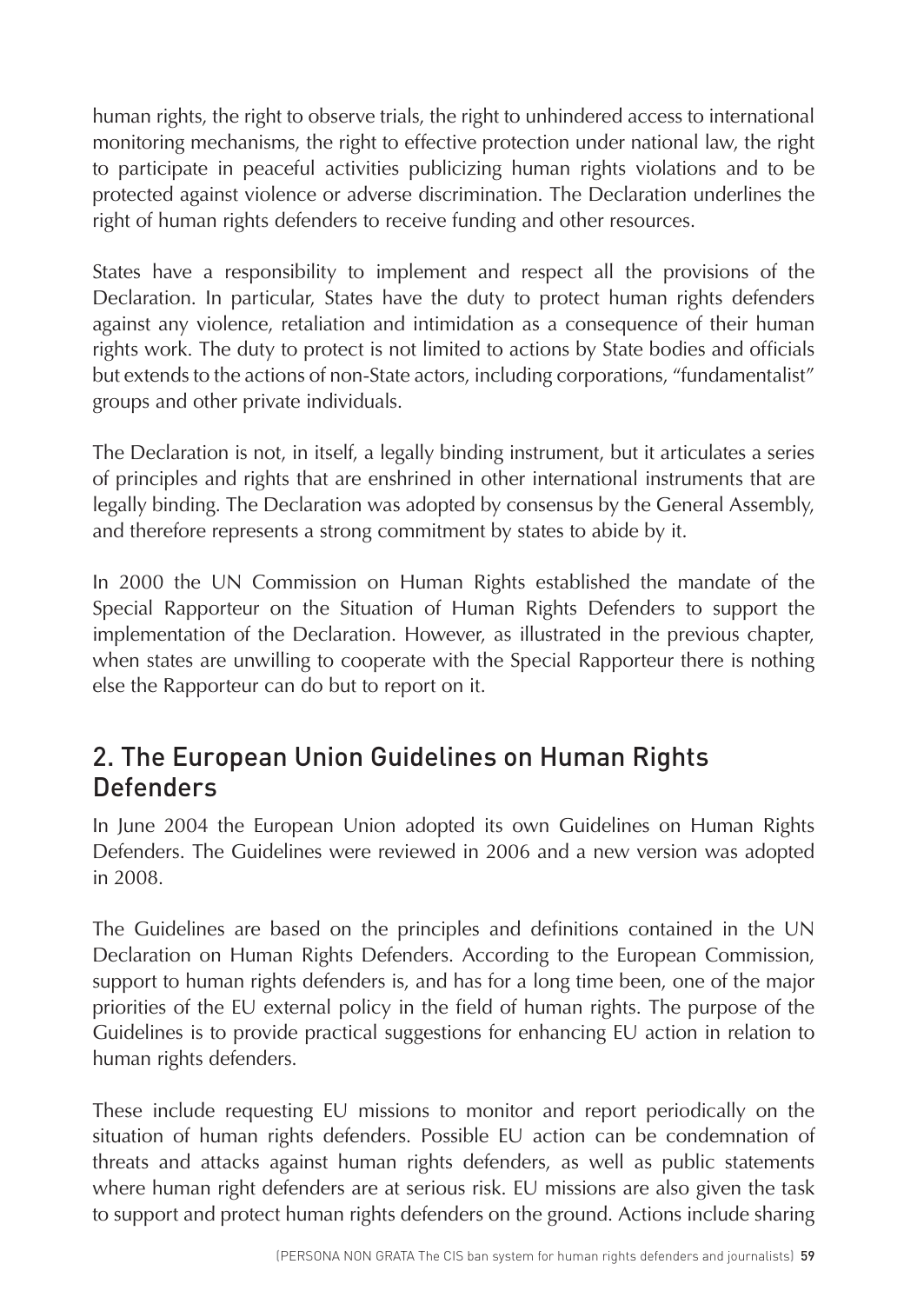<span id="page-60-0"></span>information on and maintaining contacts with human rights defenders, providing visible recognition to human right defenders through appropriate publicity, visits or invitations, and attending and observing trials of human rights defenders.

In its contacts with third countries, the EU will, when deemed necessary, express the need for all countries to comply with relevant standards protecting human rights defenders. For example, when EU officials are making country visits, they should meet with human rights defenders as well as raising individual cases of human rights defenders with local authorities as an integral part of their visits.

In political dialogues between the EU and third countries, the human rights component of that dialogue should include the situation of human rights defenders and individual cases.

The EU Guidelines also seeks to provide support to human rights defenders through development programs, for example by financial support to capacity building and public awareness campaigns, by encouraging the establishment of national bodies for the protection of human rights, by assisting in the establishment of networks of human rights defenders, and by ensuring that human rights defenders in third countries can access resources from abroad.

# 3. Relevant OSCE commitments

Several other regional organizations have established special mechanisms to protect human rights defenders. In 2001, the Inter-American Commission on Human Rights established a Human Rights defenders Unit. In 2004, The African Commission on Human and Peoples' Rights appointed its first Special Rapporteur on human rights defenders.

Of special relevance for the topic of this report is the role played by the OSCE to support and provide protection for the rights of human rights defenders. All countries that are part of the Joint System detailed in this report and are participating States of the OSCE. One of the countries, Kazakhstan, even chairs the organization in 2010.

Provisions on the rights "to contribute actively, individually or in association with others, to the promotion and protection of human rights and fundamental freedoms" are to be found in several OSCE documents.179 According to the 1990 Copenhagen Document, the OSCE participating states commit themselves "to ensure effectively the rights of the individual to know and act upon human rights and fundamental freedoms, and to contribute actively, individually or in association with others, to their promotion and protection" (Par. 10).

<sup>179</sup> The Quotation is from the 1989 Vienna Document, 13.5.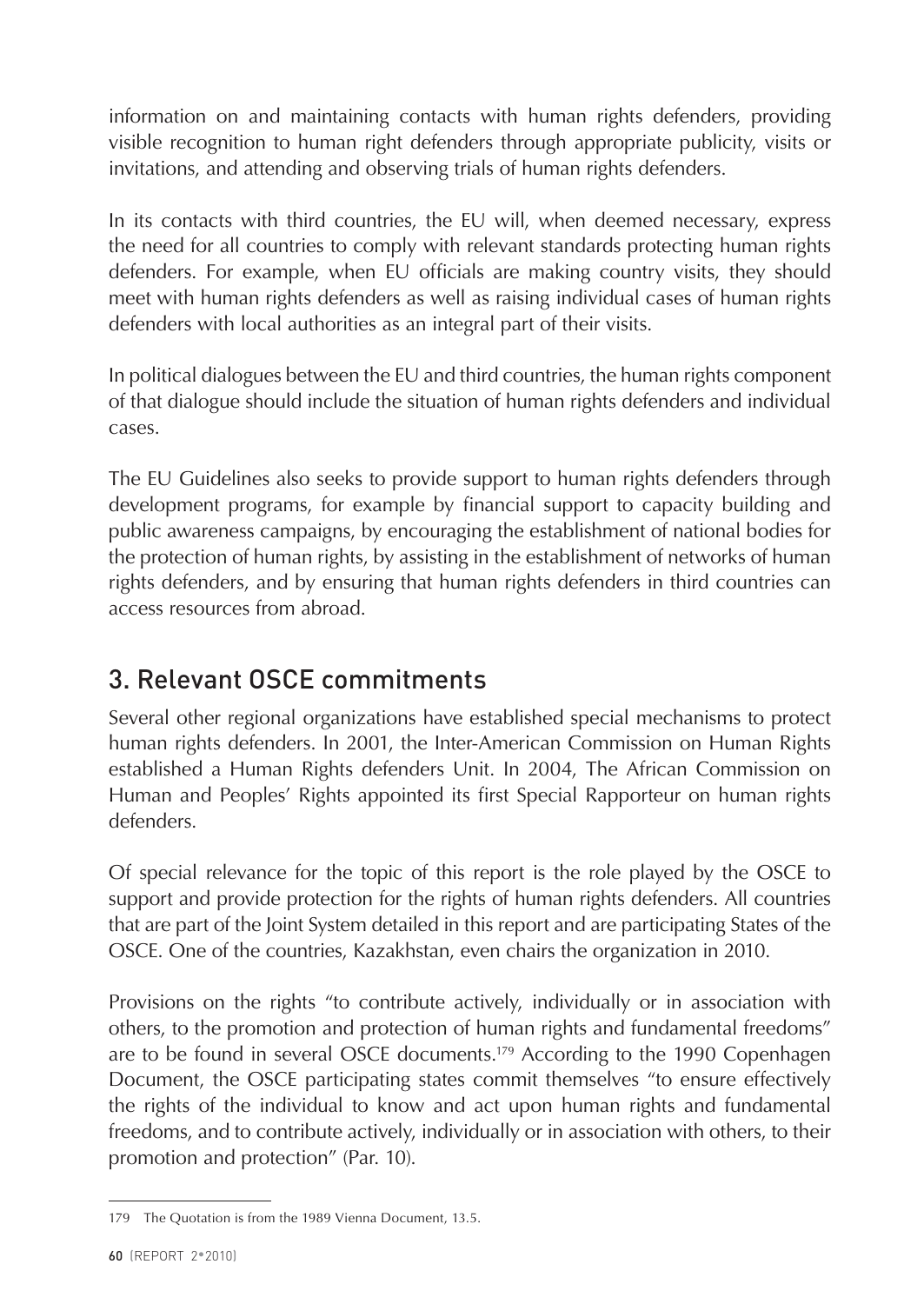The Copenhagen Document details some of the fundamental rights of human rights defenders in committing the OSCE participating States to:

- respect the rights "to seek, receive and impart freely views and information on human rights and fundamental freedoms, including the rights to disseminate and publish such views and information" (10.1)
- respect the rights "to study and discuss the observance of human rights and fundamental freedoms and to develop and discuss ideas for improved protection of human rights and better means for ensuring compliance with international human rights standards" (10.2)
- "ensure that individuals are permitted to exercise the right to association, including the right to form, join and participate effectively in non-governmental organizations which seek the promotion and protection of human rights and fundamental freedoms, including trade unions and human rights monitoring groups" (10.3)
- "allow members of such groups and organizations to have unhindered access to and communication with similar bodies within and outside their countries and with international organizations, to engage in exchanges, contacts and co-operation with such groups and organizations and to solicit, receive and utilize for the purpose of promoting and protecting human rights and fundamental freedoms voluntary contributions from national and international sources as provided for by law" (10.4)
- respect "the right of the individual to seek and receive assistance from others in defending human rights and fundamental freedoms, and to assist others in defending human rights and fundamental freedoms." (11.2)

Related to the issues described in previous chapters of this report, a passage of the 1989 Vienna document seems in particular relevant. Paragraph 26 commits the OSCE participating States to "…respect the right of persons to observe and promote the implementation of CSCE provisions and to associate with others for this purpose. They will facilitate direct contacts and communication among these persons, organizations and institutions within and between participating States and remove, where they exist, legal and administrative impediments inconsistent with the CSCE provisions. …"

There exists, however, even clearer OSCE language expressing a commitment of State authorities to facilitate and support non-governmental organizations promoting and monitoring human rights cross-border. The 1991 Moscow Document in plain language states that the participating States of the OSCE should "endeavour to facilitate visits to their countries by non-governmental organizations from within any of the participating States in order to observe human dimension conditions" (Par. 4.2).

Also the 1999 Istanbul Summit reiterated the important role of non-governmental organizations, and according to the so-called Charter for European Security the heads of states of all OSCE participating States pledge themselves "to enhance the ability of nongovernmental organizations to make their full contribution to the further development of civil society and respect for human rights and fundamental freedoms." (Par. 27).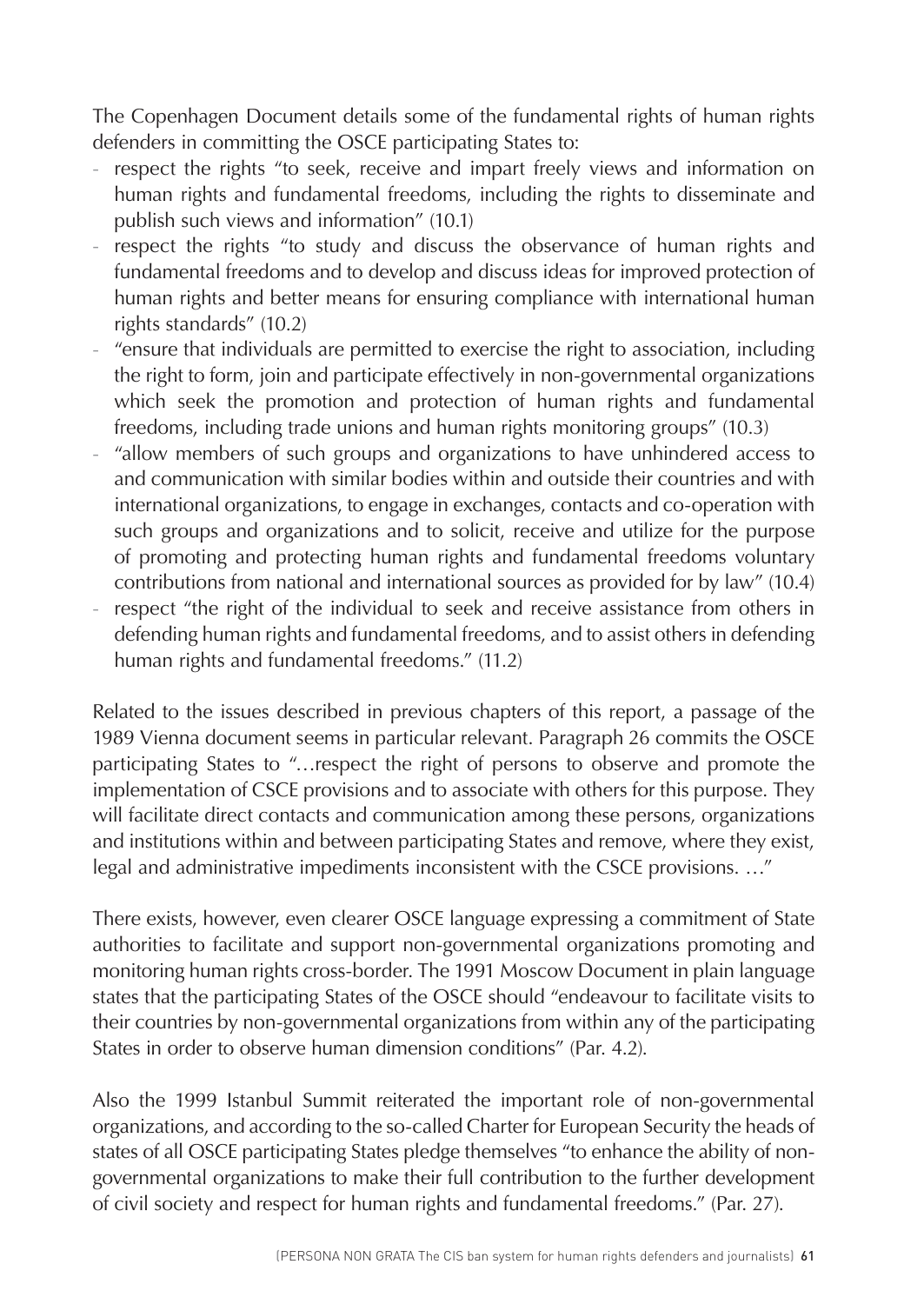# <span id="page-62-0"></span>4. Need for better protection mechanisms

As is clear from the above overview, there is no shortage of international provisions committing state authorities to respect, protect and even facilitate the work of human rights defenders. However, there are needs of efficient international mechanisms able to address the widespread harassment and persecution experienced by human rights defenders in many parts of the world.

The Norwegian Helsinki Committee has voiced these needs over the years in several contexts, like asking for protection mechanisms at the European level of human rights defenders, as well as of applicants and their families, involved in documenting cases brought to the European Court on Human Rights.

This report focuses on international human rights defenders and journalists involved in human rights monitoring or research in CIS countries. It detects a trend that these types of activities are increasingly made difficult by bans on entering the country. It also shows that there already exists an evolving *joint* system, meaning that a ban of entering one country automatically becomes a ban of entering other countries that are part of the system.

On this background, international and regional organizations should consider to devote more resources on protection efforts for human rights defenders, including international human rights defenders being banned from entering CIS countries.

These mechanisms should as a minimum include:

- efficient gathering and presentation of information on individual cases;
- analysis of key elements in the cases and on trends of imposing bans; and
- public support for the rights of human rights defenders and journalists in specific cases.

Since banning entry of human rights defenders and journalists sometimes is portrayed as part of normal policies in Western countries, there is clearly a need for Western politicians and leaders to speak out clearly against these practices and explain that this is not the case.